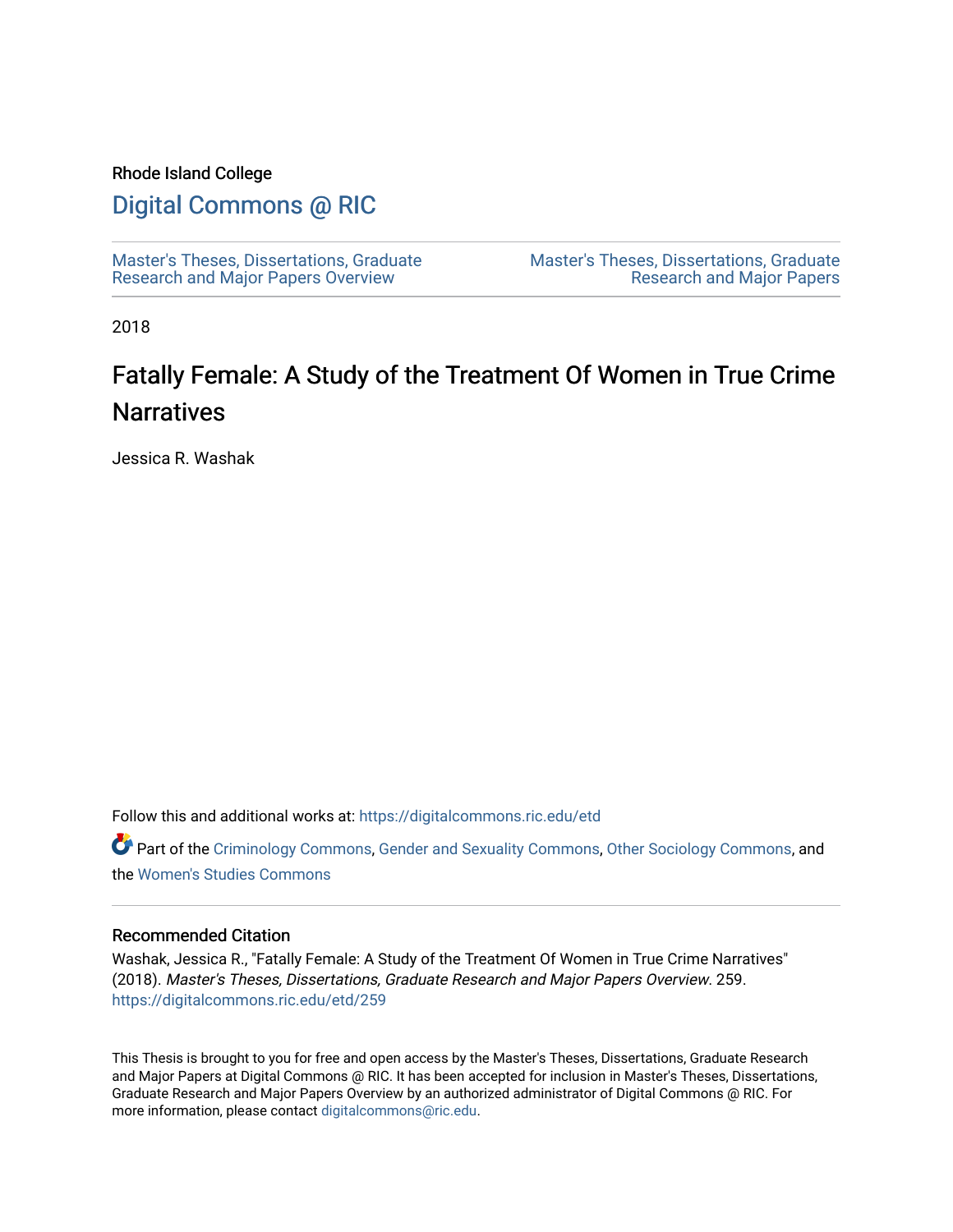## FATALLY FEMALE: A STUDY OF THE TREATMENT OF WOMEN IN TRUE CRIME NARRATIVES

By Jessica Washak

A Thesis Submitted in Partial Fulfillment

Of the Requirements for the Master's Program In

The Department of English

Rhode Island College

2018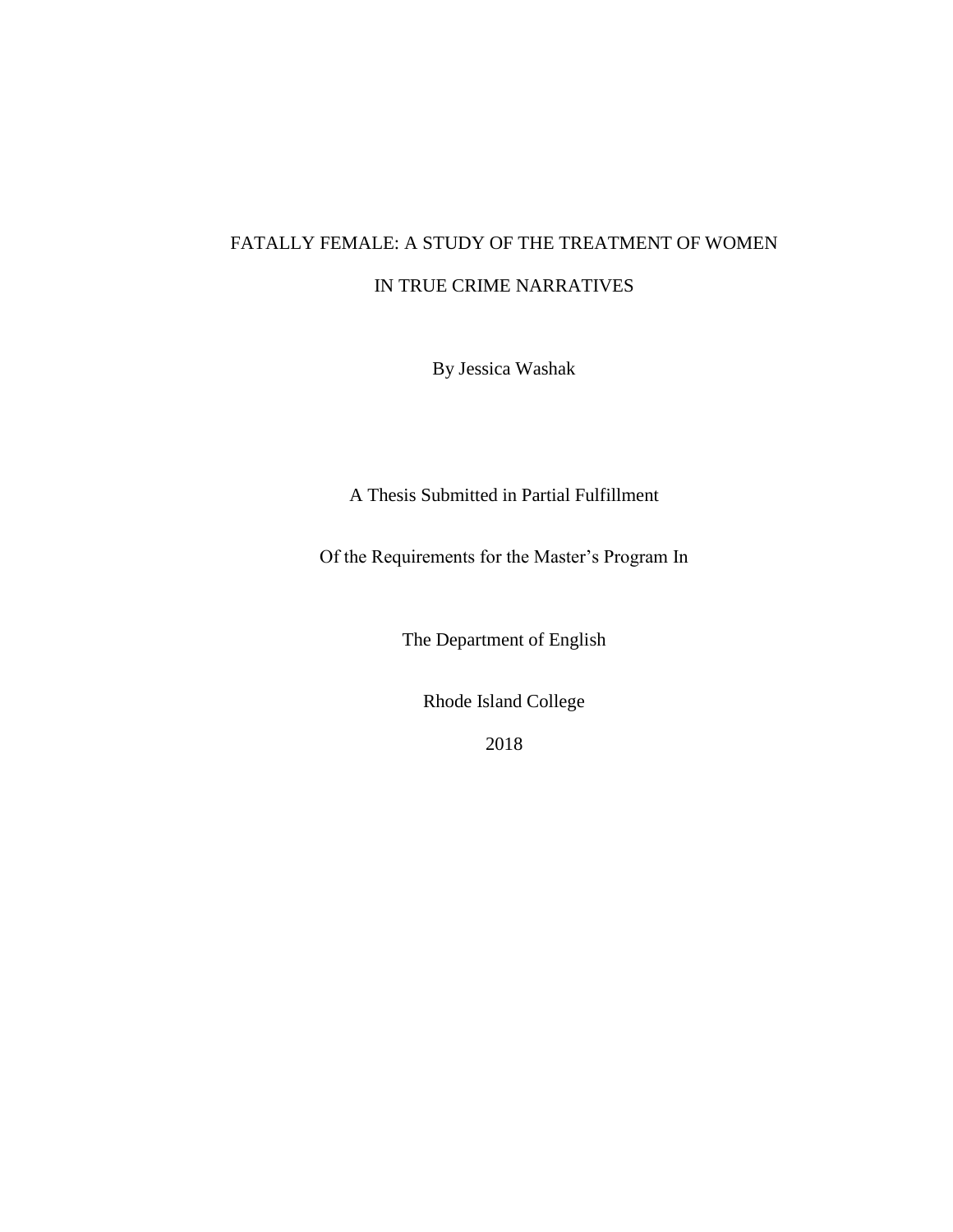## **ABSTRACT**

This thesis studies book-length literature from four cases of violent crime—the unsolved murder of Elizabeth Short in 1947, the prosecution of O.J. Simpson by Deputy Assistant District Attorney Marcia Clark, the shooting at Columbine High School by Harris and Klebold, and the trial of American exchange student Amanda Knox for the murder of her roommate in Italy in 2007–in order to analyze the way in which authors characterize the women and events involved in each case. Regardless of their positioning to the crime, the women who are close to these cases are repeatedly criticized by those chronicling their actions for failing to act in ways that preserve orthodox gender roles. To define the way in which gender is constructed and policed within society, the theoretical works of Laura Mulvey, Judith Butler, and Simone de Beauvoir are referenced. Analyzing the literature and theory surrounding each case reveals that true crime literature can suggest a code of conduct for women to follow by linking perceived deviant gender behavior to fatal outcomes and circumstances. Despite the horrible violence that each case contains, disapproval centers around women's clothing choices, manner of speaking, and bodies.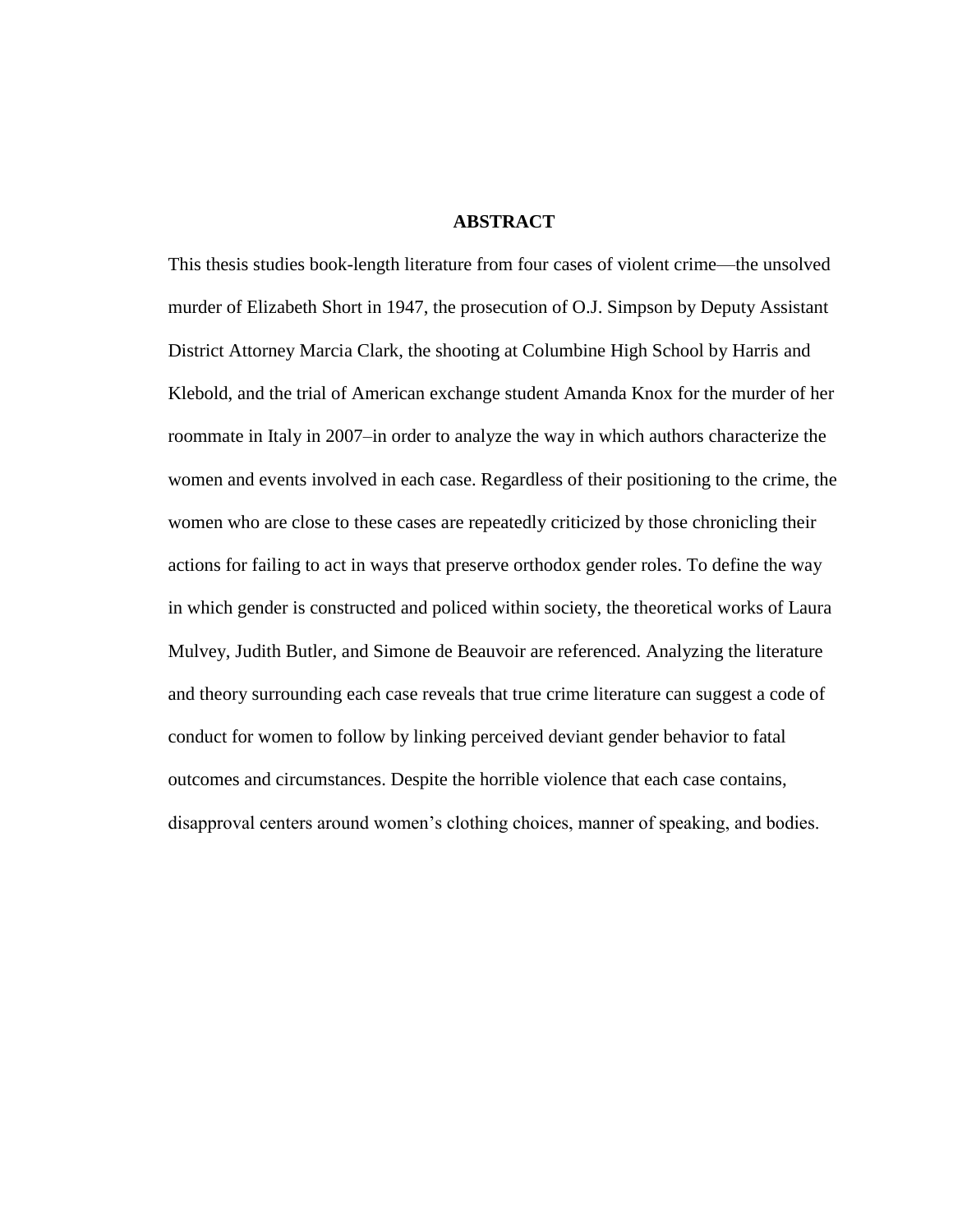## Table of Contents

| Introduction                                                                           |    |
|----------------------------------------------------------------------------------------|----|
| Chapter 1. Blood and Beauty: The Unsolved Murder of Elizabeth Short                    | 16 |
| Chapter 2. Marcia Clark on Trial in the Court of Public Opinion                        | 29 |
| Chapter 3. The Columbine Tragedy: Motherhood and Uninterrupted Masculinity             | 41 |
| Chapter 4. <i>Luciferina</i> : The Kercher Murder and Subsequent Knox/Sollecito Trials | 57 |
| Conclusion                                                                             | 74 |
| <b>Works Cited</b>                                                                     | 81 |
| Appendix                                                                               | 85 |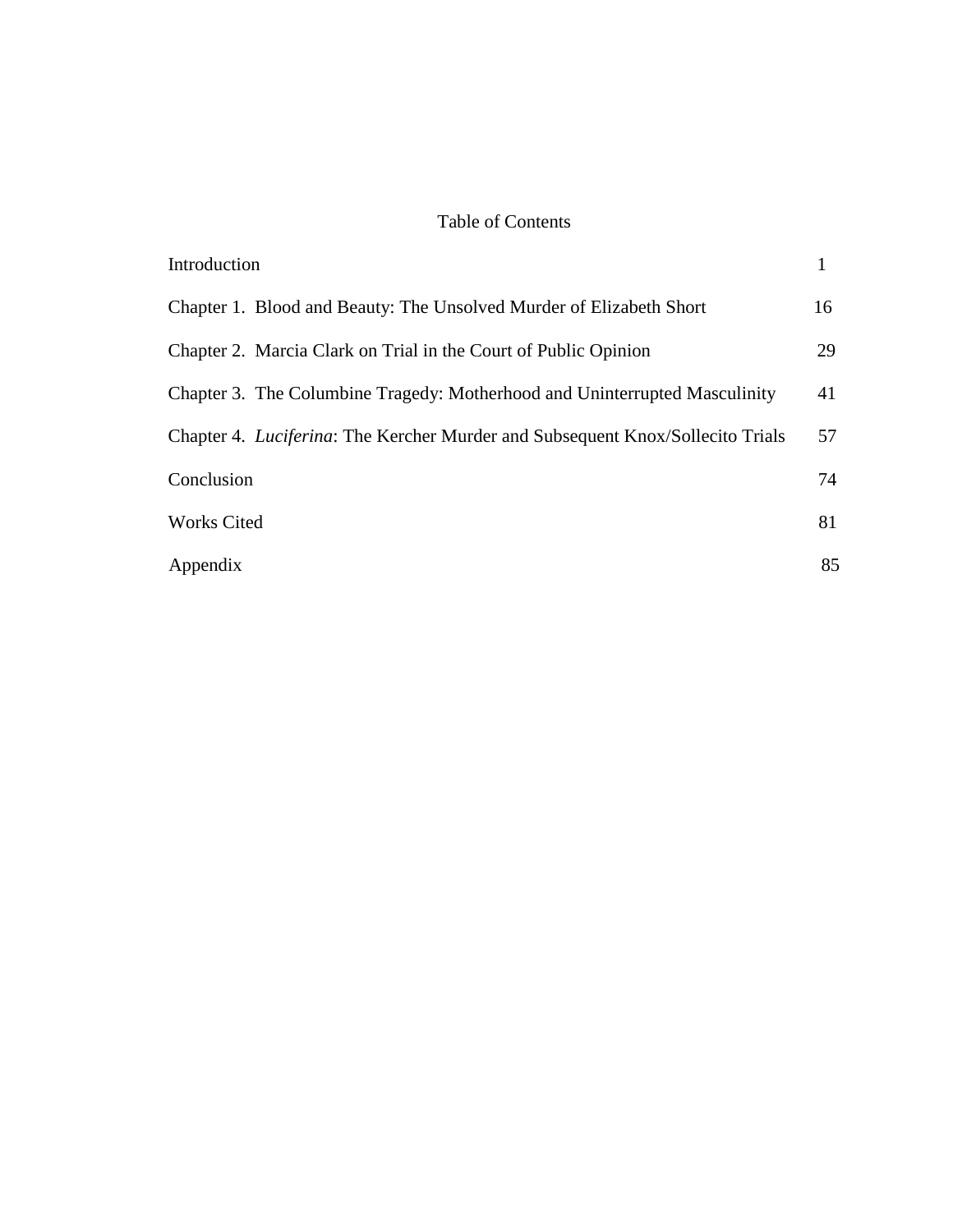## **Introduction**

The Anglo-American fascination with crime narratives has ensured the survival of a large corpus of works for study. As early as the mid-sixteenth century, nonfiction writings about criminal exploits were being distributed by pamphlet to those privileged enough to claim literacy and the financial stability to afford such a luxury. As is the case with contemporary true crime, these leaflets varied in quality and purpose. Some contained illustrations depicting grisly scenes of carnage and thus exemplify the consistent draw of sensationalism, while others provided a more intimate, "sympathetic" look into the lives of those who had strayed from a righteous path, made poor choices, and ultimately paid for these crimes against God and society with their lives (Burger). As literacy rates began to rise over the centuries, criminal accounts continued to circulate both in pamphlet style and eventually in newspapers and more affordable, abbreviated penny papers. Among the most enduring of these were the Newgate pamphlets, which told the stories of the inhabitants of London's infamous Newgate Prison. These were particularly popular in the nineteenth century, as some of the best-known writers of the time—among them Charles Dickens and William Thackeray—became interested in the environments and ideologies that bred crime (Burger). The same interest in the origin and nature of crime that absorbed the Victorian era lived on well into the twentieth century, as demonstrated by a number of cases that reached the general public by newspaper, radio, television, and, eventually, books.

Despite an extensive tradition of distributing and analyzing crime narratives, there has been great resistance to examining these writings as pieces of "literature." This no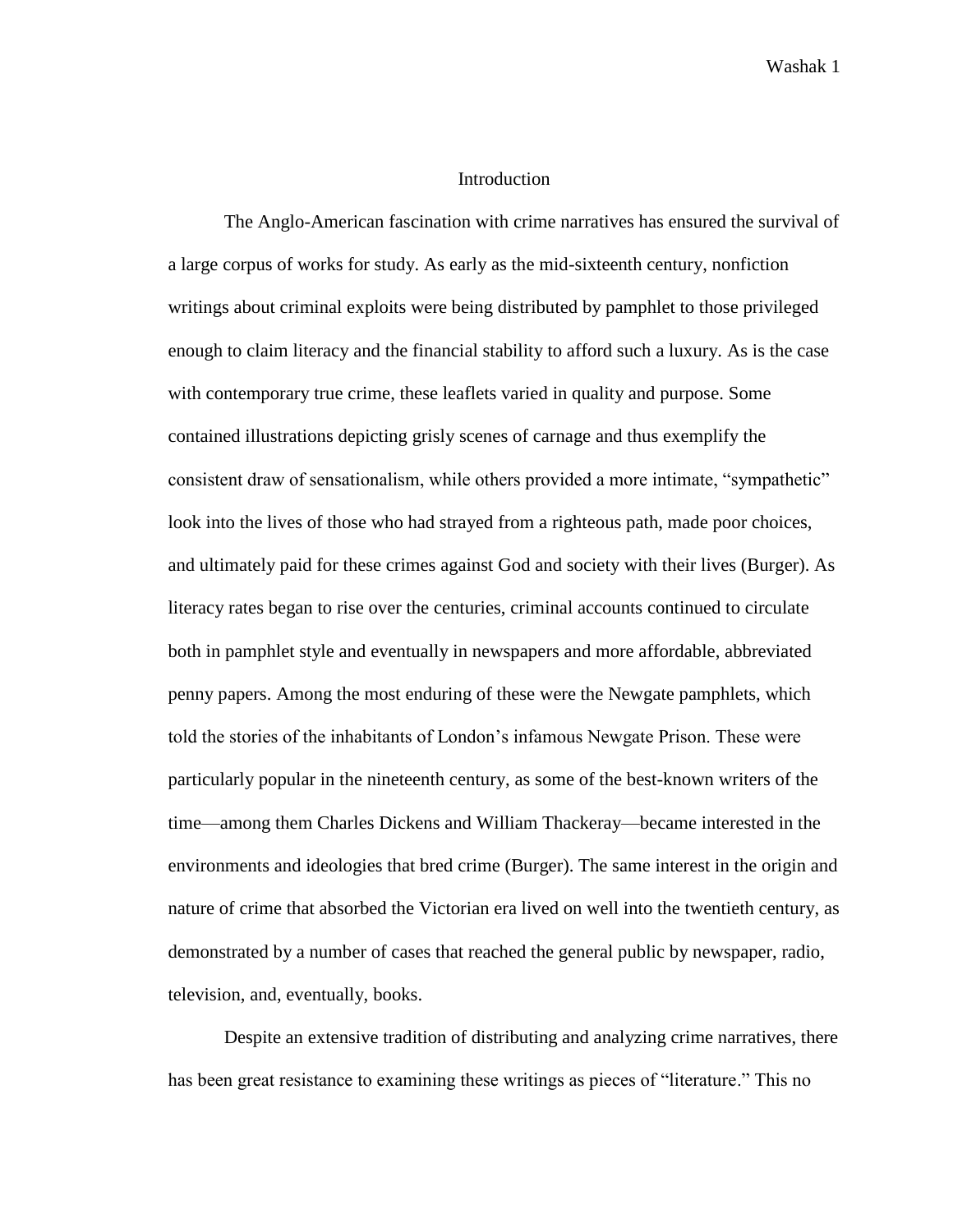doubt originates from a basic knowledge of the printed history of the genre, which saw tawdriness and sensationalism in both written and illustrated depictions. Some authors even recount serious crimes in a light, almost gleeful way, aiming to shock their readers with blood and death. As John G. Cawelti, the author of *Adventure, Mystery, and Romance: Formula Stories as Art and Popular Culture,* points out, there also are plenty of undiscerning individuals who enjoy or are entertained by the same basic story structure repeatedly retold. Yet it would be a mistake to discount formulaic narratives without careful consideration. Not every true crime text is written in the same way or with the same intent on the part of the author. An analytical eye can determine distinctions among various accounts' approaches to their subject matter and the reader will gather important insights for having done so.

John G. Cawelti's writings are extremely useful in bridging the gap between formulaic popular culture narratives and works that have been considered part of a higher genre of "literature." Cawelti holds that popular culture writings have traditionally been excluded from scholarly study in part because they often follow such formulaic plot, character archetype, and genre conventions that they actually have the effect of soothing those who read them enough to facilitate feelings of "escape and relaxation" (Cawelti 8). These types of stories have been perceived to bring nothing new into being and only to cater to the expectations a specific culture has created over time. "Real" literature, in contrast, is often perceived as encouraging readers to think, and to examine the ways in which they look at the world and their place within it. What goes unsaid in discussing the difference between these two seemingly opposite types of writing is that each contains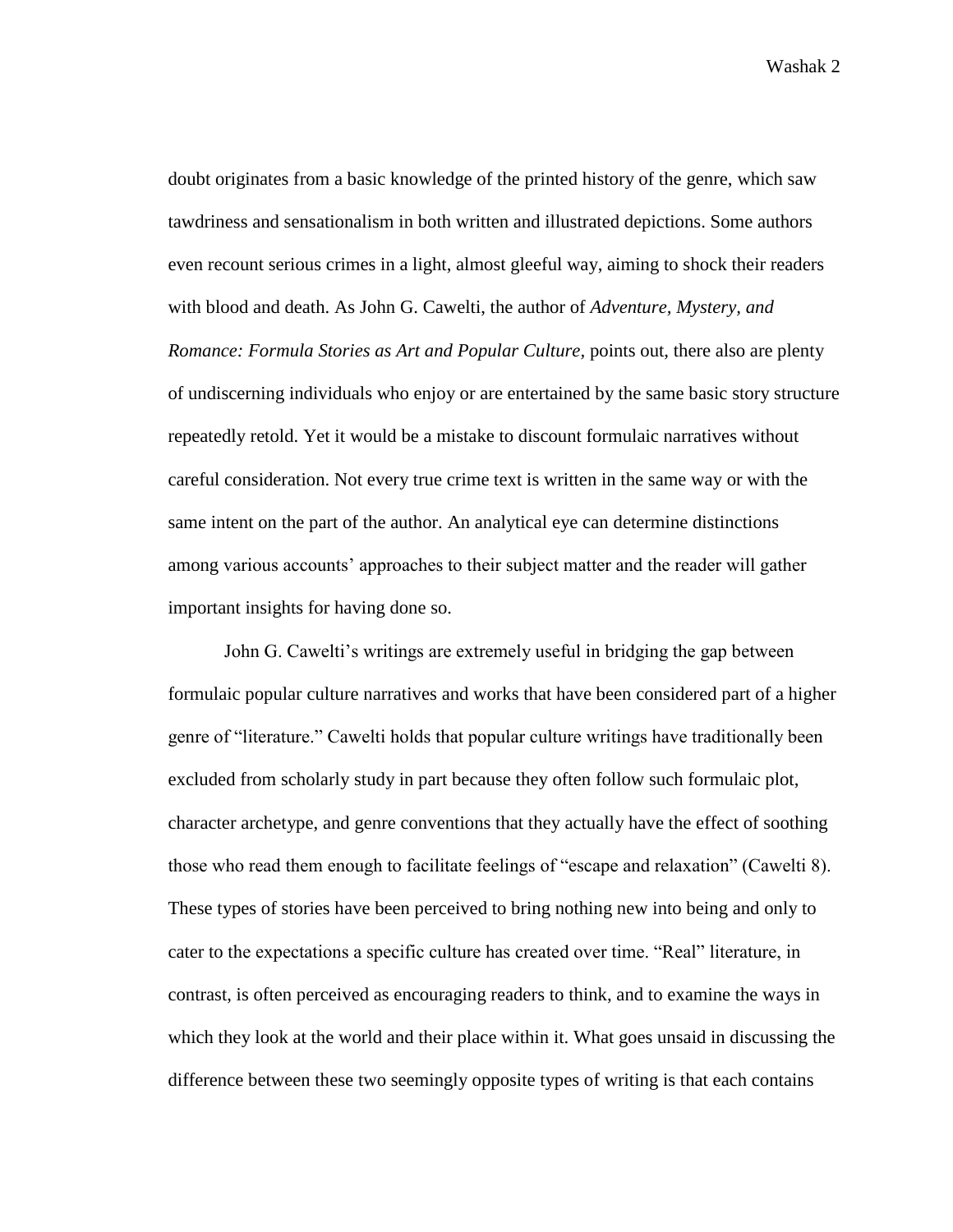classist implications. In the same way that people within a society are forced into a socioeconomic hierarchy, so too are the kinds of reading that each class of person reads. It is as if popular culture literature, because it is accessible to people who would not necessarily define themselves as intellectuals or scholars, has gained a reputation for being lesser than more obviously complex writing. As a result, there has been much resistance to the idea of bringing such writings into formal study.

I do not seek to situate the books selected for this study on a scale ranging from "low" to "high" art or literary merit; to do so would undermine the value of popular culture itself, a type of writing that has had a long history of rejection within the formal study of literature. Cultural studies, which popular culture literature is often thought to fall into, began to emerge as a field of study unto itself around the 1960's, following the traumatic period from the Second World War to the further cooling of the Cold War (Hartley 2). The new approach primarily aimed to dispel the idea that "education, knowledge, ideas, critique were all...scarce" (Hartley 3). Power hierarchies are dependent on the idea that knowledge and resources are finite; some will be able to possess them while others are forced to go without. The field of cultural studies operates under the Foucauldian premise that culture and power are not limited, but instead are able to be possessed by anyone. Popular culture scholarship is meant to disrupt the classist, racist, nationalist, and patriarchal insistence that texts marketed for and read by the average person are lesser than those intended for the economically or intellectually privileged. Works that are written for the layperson are just as valuable as those written for scholars or the highly educated.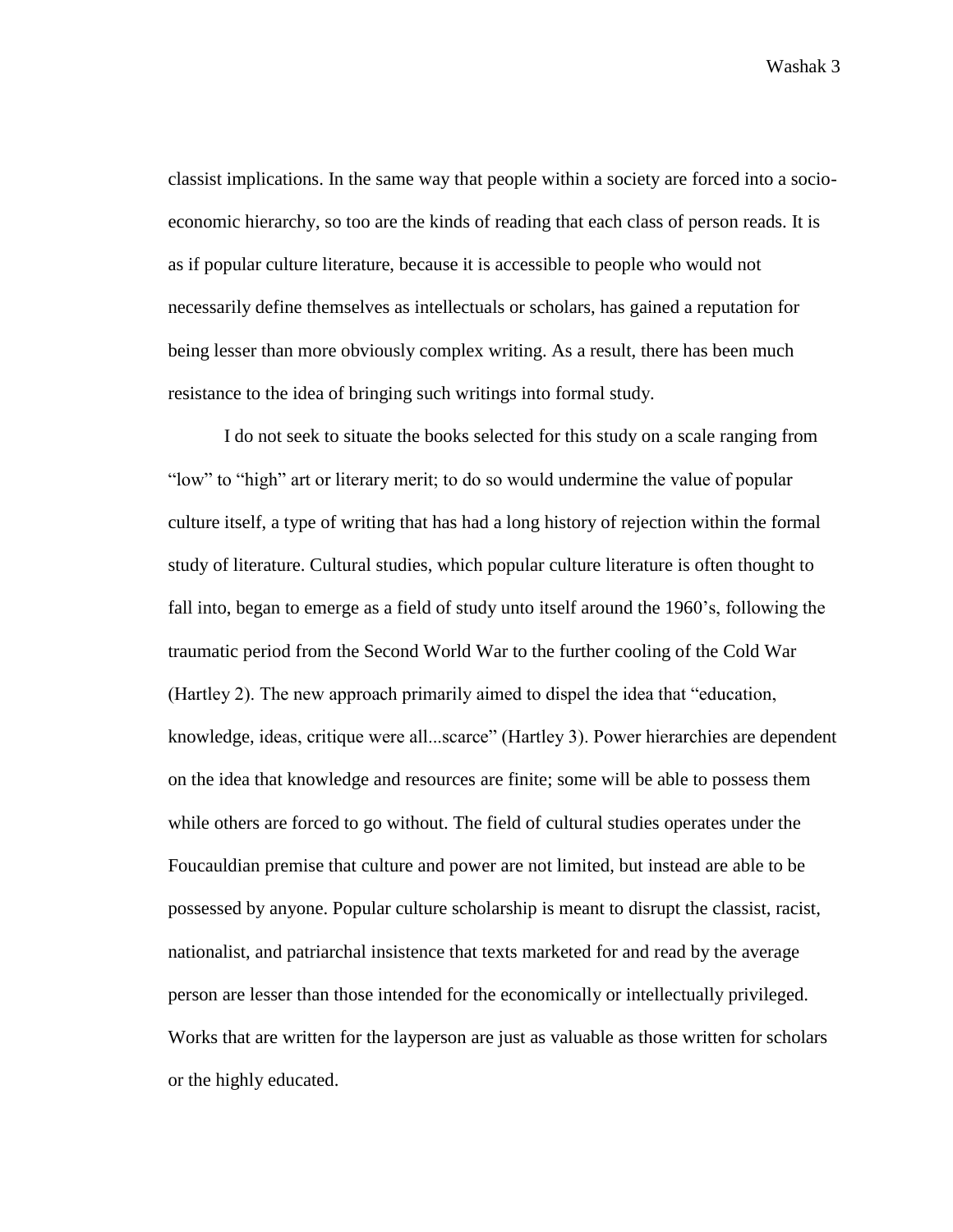To reject popular culture literature, no matter how formulaic, is to miss an opportunity to gather valuable knowledge. As Cawelti and many other theorists acknowledge, the study of popular culture can offer "a means of making historical and cultural inferences about the collective fantasies shared by large groups of people and of identifying differences in these fantasies from one culture or period to another" (7). The perspective gained from such a study carries implications about time and particular movements that extend far beyond looking at any single genre of writing. These historical and cultural insights are of particular interest to this study, as its cases stretch from 1947 to 2010.

Cawelti's work focuses on fictional genres like the western, romance, and crime/detective. His insistence that the popularity of these genres is largely due to cultural attitudes, however, also supports the case that nonfictional works that follow conventions like those novels elicit similar responses. People repeatedly read true crime because it contains some of the same familiar archetypes that popular fiction does. This can be damaging because the characters who are being portrayed are real human beings, each complete with their own thoughts, personalities, and unique experiences. The events they are involved in are serious, tragic, and have had mammoth consequences in their lives. In the case of violent crime retellings, there is usually something crucial at stake, such as the freedom of someone on trial for a violent or destructive act, the trust of the community in the ability of their local police force, or the wellbeing of a family still seeking answers to why a loved one has disappeared, been injured, or perished. Yet depictions of women in true crime accounts frequently reduce them to archetypes based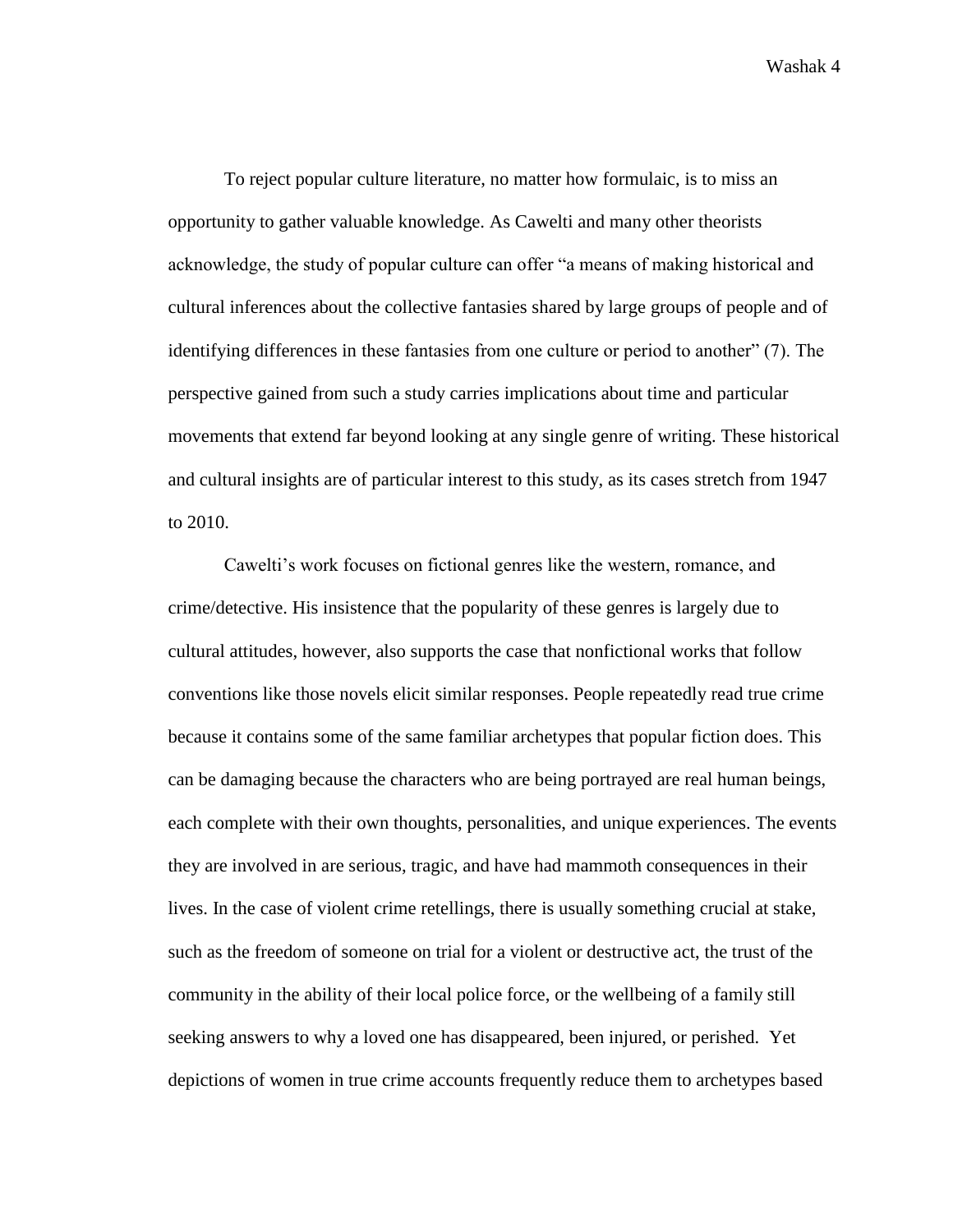on cultural prescriptions of sex, gender identity, or isolated acts that have been abstracted from their context and magnified to represent something integral to a person's character. Through these archetypes and a system of victim blaming, violence against certain kinds of women is not only highly normalized, but also continues to be perpetuated against their memory postmortem.

Most of the narratives in this study have crucial female characters, each of whom occupies a very specific role. Elizabeth Short was the victim of a heinous crime, while Marcia Clark made a distinct impression on the country as head prosecutor for the Los Angeles County District Attorney's office during the O.J. Simpson case. Sue Klebold and Kathy Harris, on the other hand, occupy slightly less rigidly defined roles, as their sons committed a terrible crime that neither had any reason to think would happen. Yet following the massacre at Columbine High School, these women shouldered the blame for their sons' deeds. Similarly vilified is Amanda Knox, a young American woman studying in Italy at the time of her British roommate's unexplained death. A case was quickly made against her by the local police. These women may seem to have quite different relationships to the crimes with which they are associated, but ultimately their treatment by the texts that focus on their cases is strikingly similar. In order to better understand the drive for control over females in patriarchal societies, this study uses the theoretical work of Judith Butler, who writes about the construction of gender identity through performative acts; Laura Mulvey, a film critic who explores the male tendency to "gaze" at or intimately interrogate women's images and actions; and Michel Foucault, especially his ideas about surveillance and punishment within our societies. Although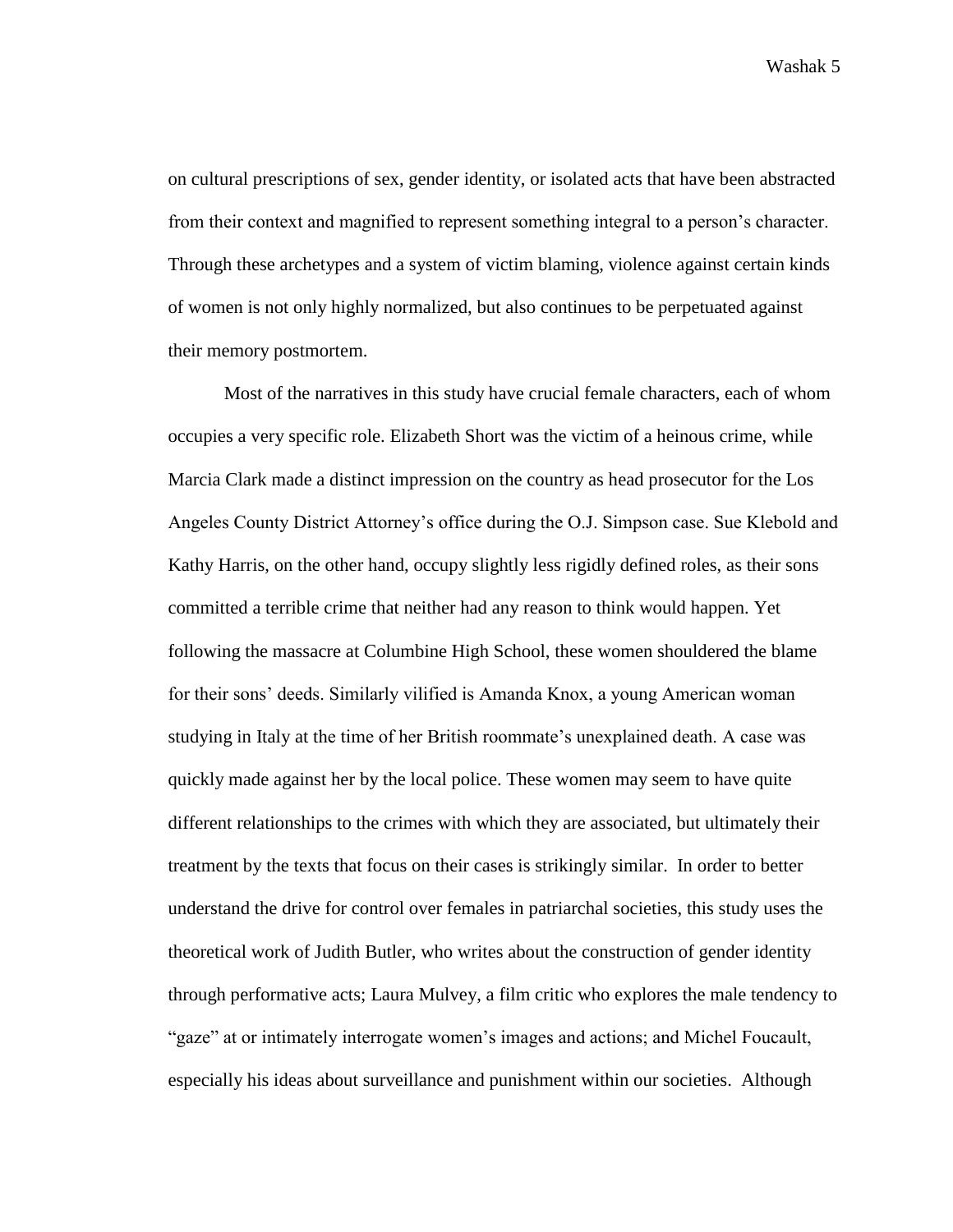each piece of literature demonstrates a different level of awareness of this fact, it seems that the worst a woman can do—whether she is a criminal, a victim, or involved with either of those parties—is fail to perform her gender in the ways that her culture idealizes.

It becomes obvious from a close reading of true crime narratives that one of the primary reasons that these true events are written up is to establish order and chronology in situations that may have formerly been without them. It is often the case that when an author takes on the task of presenting a story in the space of a full length book that perhaps unintentionally— a code of conduct is suggested for the reader of such an account. In the instance of homicide narratives, for example, readers are not necessarily reading because they want to know *what* happened, but instead because they want to know *why* it happened. Perhaps the hope is that if what led a victim to their downfall can be understood, the reader can establish a mental database of geographies to avoid, ways not to act, or company not to keep, and thus avoid being similarly victimized. When true crime narratives feature women, they produce a sense of urgency for women to act in specific ways or risk a host of horrible things happening to or around them.

Even those who have not committed any illegal acts themselves but have a proximity to them are often scrutinized and expected to follow certain etiquette. Marcia Clark, after accepting the responsibility for trying the *People v. O.J. Simpson*, found herself being followed and critiqued by the media in a way similar to Sue Klebold and Kathy Harris, the mothers of the Columbine Massacre perpetrators. Though Klebold and Harris were in the dark about their sons' intentions, they were characterized as bad mothers for not recognizing the extent of well-concealed behavioral problems and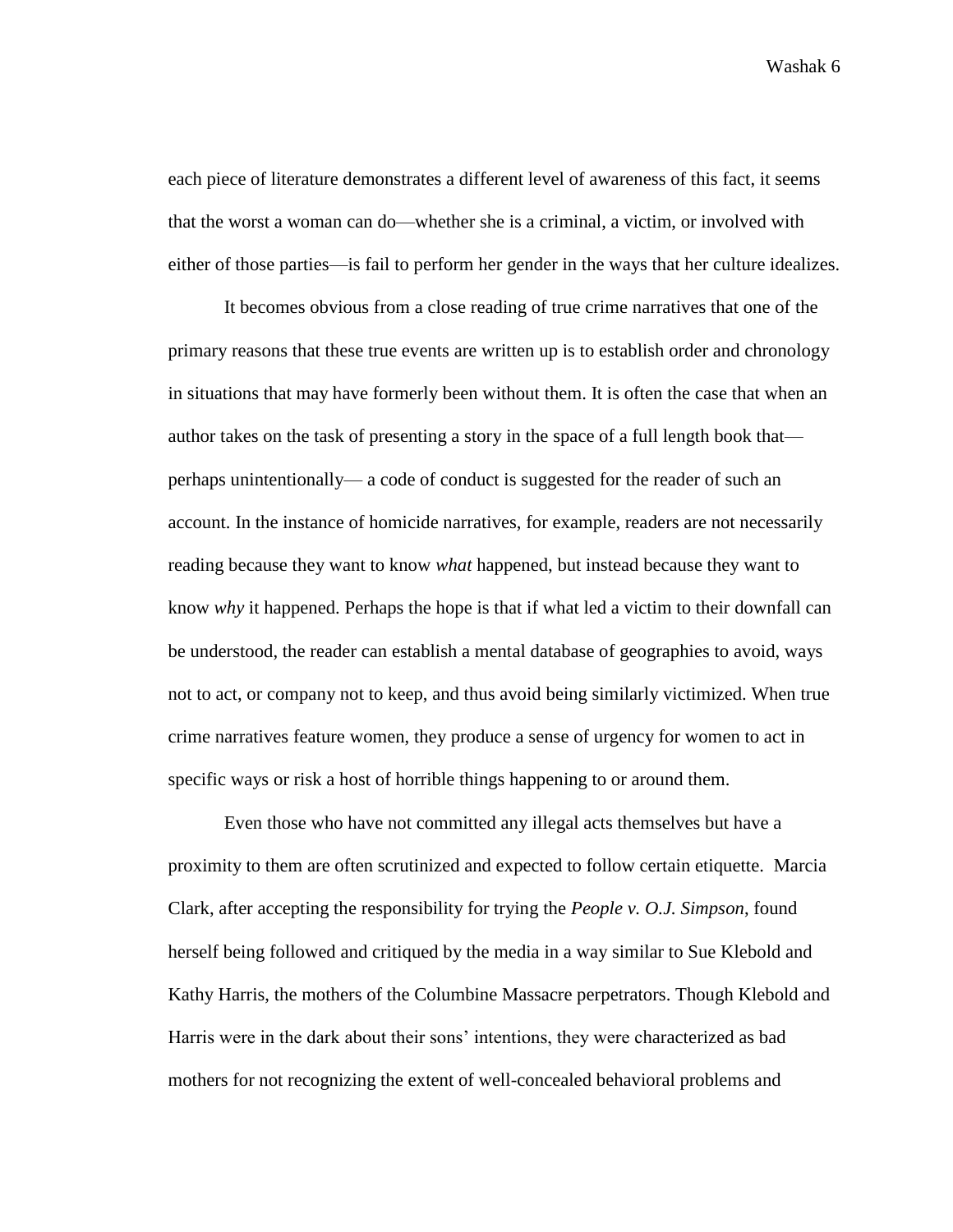preventing the shooting from ever happening. We see this behavioral policing blatantly occur in both the Elizabeth Short and Amanda Knox cases as well. Some authors are quick to acknowledge that Perugia, Italy, where Meredith Kercher died, is a college town with a healthy party scene. Amanda Knox's prosecutors hold that this party scene is one Knox was familiar with and that ultimately her hedonistic ways led her to kill Kercher. Decades before Knox was even born, Elizabeth Short's dating life, dubious friends, and transient life became the major focus of that investigation. The more that was learned about her, the less surprised people were that Short died young. Avoid drugs and sexual encounters and no one will die, seems to be the simplistic theme.

Not all true crime narratives are created equal. A survey of such books reveals a host of problems with the genre. Harkening back to the old adage, "If it bleeds, it leads," there are a number of books that seek merely to sensationalize real life, to offer readers a cheap thrill. This is usually evident by a willingness to include details that do not enrich the reader's understanding of what happened within the story (for an example of this, see Barbie Latza Nadeau's frank discussion of Meredith Kercher's sex life in the chapter on the Amanda Knox trial) but are nonetheless intimate and personal. Photographs of Elizabeth Short's dead body and an old Polaroid of attorney Marcia Clark topless serve as visual illustrations of exploitative over-sharing. Some texts are written expressly to corroborate their writer's personal theories on nebulous events; these books can willfully ignore certain facts in order to ensure that all of the evidence relayed fits a particular thesis. Still others are composed with morbid entertainment as the primary intention. In an instance like this, crime could be likened to the horror genre in that studies have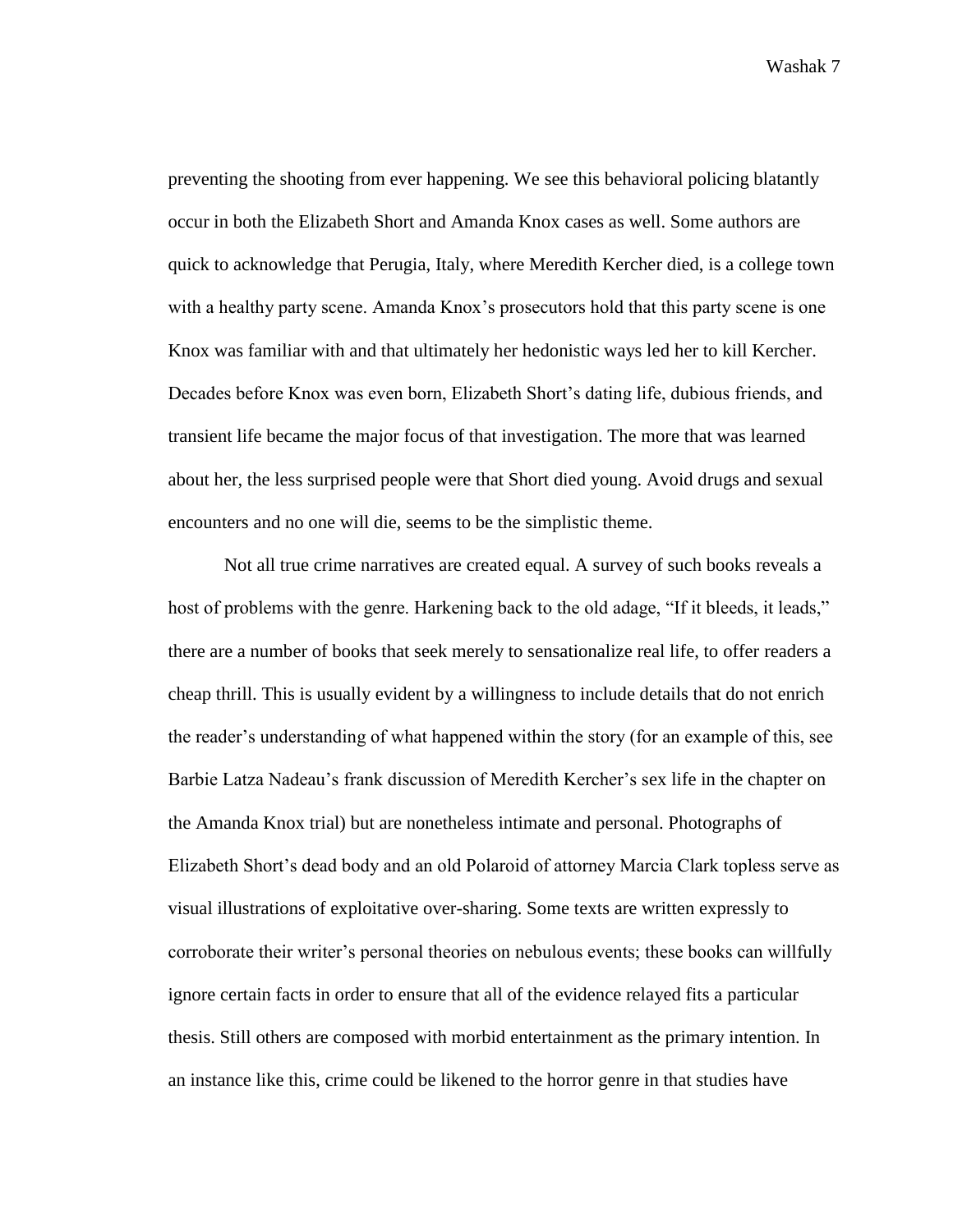proven that many people like to be scared or thrilled, to have their notion of safety challenged, but in a carefully cultivated scenario that provides them an escape if the experience proves to be too much. At the first registering of nausea or repulsion, a television can be turned off or a book closed. It is a privilege to observe crime rather than to live with it as an everyday possibility or part of a personal history.

There may be relative cooling periods in true crime's popularity, but its longevity is certain. We are currently seeing the topic pervade every medium in which its stories can be told. Writers who have been successful in fiction markets have even begun to write about real crimes. Author James Patterson, for example, has published at least five full-length books on actual events, among them *Filthy Rich*, about pedophile Jeffrey Epstein and *All American Murder,* the story of Aaron Hernandez. Discovery Communications has an entire channel, Investigation Discovery, dedicated exclusively to televising true crime shows. Investigation Discovery is so heavily viewed, in fact, that in 2015 it was ranked 18th most watched of all then-broadcasting channels (Battaglio).

Even new media have quickly taken advantage of their potential audience's predisposition to engaging with crime from a distance. Podcasts, sound files that can be downloaded to mobile devices and function similarly to radio plays or talk shows, have become increasingly popular in day-to-day life. These types of digital audio were first introduced by Apple in 2005 and offer many categories for listeners to choose from, including fictional plays, news broadcasts, and coverage of historical events, releases in new technology, or motivational self-help stories. Despite these rich offerings, podcasts were largely ignored in serious media study up until the 2014 success of the series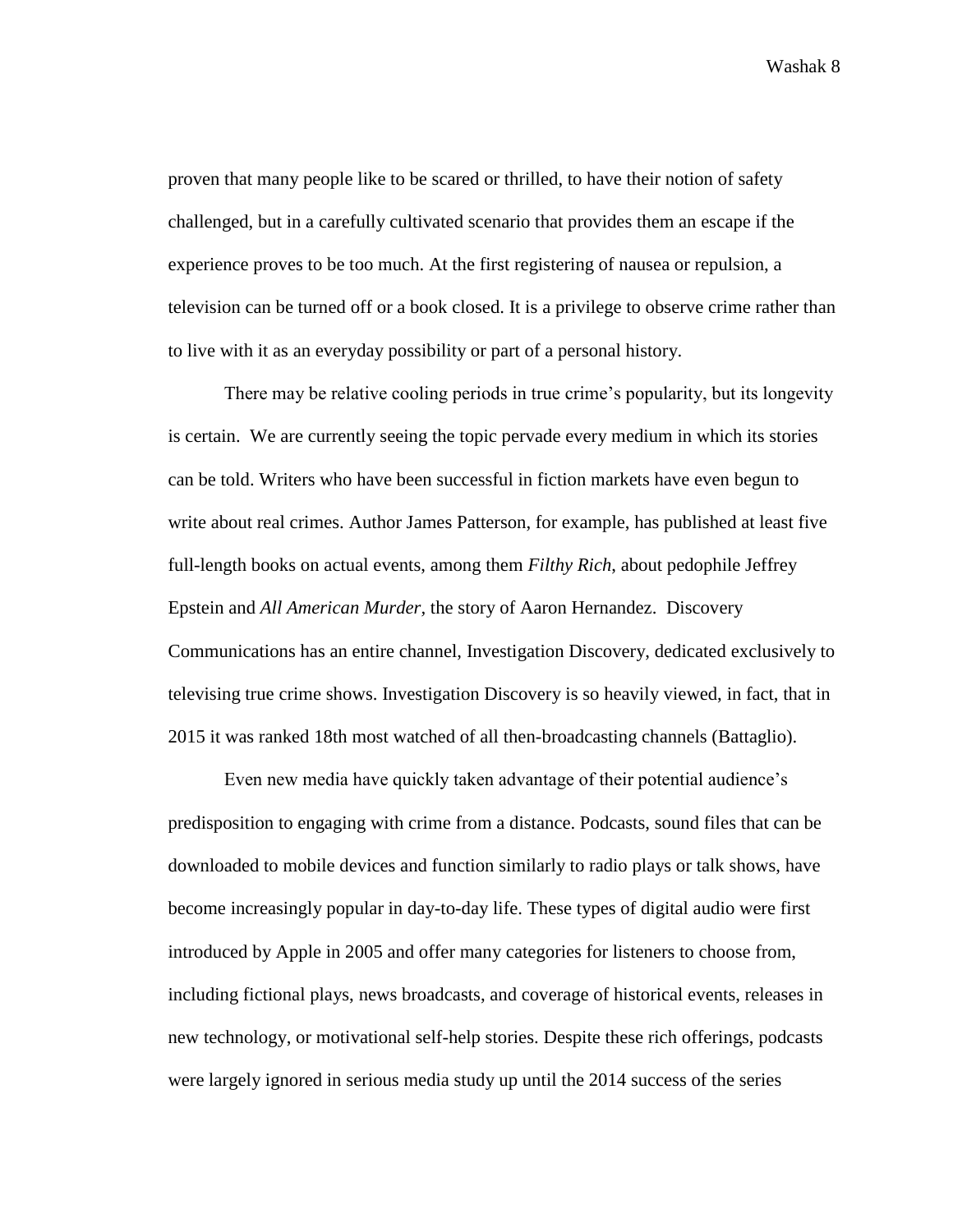"Serial," which garnered 110 million downloads (Herrman). In this series, host Sarah Koenig retroactively follows the 1999 murder of Hae Min Lee and the controversial arrest of Adnan Syed. The popularity of this show drew many new listeners into the diverse world of podcasts. As of the end of 2015, a study completed by Edison Research found that "at least 46 million Americans listened to podcasts each month" (Herrman). A scroll through the "Top Chart" rankings on Itunes in February 2018 reveals that *a third* of the top 30 podcasts are dedicated to crime coverage.

True crime stories, as a rule, have only a few conventions that must be followed. Someone must become the victim of great bodily harm or die. All characters and events must also be *real*. Despite a lack of inherent rules when writing a work of true crime, the genre does have connections to Cawelti's formula fiction. By incorporating multiple books written about each case and comparing their style, tone, and content (which information is included or carefully excluded), this study probes the ways in which the writers of such accounts borrow heavily from formula fiction archetypes to depict actual events. Relying on the standards established for fictional detective or crime stories simplifies complex realities in a way that clearly reveals cultural attitudes toward certain behaviors. These writings not only assist in the examination of true crimes, but also enable the recognition of the implications about the environments that each of the crimes actually occurred in.

The following study is both a survey of book-length literature on four high-profile cases and a philosophical and theoretical analysis of the ways in which various authors recount them. First, I focus on Elizabeth Short's 1947 homicide, tying the fame and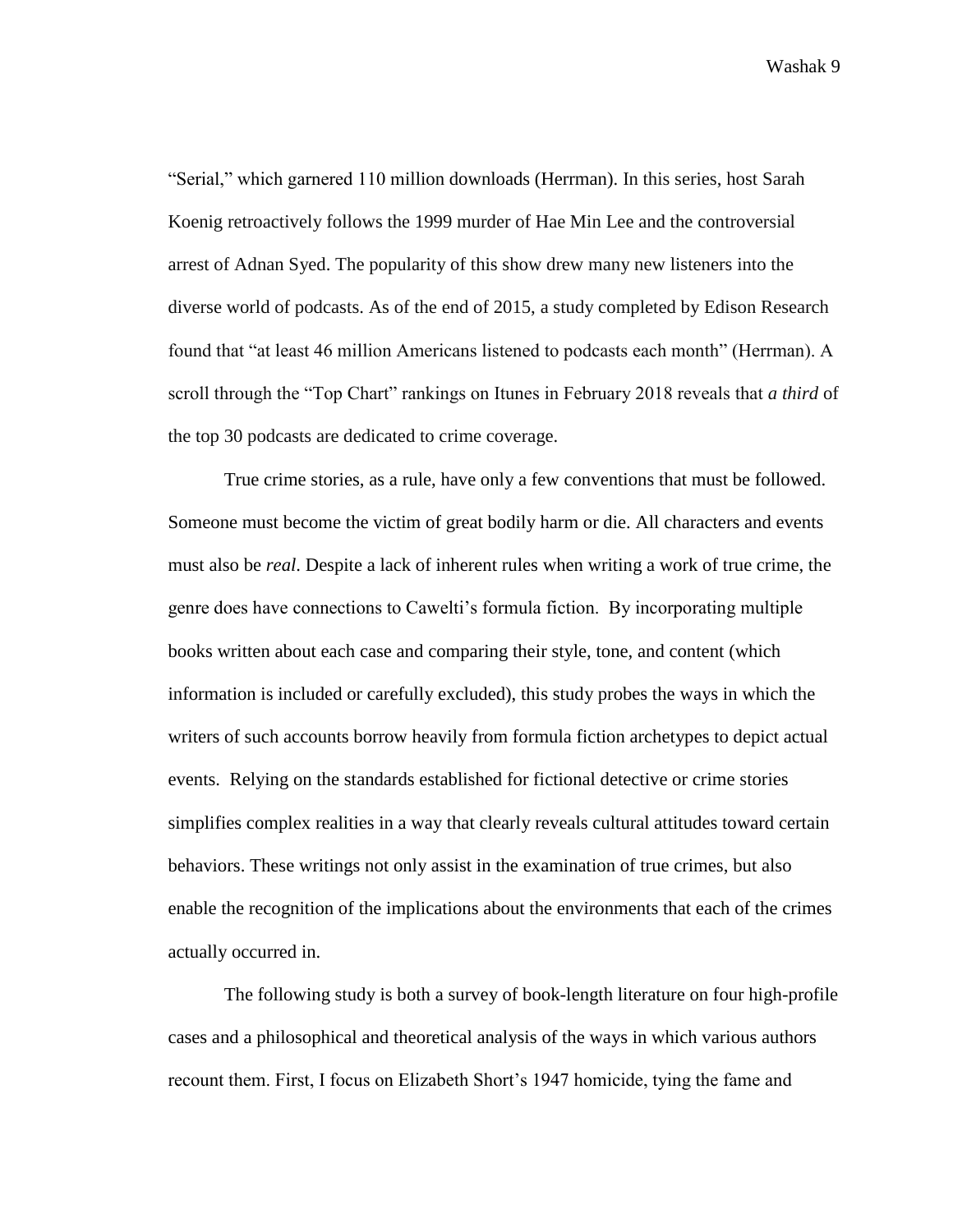repeated circulation of her brutalized image to the masculine need to interrogate women, especially by looking or gazing at them. Laura Mulvey's *Visual and Other Pleasures* assists in explaining the way that men—unconsciously fearful of castration and its ability to strip away their agency—must comfort themselves while in the company of beings they consider naturally castrated: women. A separation between the two sexes, a perceived distance in experience and being, keeps men from becoming anxious. When a woman's actions do not fall in line with the gender ideologies prescribed by the males around her, however, the gap between the sexes is less defined. To cope with this, the woman is fetishized, turned into a powerfully sexual being for all to see and worship. This artificial power does not actually originate with the deviant female, but is instead provided by the males who observe her. I argue that—in light of the facts that Short lived a very transient lifestyle, dressed extravagantly so as to stand out in a crowd, and kept company with many men at the same time—she did not conform to the prototype of the ideal woman and was as a result fetishized upon her death, turned into a sexual object in works like James Ellroy's *Black Dahlia*. Ellroy's novel (the only fictional text examined in this study), its graphic novel companion, and other visual texts linking the photographs of Short's body with several popular examples of Surrealist art illustrate the pervasiveness of scopophilia in American culture.

In chapter two, I examine the infamous O.J. Simpson case, frequently referred to as the Trial of the Century. Marcia Clark, a woman of power and status at the Los Angeles County District Attorney's Office, was dissected in different ways than was Elizabeth Short. Throughout the time she spent prosecuting Simpson for the murders of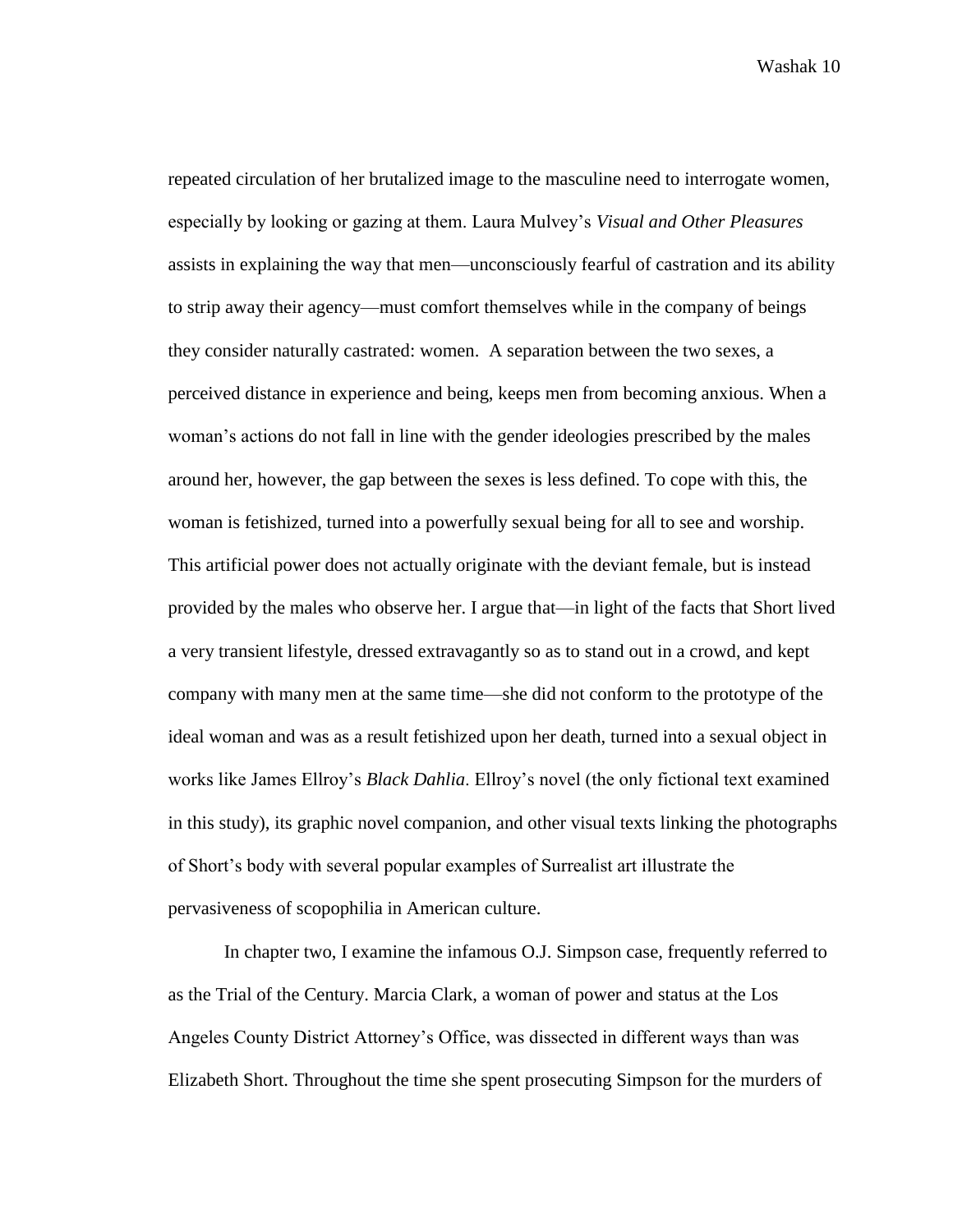Nicole Brown Simpson and Ronald Goldman, Clark found herself swallowed by the fervor of the media and depicted in ways she was unable to recognize. Through her work on "intelligible" and "unintelligible" identities, gender theorist Judith Butler provides a useful lens through which to better understand the media's take on Clark. In *Gender Trouble*, Butler advances her earlier stance on gender as a socially and culturally specific action by further establishing how intimately gender influences identity. Humans prefer identities that make sense to them, and thus carefully observe the ways in which people act, speak, and present themselves. We are trained to associate certain traits with specific genders. Men, for example, are often linked with physicality and strength of body. To be stationary, to ultimately be passive, has traditionally been forced on women. People are, however, complex. They possess multiple traits and aspects of identity. If these aspects of themselves are not perceived to match, they are reprimanded by those around them, sometimes blatantly, but more often subtly. For Marcia Clark, a woman, mother, and intelligent attorney, the punishment for being more powerful than passive came in the form of being blamed by the media for Simpson's controversial acquittal. All the intricacies of the case, including the problems of police corruption and racism in America, were conveniently ignored.

Similarly oversimplified is the role that maternal involvement played in Dylan Klebold and Eric Harris's mass shooting at Columbine High School in 1999. Like Marcia Clark, emergence into the public eye brought Kathy Harris and Sue Klebold's mothering skills into question. Though neither of the offenders' parents had any idea that they were planning to attack their high school, blame for the violent action was forced onto them—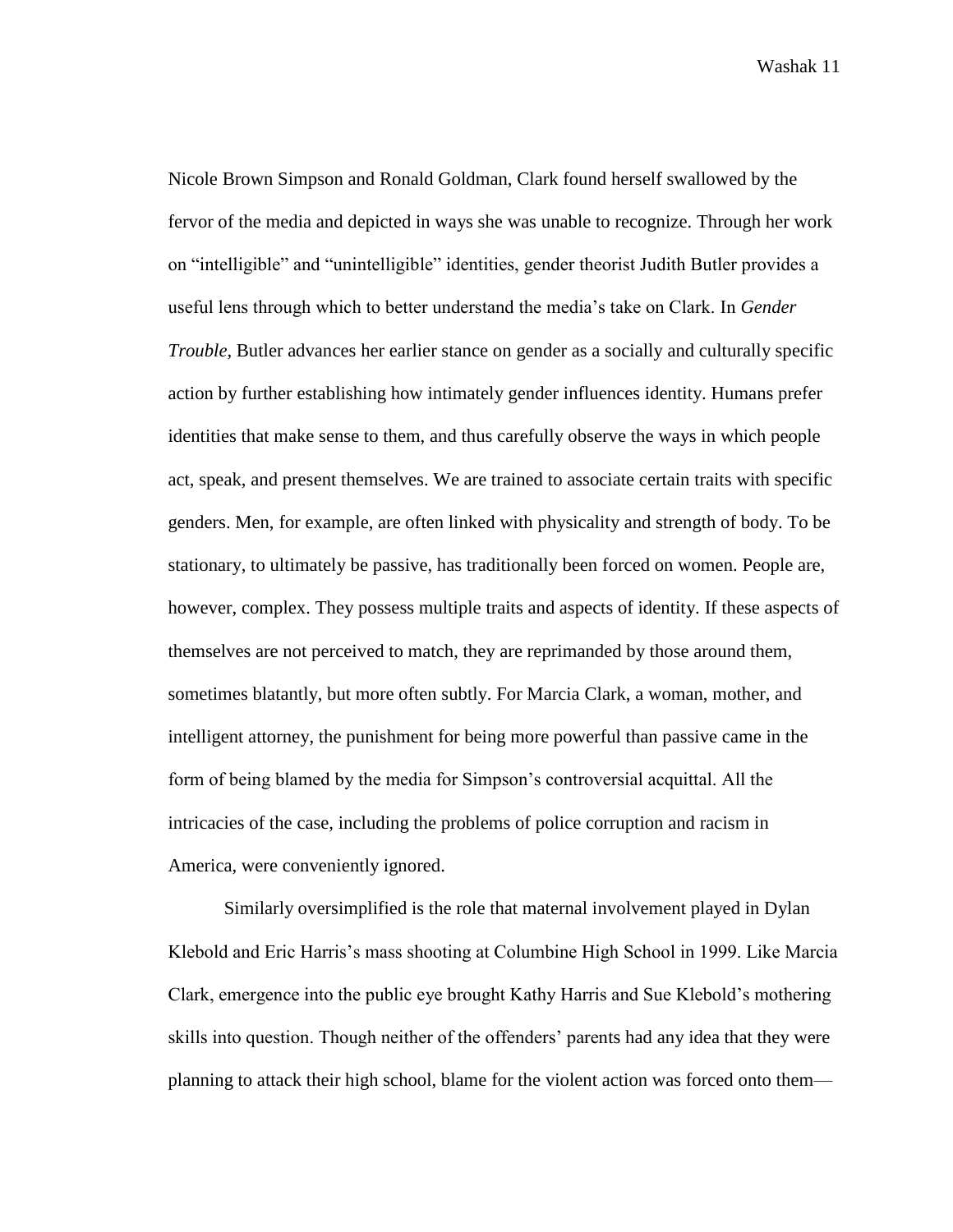especially the mothers. Chapter three of this study analyzes the ways in which published accounts about the Columbine tragedy speak about Kathy Harris and Sue Klebold convey a coded sense of culpability. Again the work of Judith Butler is helpful. Identity politics in the West have demanded that all individuals act in specific, coded ways. Historically, there has been a patriarchal drive to conflate womanhood and motherhood. In the same way that gender is performed—more accurately, *expected* to be performed—so is motherhood. Cynthia Comacchio maps out the history of the opening of the private domestic sphere (containing patriarch, wife/mother, and children) to public input. She attributes this attention largely to the role of modern medicine. While this influx of medical care has had a largely positive role in people's lives, it has also added yet another level of visual and verbal regulation into everyday women's lives. We see this in the extreme in the case of Columbine and the deluge of authors who have chosen to write about the event as they know it, what led up to it, or its ramifications. The memoir of Brooks Brown, the only individual purposely spared by Dylan and Eric, reveals through carefully-coded language that he blames poor parenting skills for what happened at Columbine, particularly those of the modern, working woman. Also following this train of thought is Doriane Lamblet Coleman, a professor of Law at Duke University, who places blame on working mothers for not having created a better alternative care-giving model when they left the home to seek out professions. This argument implies a general theme of body policing, of making a statement about what women should or should not do inside or outside of the home.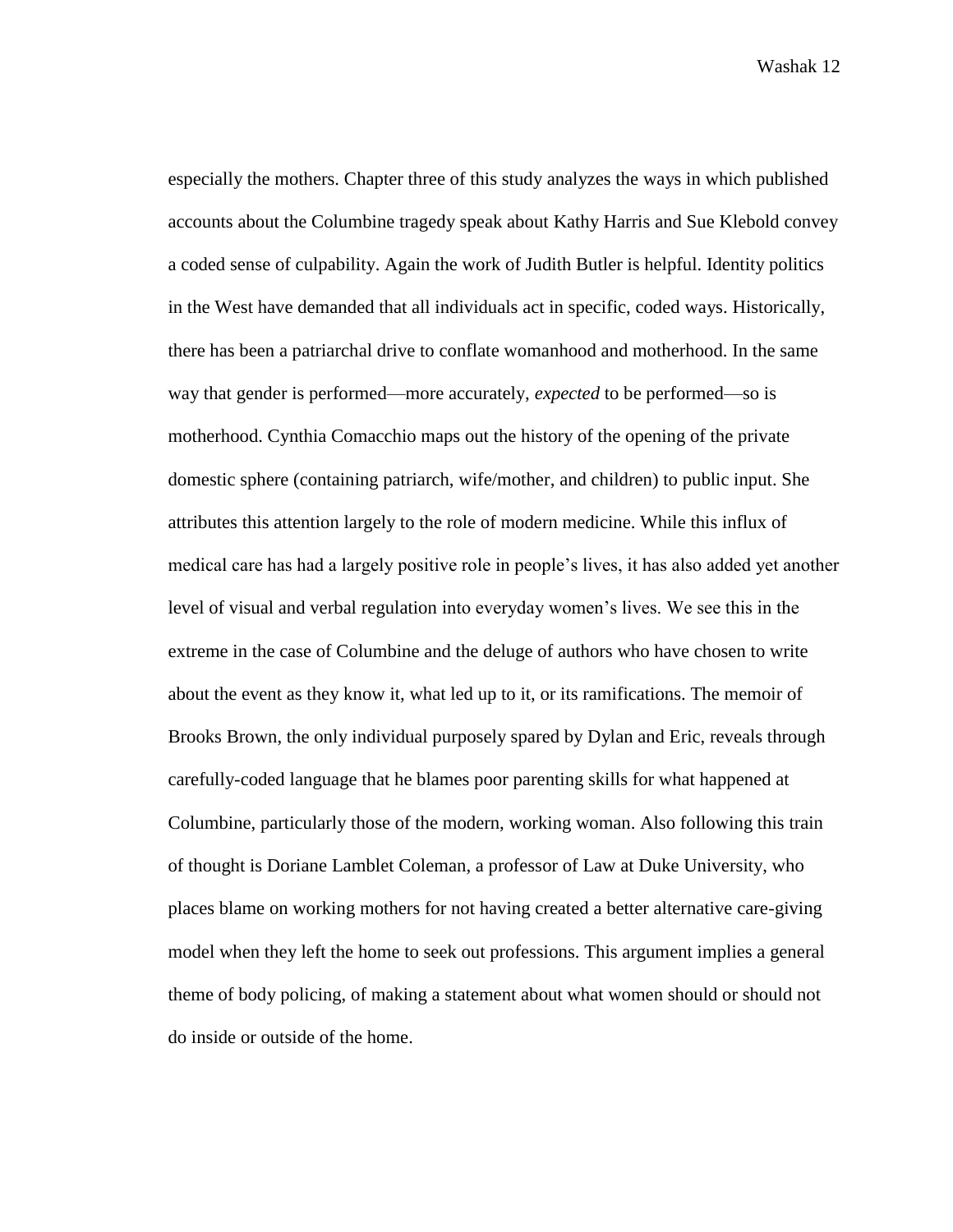This study's final chapter serves to solidify the tendency to equate a deviation from gender norms with criminality by recounting the trial of Amanda Knox. Knox, an American foreign exchange student studying in Perugia, Italy, was accused of murdering her British roommate, Meredith Kercher, in November 2007. Throughout her incarceration and trial, Knox elicited commentary from the Italian, British, and American press, who criticized everything from her facial expressions, to her open intimacy with boyfriend Raffaele Sollecito, and her athletic, free-spirited dress. Knox's own memoir and several books written about her case illuminate the theory of gender performance and its cultural specifications. Though they were later exonerated for Kercher's murder, both Knox and Sollecito remain criminals in the eyes of many.

While a great deal of insight can be gained by linking cultural theories and contemporary true crime accounts, several crucial questions remain. Who is really most at risk to become involved in crime? Are the texts that make up the genre of true crime reflective of this reality? Do the stories in this genre have the ability to spur their audience into action? Or at the very least the ability to trigger the reader to newly consider their society's power hierarchies? What types of people are charged with enforcing the United States' laws and protecting the individual right to wellbeing? Perhaps most concerning of all, how do we disallow culturally prescribed ideas about women and the ways they conduct themselves from obfuscating the pursuit of justice? As the following case literature shows, these ideas concerning the proper behavior of women in various situations—which are for the most part unwritten, yet still have profound consequences on their lives—are valued to an extent higher than codified law. The way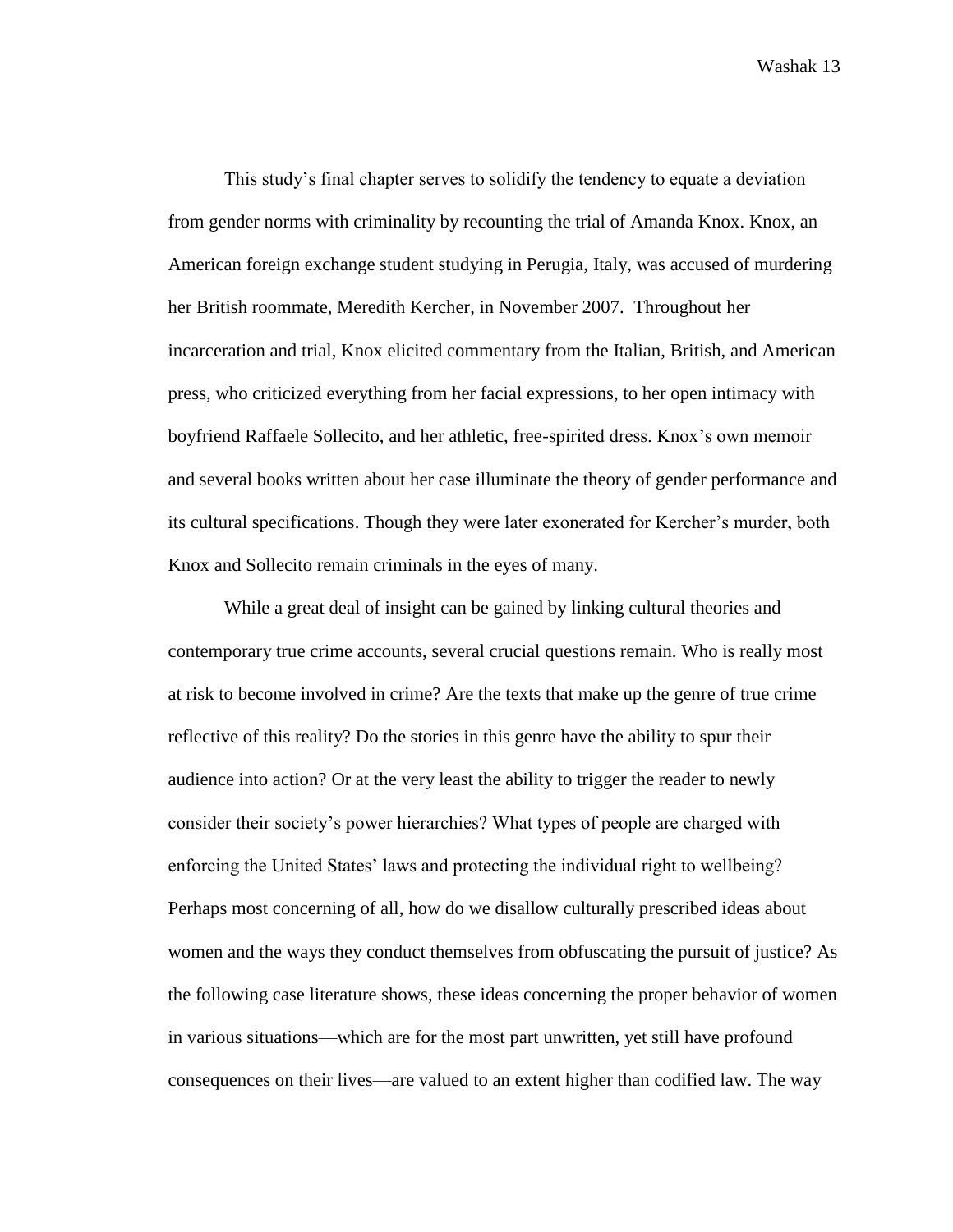that women perform within their societies will dictate how much their peers value them. The worth that is assigned to an individual will dictate their treatment in life *and* in death. If the media get involved, there is an observable way that they work to shape our understanding of a particular person. Media, communication, and sociological studies have already made progress in understanding various media's semantics. Scholars like Cawelti have fought hard to bring popular culture into literary studies, but we still have miles to go. Only once we have begun to locate patterns within what we read, to decode the messages that are passed along to us in various literature every day, can we begin to take a hard look at the ideologies inculcated by those around us and realize the harm they have the ability to inflict and what we can do to make a positive change occur.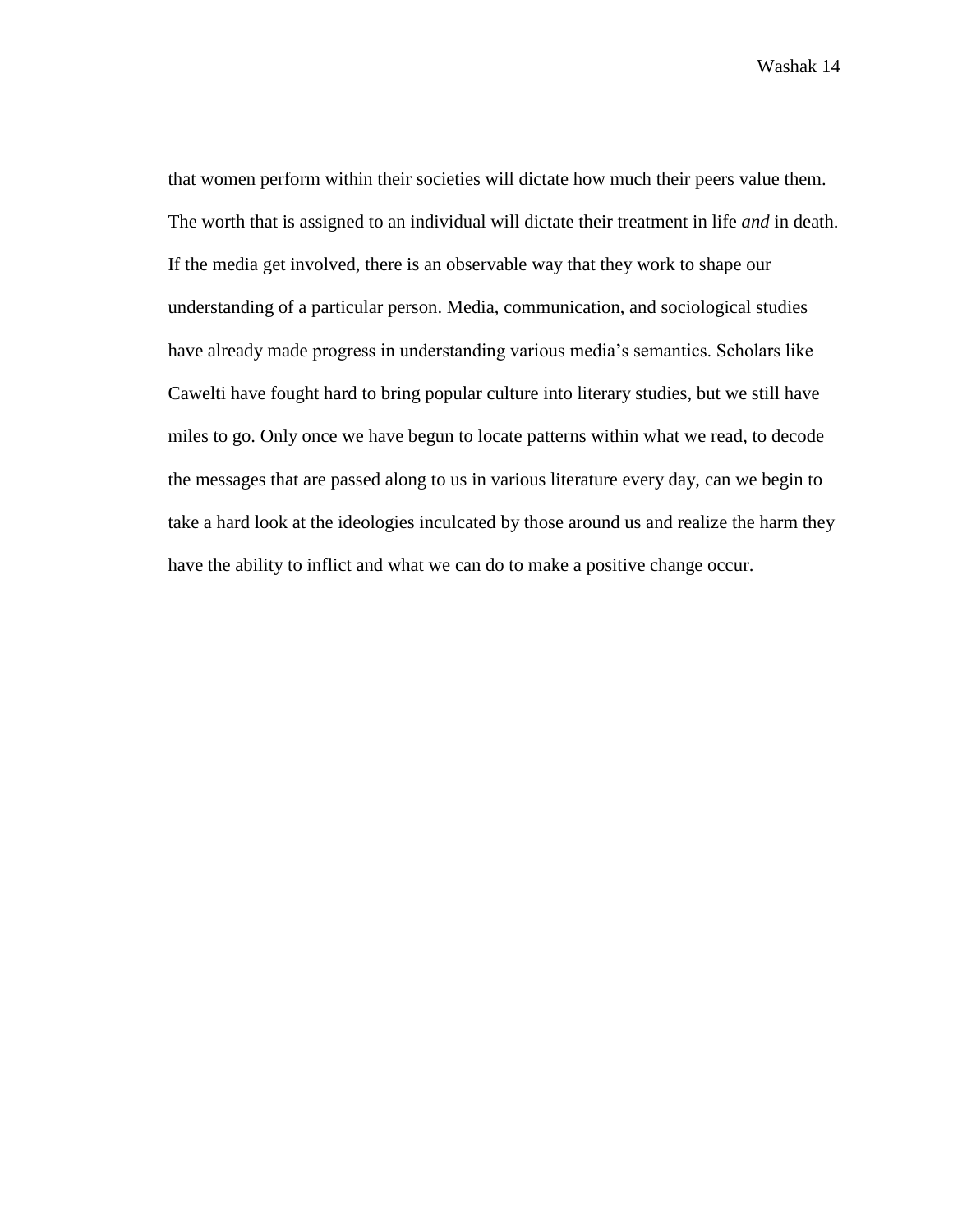## Chapter One

## Blood and Beauty: The Unsolved Murder of Elizabeth Short

She was thought to be a mannequin at first glance, lying supine in a weedy vacant lot in the Leimert Park neighborhood of Los Angeles. Upon a closer look, however, it quickly became apparent to a passing mother out for a stroll with her baby that the shape that lay in the grass had once been a woman. She was in two pieces, bisected horizontally at the waist. Her top half had been carefully posed above her legs, arms raised and elbows bent at near 90 degree angles. While the cut that had severed the body had been neat, showing no signs of the woman's vital organs spilling out or excess blood, several rough lacerations had been inflicted on intimate parts of the body. The corners of the woman's mouth had been widened nearly to the ear with a knife. One of her breasts was removed and there was a small triangle cut just above her pubic area. All of these grisly markings were easily observable, as the body was completely unclothed. The passerby who had first come across this horror quickly ran back to her house and called the police. Before the police arrived, however, reporters caught wind of the gruesome news circulating on the police radio channels and raced to the scene with cameras and notepads in hand. At that time, in January of 1947, they had never seen anything like it. This "it," this body that would eventually come to be identified as twenty-two-year-old Elizabeth Short, was on her way to becoming a national celebrity. The uniformly-male Los Angeles Police Department looked at Short's remains and saw the wreckage of all that could be considered femininity—beauty, even in death, and vulnerability—and provided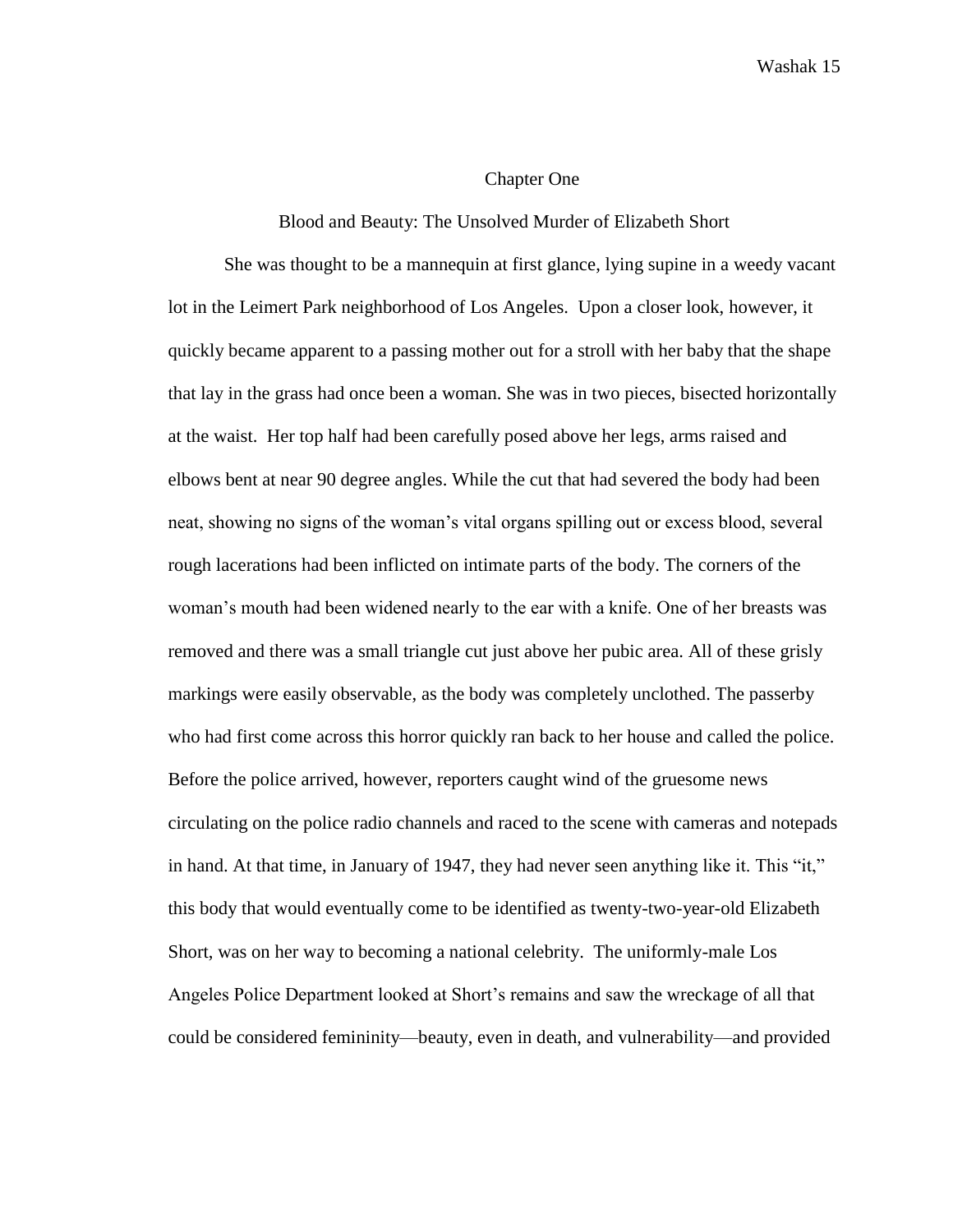her with their attention and the media's, setting the precedent for her story and image to remain highly visible in American culture for a long time.

Despite the hideous condition Short's body was left in, all the Los Angeles newspapers published photos the day following her death. Early airbrushing techniques made it possible to conceal some of the gore—namely the facial cuts and naked pelvis but that she was bisected and then posed in a purposeful way remained obvious (Nelson and Bayliss 13). Once she was identified by her fingerprints, which had been collected for occupational purposes at an earlier date, the media quickly provided Short the moniker the "Black Dahlia" for her penchant for a dark, dramatic, and polished style of dress throughout her short life. As this name would suggest, the case has long been remembered for its highly visual nature. While various information regarding Short's life, actions, and aspirations has been disputed between invested parties like investigators and journalists, her physical characteristics have long been preserved by a wide swath of media—graphic novels, film, television, novels, nonfiction books, look-alike contests, and art. Elizabeth Short has become a concept more than a woman who once lived. The context of her death, the violence and suffering of it, have largely been abstracted from spheres where only the impact of her looks on a male audience remain. What makes itself plain after a thorough survey of the literature and art dedicated to Short is that what most drew a number of people to her posthumously was the way in which her victimhood defined her as young, beautiful, and ultimately submissive—traits that are prized in females.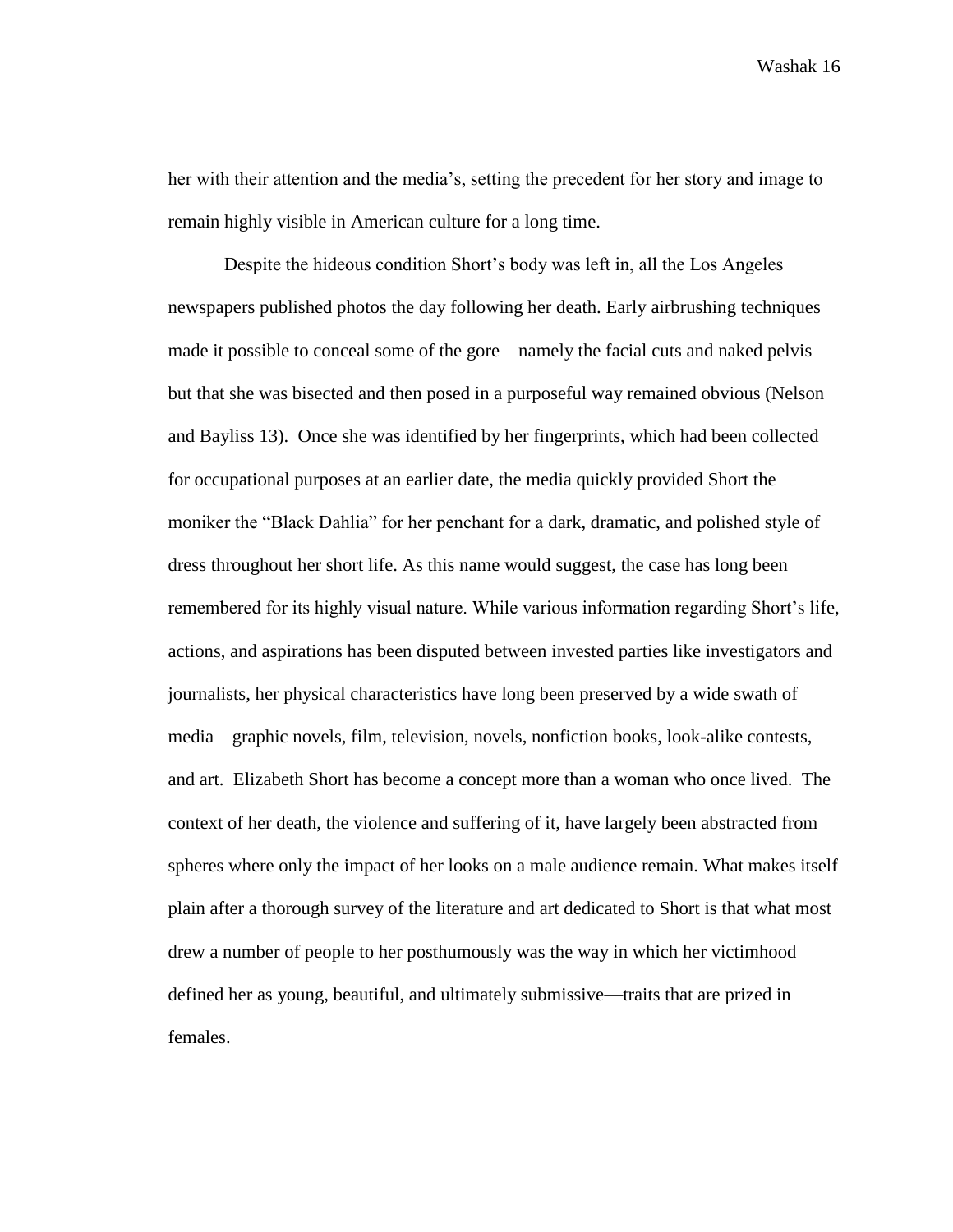Some would argue that the combination of the facts that Short's killer was never found and that the effort to find him became one of the most extensive suspect searches in Los Angeles' history explain why it is that the Black Dahlia has appeared in video games, inspired band names, and become the star of films and television shows. The appeal of a mystery narrative cannot be denied. As an explanation for her popularity, however, this fact neglects one very important factor: as millions of grieved mothers, brothers, sisters, and fathers, all of whom have experienced a violent, unsolved death in the family, would attest, *many* murders remain unsolved. In this, Short is not unique. An overwhelming number of these deaths are investigated with relatively little mass media attention. There were, for example, nine other particularly violent murders within Los Angeles between the years of 1943 and 1949. The victims were all women whose bodies were found in such poor condition that law enforcement and the media tentatively tried to link each case to the Black Dahlia (Geary 66-7**).** Though their names were never as popularly circulated as Elizabeth Short's, these women are Ora Murray (d. 07.22.1943); Georgette Bauerdorf (d. 10.12.1944); Jean French (d.02.10.1947); Evelyn Winters (d. 03.12.1947); Laura Elizabeth Trelstad (d. 05.11.1947); Rosenda Mondragon (d. 07.08.1947); Viola Norton (d. 02.14.1948); Gladys Eugenia Kern (d. 02.16.1948); and Louise Margaret Springer (d. 06.18.1949). Because Short was not the first victim in this group of ten, many of the killings were initially investigated singularly. No matter what methods law enforcement employed, none of these slayings were ever conclusively explained. Cold cases can often take a back seat to newer or more scandalous murders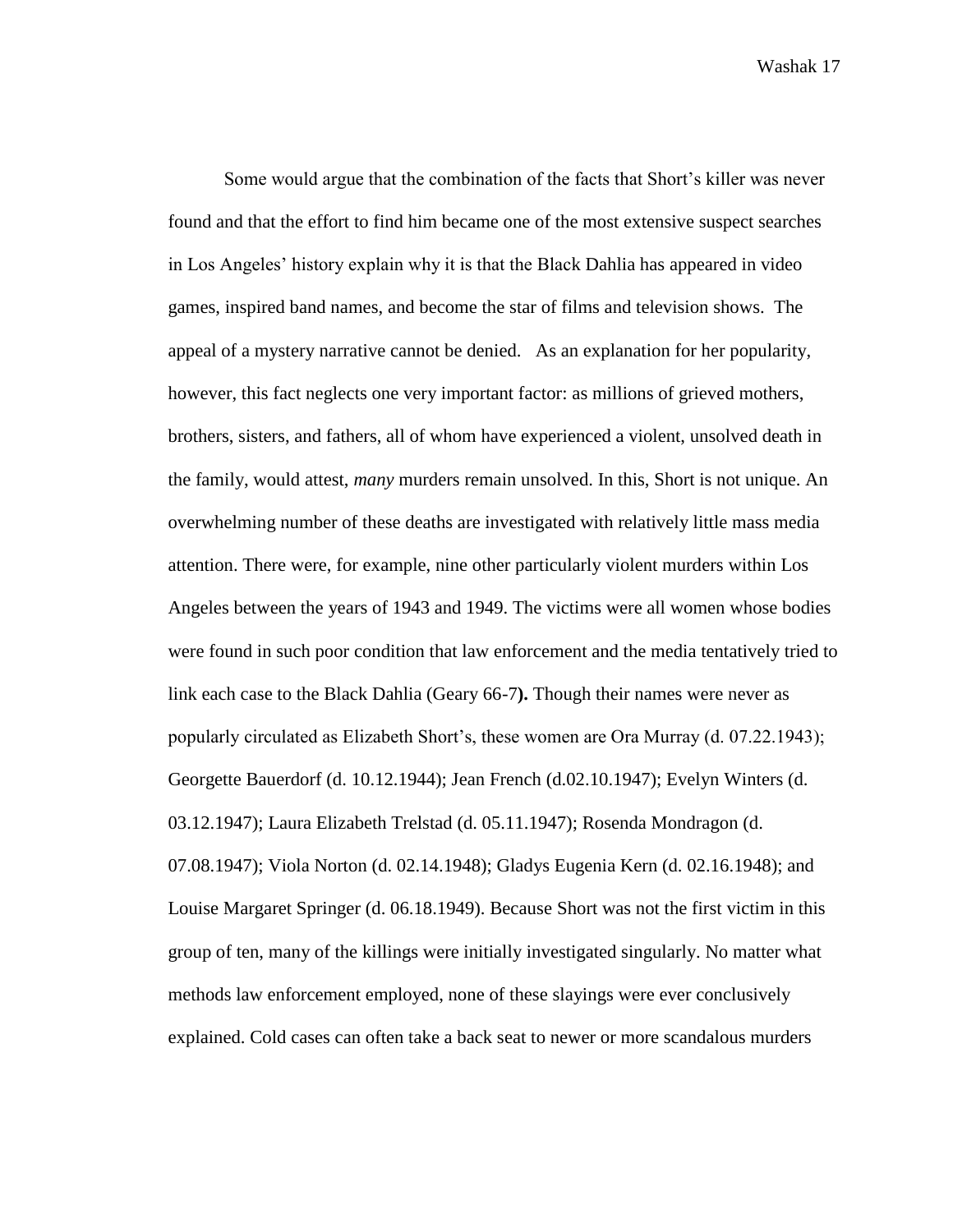that elicit interest from an audience that perceives them to be more pressing. So how, then, do we understand why Elizabeth Short is still infamous?

It is difficult to positively point to the exact moment that what began as an unidentified, hacked up body on the morning of January 15, 1947 became associated with conceptions of beauty and sensuality. Perhaps it was when the unfortunate woman who had stepped out for a walk around her neighborhood and stumbled across Short's body used the term "ivory white" to describe the remains (Nelson and Bayliss 13). Or when the police who responded to this woman's call looked at Short long enough to realize that, aside from the neat cut at the waist that rendered her into two horizontal pieces, all of the lacerations her killer left her were in spots reflective of intimacy: the breasts, the pubic area, the thigh, the mouth. We can hope that very few people saw loveliness in this dead girl until she was positively identified, situated with a name and a number of photographs that depicted what her face actually looked like; without two hideous slashes reaching from mouth to ear, Short was glamorous, with bright eyes and dark curls that served to highlight how spotless her fair complexion was.

The work of film theorist Laura Mulvey can illuminate the unsettling marriage of male desire and female mortality in film and in written narratives. While Mulvey's work on *Visual and Other Pleasures* was written specifically to examine depictions of women in film, its attention to women's visuality is just as applicable to circumstances in reality. Taking a psychoanalytic approach to power hierarchies, *Visual and Other Pleasures*  explains representations of women as castrated beings in a world where the penis grants autonomy and a fundamental ability to develop as a human being (Mulvey 14). Because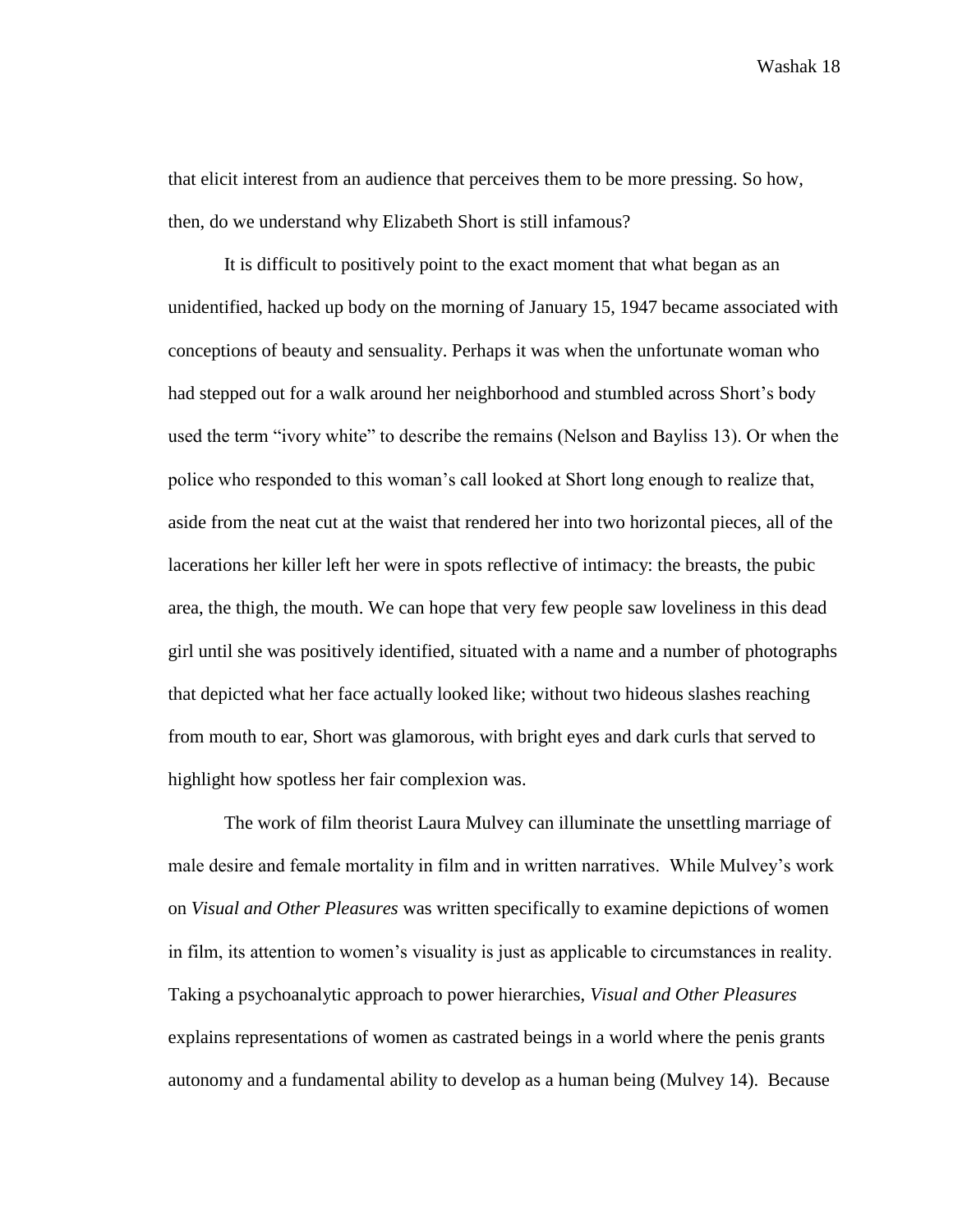men fear castration, the loss of their subjectivity, they must deal with the presence of women in certain ways that protect them from feeling as though the two sexes are relatable to each other. Substantial distance from each other produces the sensation of safety. One particular method of creating this divide occurs when men conceive of women as objects rather than subjects, and in doing so feel entitled to cultural superiority and scopophilia, or a type of "controlling and curious gaze" toward females (Mulvey 16). The male gaze sees what it desires to in its object, especially where eroticism is concerned. A dynamic is thus created in which males are exclusively tied to the active traits of power and control and women are cloaked in passivity.

In the instance of Elizabeth Short, death served as the ultimate form of passivity and resulted in a total inability to respond to the male gaze of the men she had dated, the LAPD, or the media. This power paradigm became complicated, however, by what inspectors found in Short's personal history. It was strongly hinted that she had had relationships with many men, treating them all with varying levels of intimacy (Geary 40- 3). Various letters and personal reports from these men hinted that Elizabeth had been the party pushing for a solid relationship, actively seeking her beaux out. This kind of autonomy clashed with the previous ideas of the slain woman as an innocent young girl who observed gender norms. This loss of the monopoly on activity by the masculine parties would have mustered up formerly repressed distress over castration. According to Mulvey, the males are left with a few options to maintain control and confidence within this situation:

The male unconscious has two avenues of escape from this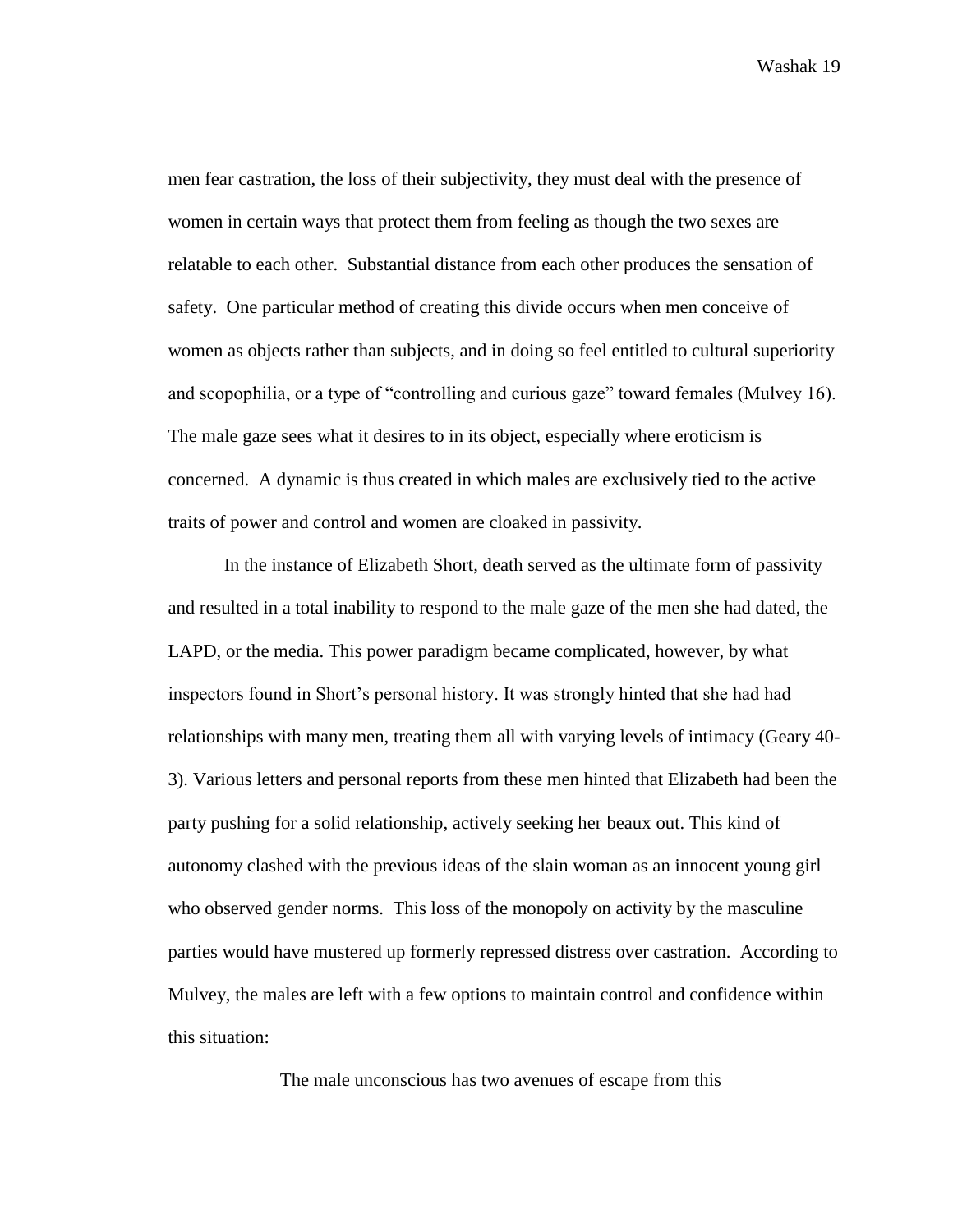castration anxiety: preoccupation with the re-enactment of the original trauma (investigating the woman, demystifying her mystery), counterbalanced by the devaluation, punishment or saving of the guilty object (an avenue typified by the concerns of the *film noir*); or else turning the represented figure itself into a fetish so that it becomes reassuring rather than dangerous (hence overvaluation, the cult of the female star). (21)

Understanding these methods of dealing with women who simply do not fall into the humble places that men prefer them to inhabit, we can observe the male sense of authority and gaze at work within many of the diverse written and illustrated depictions of the Short murder. Although these accounts are many, they can be broken down into subgenres of their own. As Mark Nelson and Sarah Hudson Bayliss write in *Exquisite Corpse*, "Three categories of books about the murder have emerged: first, those retelling, from a personal point of view, the alleged facts of the case and the investigation; second, fictional works using the killing as a plot motif; and third, investigative books and web sites professing to identify the killer" (18). Although the first type of narrative, the one that hinges on first-person knowledge of the case, has become less popular—this is for practical reasons, as the more time passes, fewer people with direct experience with the case are in the position to be writing or publishing—the other two categories have continued to thrive.

As far as historical fiction goes, the most successful of novels published on the subject of Short's murder is James Ellroy's simply titled *The Back Dahlia*. Forty years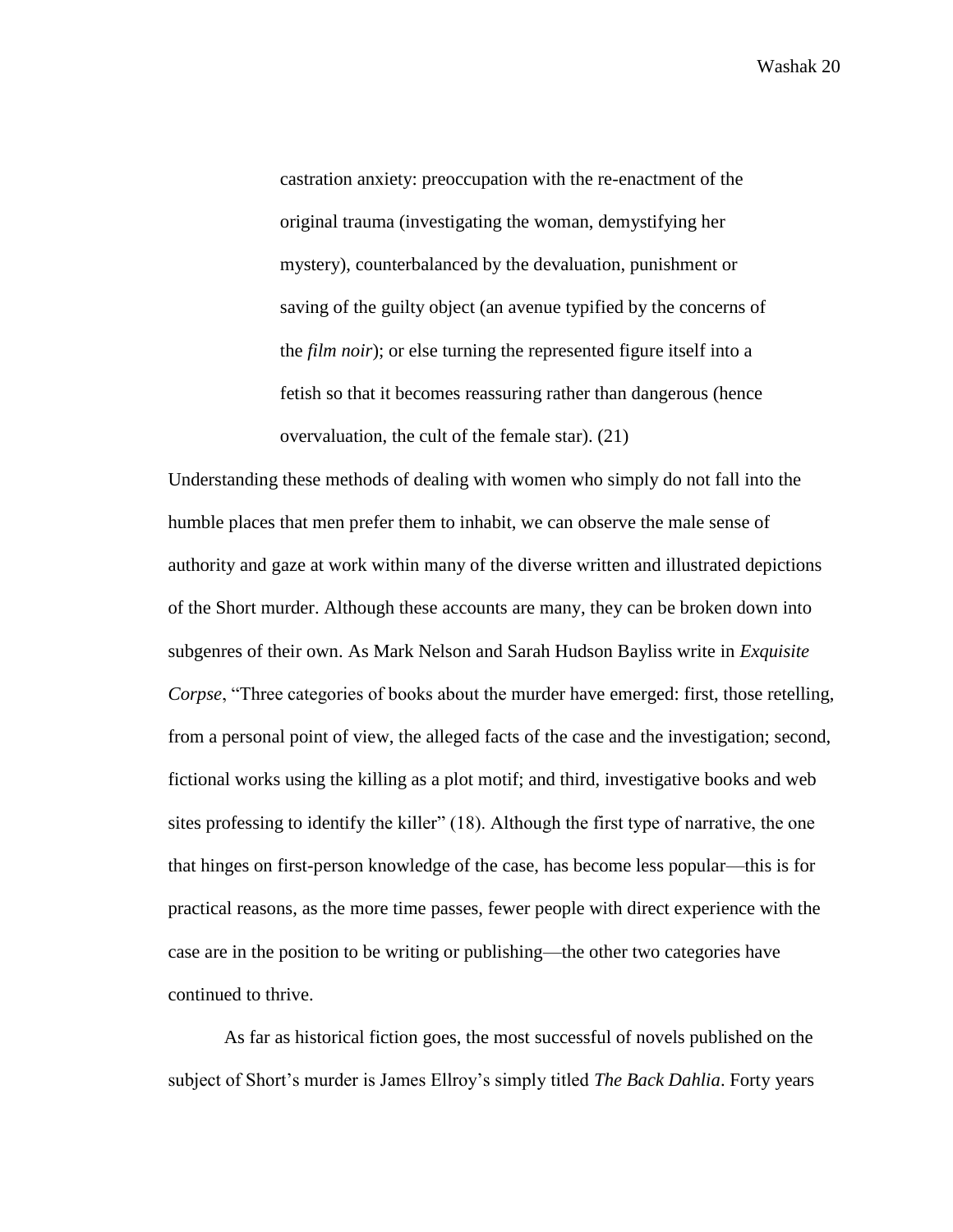after Short's murder, Ellroy wrote a fictionalized accounting of her demise, the investigation that resulted, and the lives and efforts of the men tasked with understanding the events that lead to the horrific discovery in the weedy lot in Leimert Park. An exemplary piece of literature in the Postmodernist tradition, *The Black Dahlia* follows Bucky Bleichert, a fictitious member of the Los Angeles Police Department, as he becomes involved with the Black Dahlia case. The novel is impressive in its unflinching examination of police corruption, moral ambiguity, and the damaging effects of war. Sex and eroticism are also extremely prominent; Bleichert feels a personal connection to Short that develops into a fetish. He even commences an affair with a woman he does not particularly care for or trust simply because she is Short's doppelganger.

Ellroy's novel was so popularly received by both critical and commercial audiences that in 2006, Brian De Palma turned it into a film. As recently as June of 2016, *The Black Dahlia* was also turned into a graphic novel by David Fincher and an artist who illustrates under the name "MATZ." The existence of this illustrated narrative makes sense, as the Black Dahlia's story has always been one dominated by visual stimulation. In this edition, the reader is able to observe the character of Madeleine Sprague dressing up as Short to satisfy Bucky Bleichert's fetish for the slain girl. This is, of course, in line with Mulvey's theory that men who cannot situate women in the roles that are traditionally prescribed for them will sometimes "overvalue" them and indoctrinate them to the "cult of the female star" (21). Such women become sexual fantasies for men, rare and mythic creatures who can be tolerated because they are meant to be looked at and studied by mankind. In this way, it is as if males perceive that the very power that such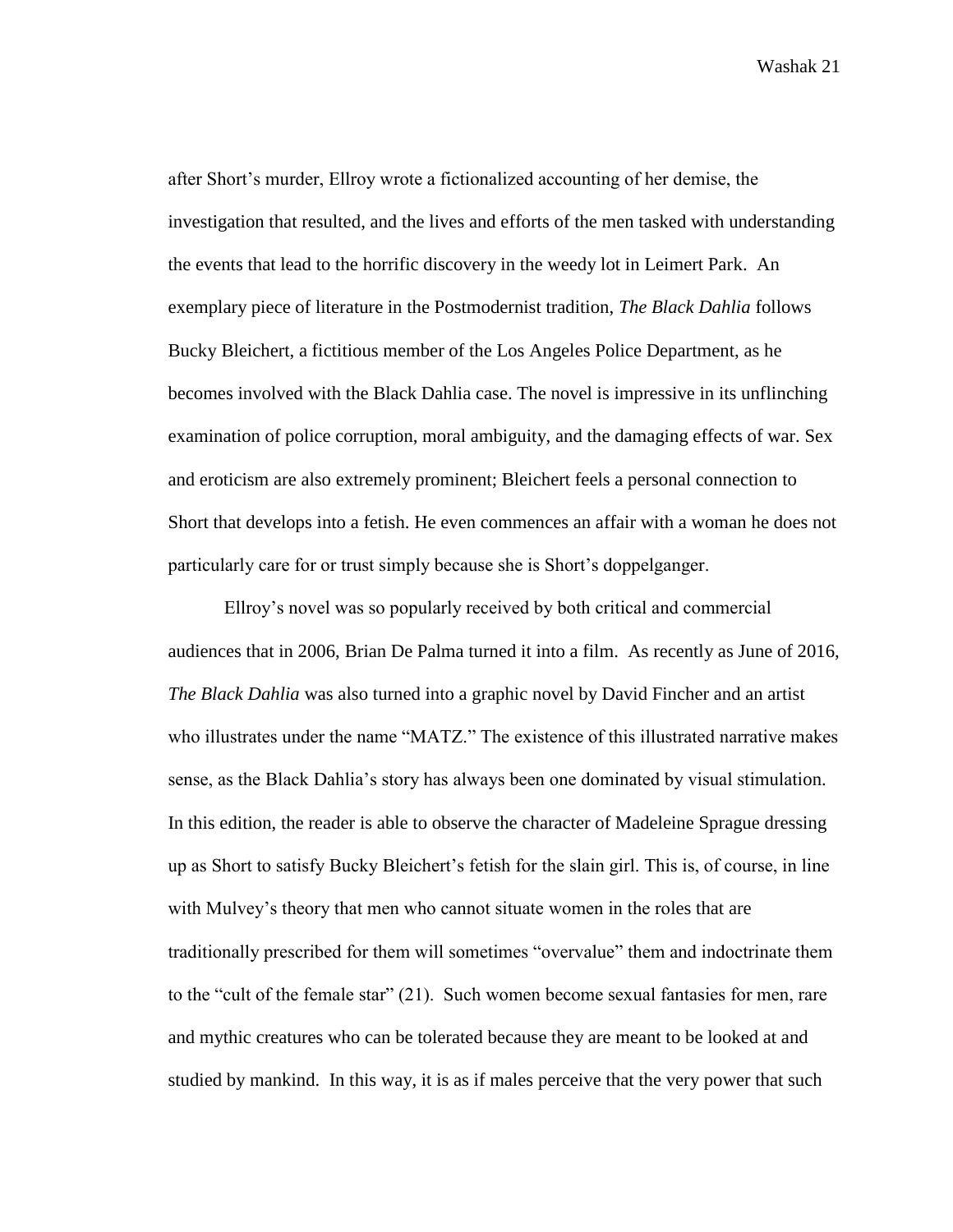women possess is *granted* by their worship of them. The masculine/feminine power dynamic favored by the patriarchy is preserved.

Ellroy's erotic prescriptions for his version of Elizabeth Short are not limited to Bliechert's unquenchable lust for her. Throughout the course of both the classic and graphic novels, he reveals that, at least within the context of his world, Short engaged in sexual relationships with at least two women—in one instance, the same Madeleine Sprague who kindles an affair with Bleichert (Ellroy 87). The possibility that Short may have taken up with a woman is a common thread throughout multiple true crime accounts focused on her case, but Ellroy takes this idea a step further and also depicts Short in an adult film with yet another woman. In its graphic novel medium, this story exposes every aspect of Short's body, not only in the context of the pornographic film the police find, but also in its treatment of the discovery of her mangled body in Leimert Park. A fullpage spread is dedicated to illustrating the condition of the Black Dahlia's remains. Like a Surrealist piece of art, the treatment of the body consists of a collage of twelve small pictures that show the horror from various perspectives (Ellroy 50-1). One can observe each of Short's distinctive wounds one shot at a time. While we see the majority of the victim's body, however, if we were to look at the full-page spread from a distance, the small illustrations would not neatly line up to form an anatomically correct woman (see figures 1 and 2). This style of illustration posthumously dismembers Elizabeth Short for a second time. This time there is no recognition of the violence of such an action.

The Postmodern literary movement that Ellroy contributed to, though widely considered to have occurred in the latter half of the twentieth century, bears a striking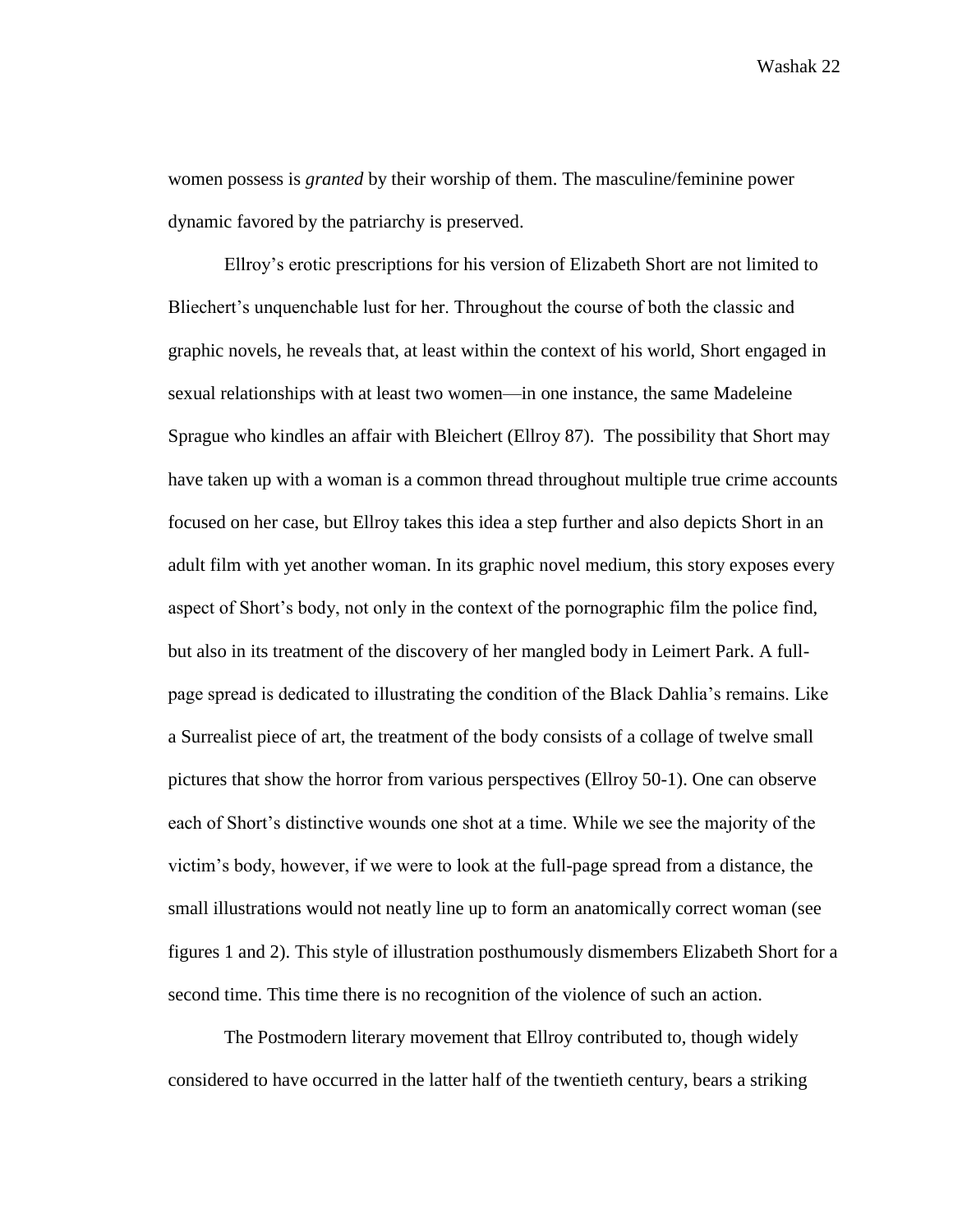ideological resemblance to the Surrealist art movement that gained popularity in the late 1920's. Postmodernism borrows an appreciation for emphasized subjectivity, moral ambiguity, and nonlinear or fractured storytelling from its precursor, Modernism. It often abstracts characters, periods of time, or events and focuses on these abstractions rather than delivering a more holistic narrative. Surrealism, though its origins are difficult to securely pin down, became an officially codified art style with André Breton's 1924 publication of the "Manifesto of Surrealism," which explained that the aesthetic and spirit of the movement should inspire "readers to 'end the reign of logic'; to make the everyday marvelous; to listen to their dreams; and to interrupt the rules of society" (Nelson and Bayliss 31). Like Postmodern writing, Surrealism prized the idea of subjectivity and sought to dismantle popular ideas concerning ethics and propriety. Where this writing dealt with fragmented literary devices, the art Breton encouraged came to be defined by its use of multiple media and the fractured nature of many of its subjects.

A connection between the condition in which Elizabeth Short was discovered and the popular aesthetic of Surrealism was first made by Steve Hodel, a homicide detectiveturned-writer who found some decades-old photographs of his late father with a woman who bore a striking resemblance to Short (Nelson and Bayliss 21). It was later established that his father, George Hodel, had actually been a suspect in the investigation of the Black Dahlia murder in 1949, at least partially because he had medical training and most likely possessed the ability to bisect Short as neatly as she had been. In his book, *Black Dahlia Avenger*, Steve Hodel supports the theory that his father murdered Short, further explaining that his father was heavily involved with some of the major players in the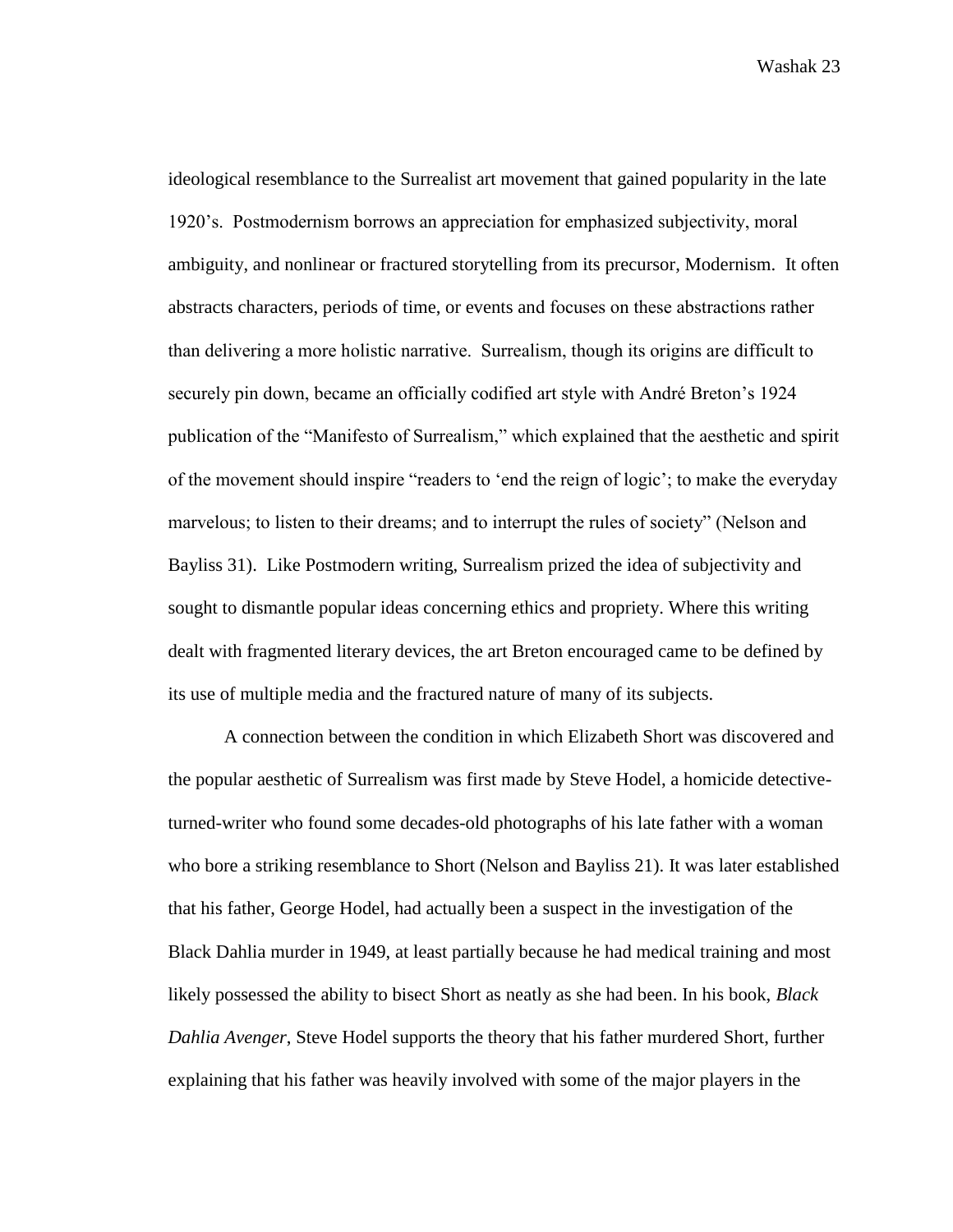Surrealist art scene—like Man Ray—and had dabbled in photography of that style. The works of such artists, when compared to the crime scene photographs of Short's body, bear distinct similarities to each other.

Some of the most famous Surrealist artworks are depictions of the female form mutilated, disjointed, and murkily altered from the state it organically exists in. For an example of this, one need look no further than the artist René Magritte's 1934 painting *Rape* (figure 3). This piece focuses on the head and neck of a woman with short hair. Instead of seeing what one normally expects from another's face, however—like expressive eyes, or a mouth that can convey thoughts, needs, and other crucial information—the face has a truncated female body imposed over it. A pair of breasts serves as eyes, a navel for a nose, and a pubis replaces a mouth. The face is a center of identity for all individuals, and beyond that, the physiology through which we can use our agency to interact with the world. One sees the things they desire to by training their eyes in one direction or another. One engages with others and asserts oneself by mentally deciding what to say and then verbalizing. In the instance of *Rape*, the subject is without these abilities and barely human. Femininity is abstracted into sexual features alone. Without any limbs, there is no ability to touch, grasp, or carry out other physical interactions. A lack of legs creates a stationary creature. The subject of this photograph is meant purely to be looked at, but can never gaze back or reciprocate any of the ideas that are projected onto her. The appreciation for art done in this style parallels the fascination and consequent sexualizing of Elizabeth Short's own broken body.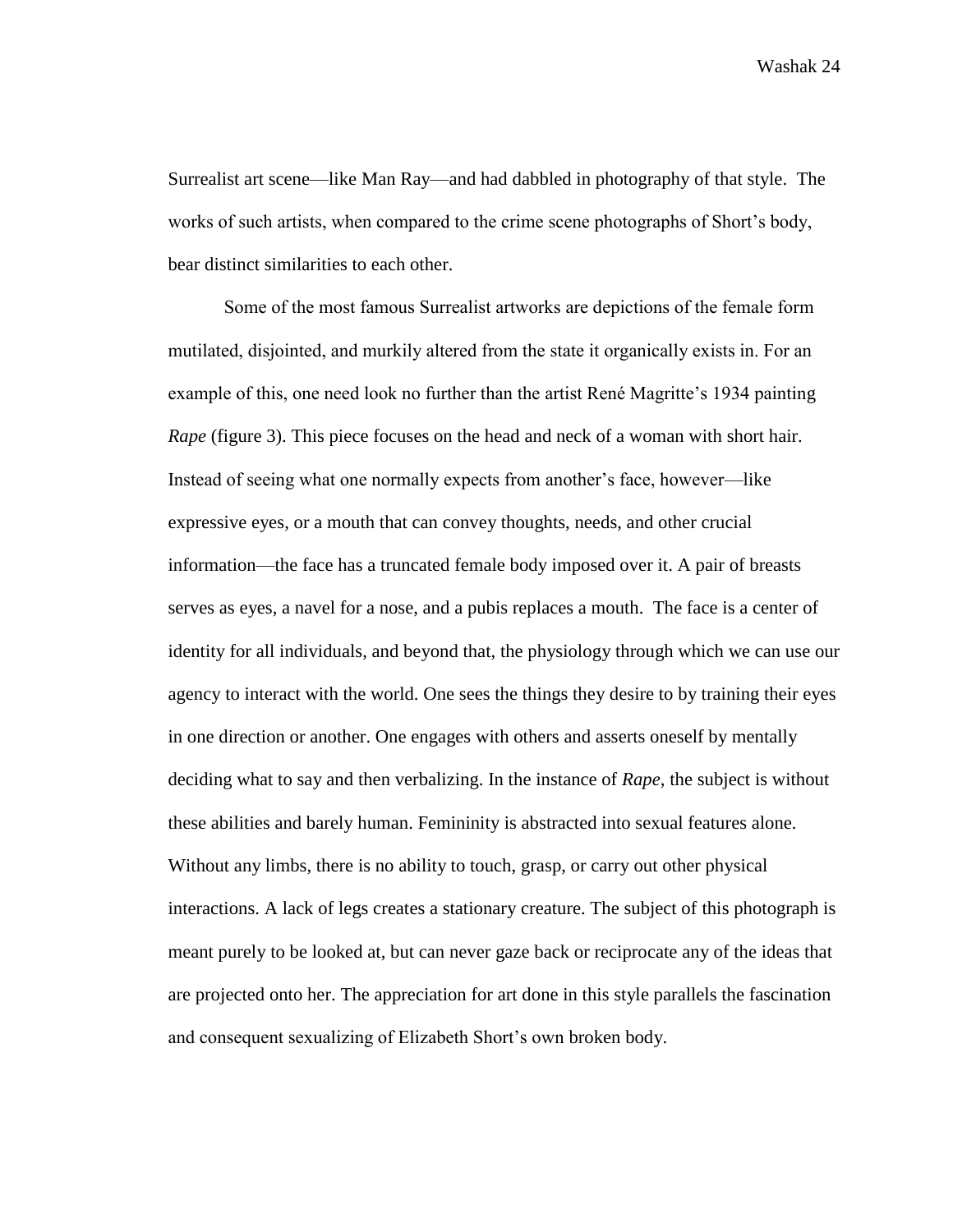It would not be accurate to say that Surrealism intended to objectify women in a violent and predatory way, but the cause of such an unforeseen effect is easily detectable. Before he wrote and distributed the "Manifesto of Surrealism," André Breton had been a student of psychiatric medicine and adhered to a Freudian model of theory and practice (Nelson and Bayliss 31). Mulvey's framework for understanding the male gaze and the interrogation and manipulation of the female image is also largely in response to the writings of Sigmund Freud, which hold that all females are inherently lesser than men because of their lack of a penis. The penchant for focusing on female sex organs and distinguishing anatomy even speaks to a phenomenon described by Mulvey: the need for males to constantly focus on what makes women different and inferior to men—in this case, their physiology. One can look at the female form as portrayed by Surrealist artists as an attempt to situate women exactly where the male artists want them in the power hierarchy. It is, after all, difficult to feel threatened by an individual when they do not possess certain body parts—like a head, or arms—or, if they are lucky enough to have all the standard fittings, are represented in a way that disjoints such appendages in an inaccessible way. For reference, another of Magritte's works, *L'évidence éternelle*, is helpful. In this piece, five separate framed drawings make up the majority of a woman's body, but are situated with enough space between them to make any kind of unity or communication between the regions of the body impossible (figure 4). One is reminded of Short's dismemberment in the *Black Dahlia* graphic novel.

Based on the condition of the location the Black Dahlia was discovered in, it became obvious that whoever murdered her did not complete the task there. The area was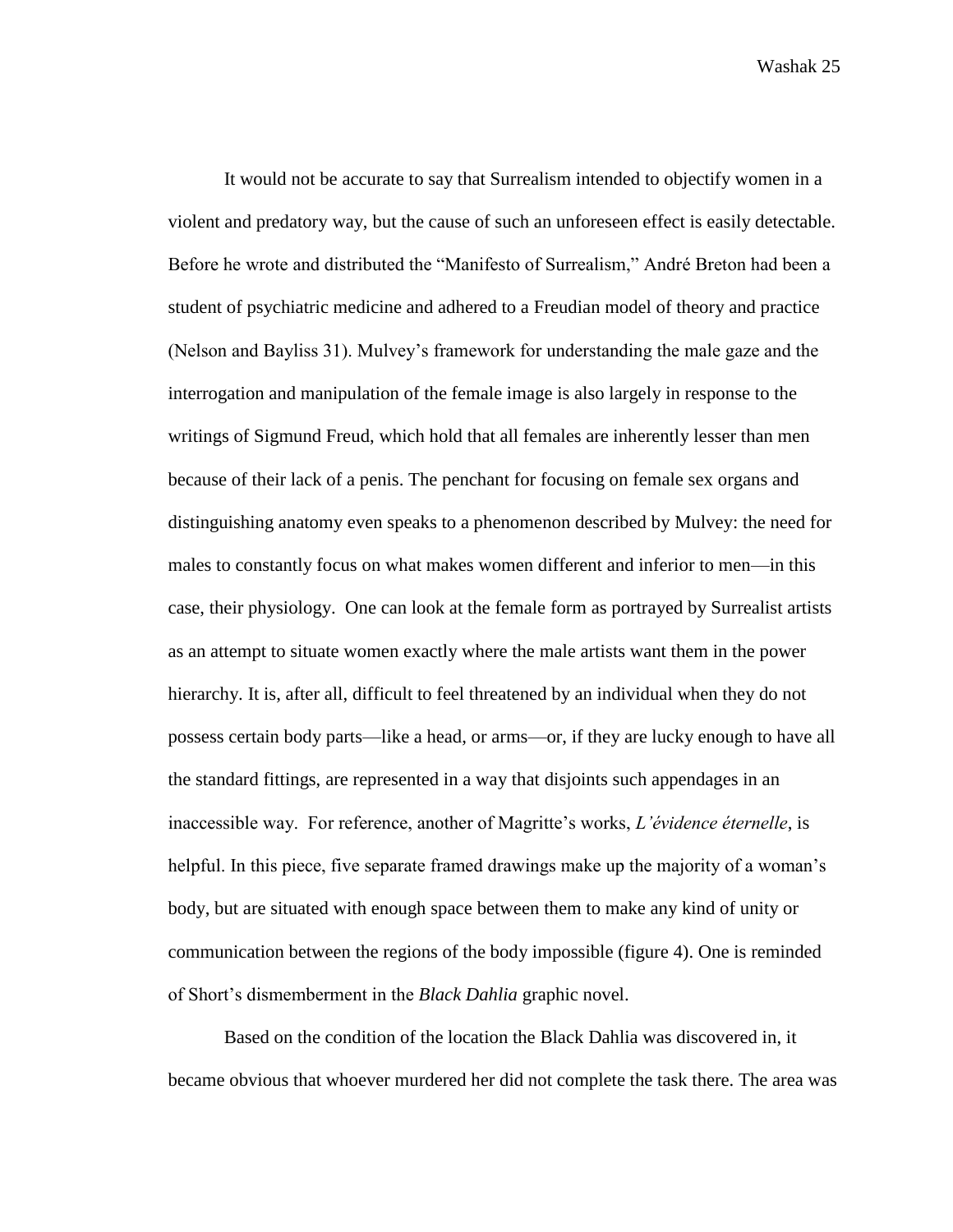conspicuously bereft of the blood that would have been spilled in the severing of torso from pelvis and legs. Investigators suspected that Short had been killed elsewhere, in a private location in which her blood could have been drained without drawing attention. Knowing that she was not killed where she was found, we must next consider why she was moved at all. Clearly, because she was left in a field within close proximity to a street of residences, the intent of the murderer was not to hide the body away. No, the dumping location and the way in which the body was posed, arms elegantly raised, torso neatly above and slightly to the right of the pelvis, suggest that the offender laid out Short with the intention that she would be seen by others, that she would become the object of the gaze of others.

Among the many books and articles that have been published regarding Short's murder, it is unanimously agreed that the person who committed the murder possessed an intense hatred for women and most likely felt a sense of sexual satisfaction from the opportunity to lay the woman out in such a vulnerable, open location. While none of this information is shocking, it is more startling to realize that the Short's fame is indicative of similar attitudes toward women on the part of the men who came into contact with her. Short can be viewed as an embodiment of femininity and her death a result of the womanly propensity toward victimization. Situating her in such a way can be understood to be soothing to those males who suffer castration anxiety. Short is a marker of distance between the sexes, a familiar narrative, for the most part, but one that took some detours—particularly as homicide investigators learned of her agency and lifestyle choices. Without the voyeuristic fascination with her identity, Elizabeth Short might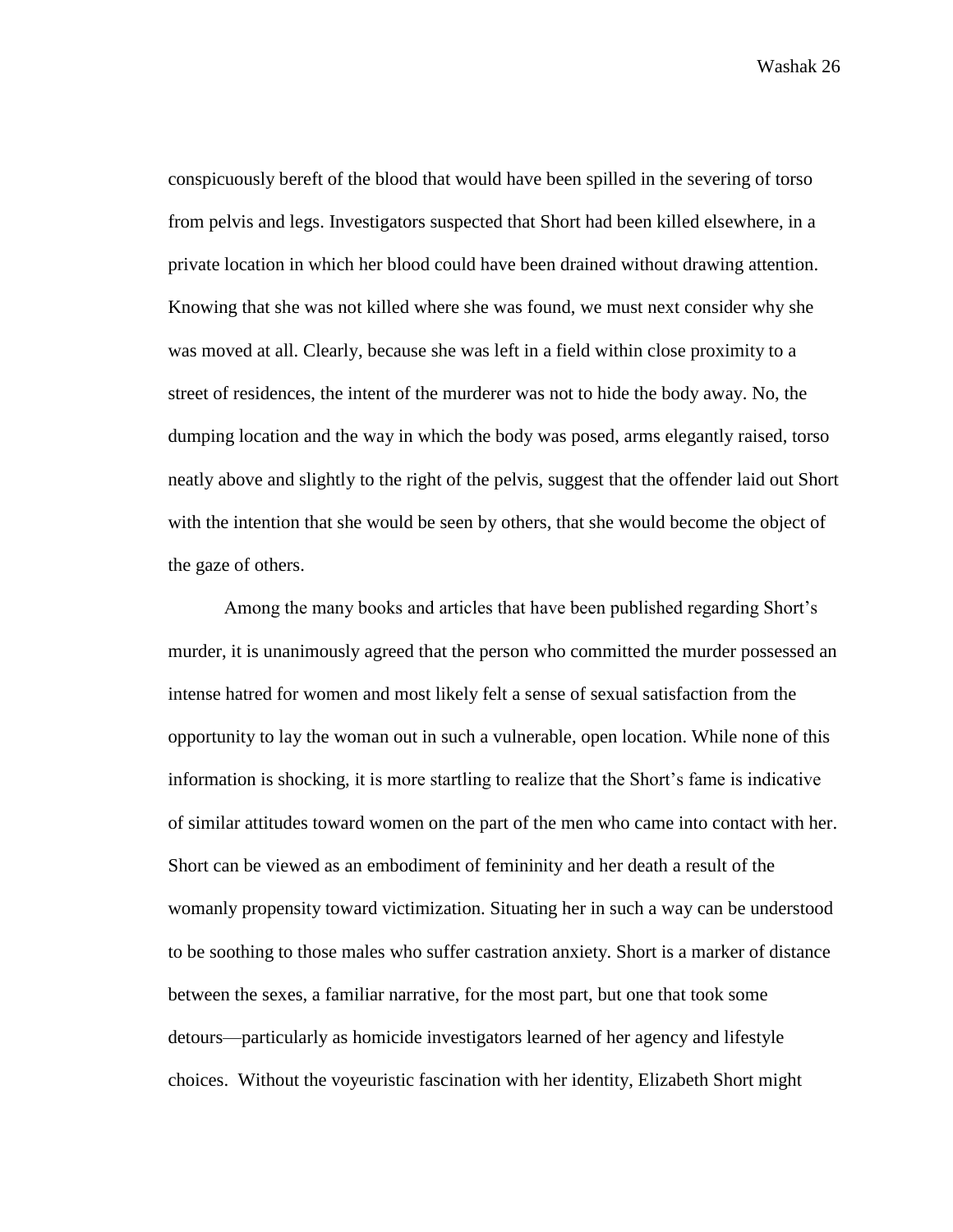have been unlucky enough to have vanished into a manila file, forgotten within the depths of an untouched filing cabinet.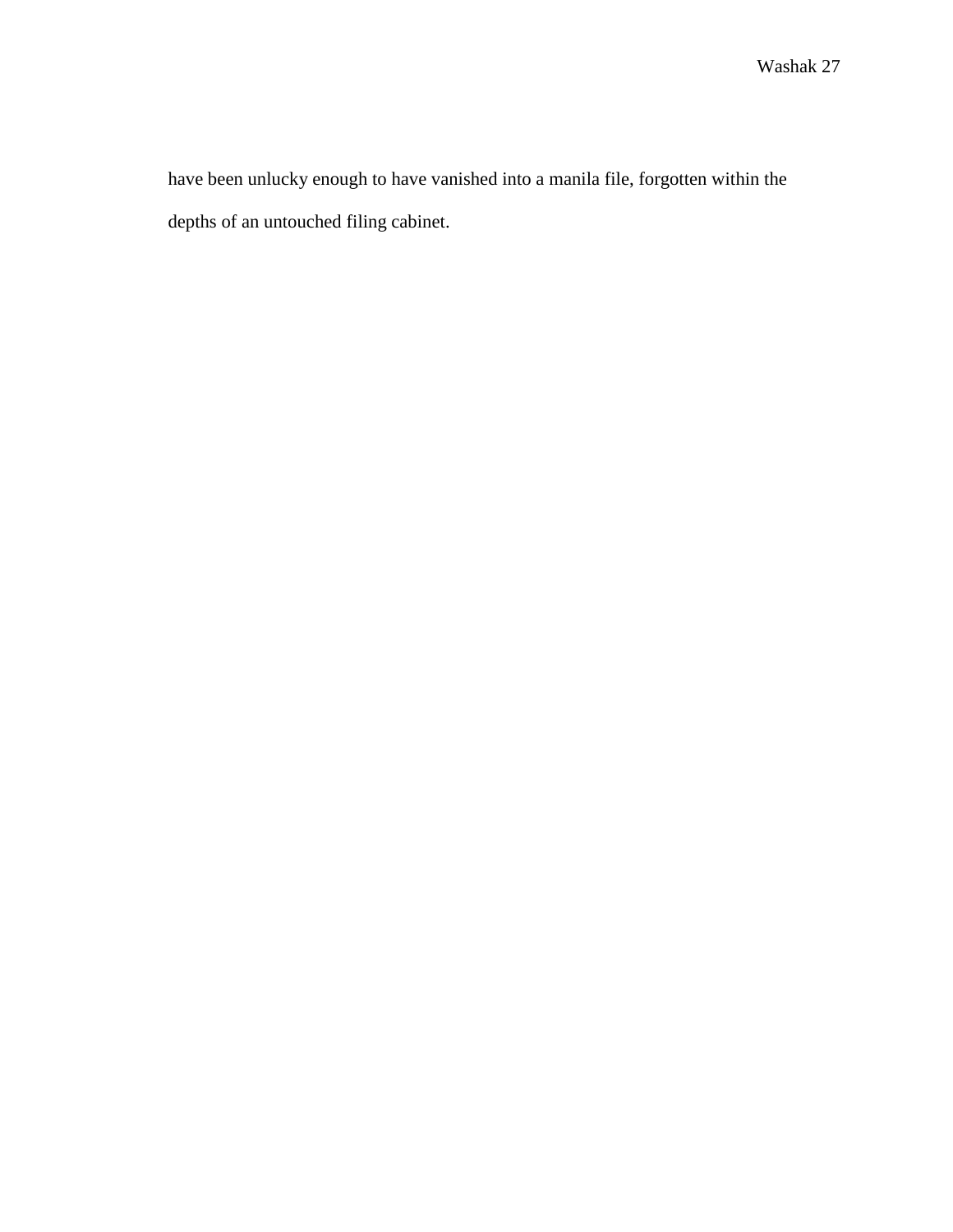## Chapter Two

## Marcia Clark on Trial in the Court of Public Opinion

Perhaps the 1994 trial of Orenthal James "O.J." Simpson would never have become as widely observed if it had not taken place in cinematic Los Angeles, or if the individuals involved had no history of celebrity status. O.J., frequently referred to as "The Juice" by his friends and most generous sponsors, had a successful football career in the 1970's, only to retire into a life of product promotion and bit part roles on television and film. When his younger, white wife was found dead not long after their separation, people were already familiar with the surname Simpson. Nicole Brown Simpson was found dead at her residence along with a male guest, Ronald Goldman, just after midnight on June 13, 1994. As her ex-husband and the known aggressor of prior fights, O.J. was later accused of committing the double homicide, attracting a media frenzy that would not abate over the eleven-month period of trial proceedings nor in the decades following the controversial "not guilty" jury ruling. The *People v. O.J. Simpson* brought to the forefront a number of crucial issues, some of them specific to Los Angeles—such as corruption within their police force—while others resonated well across the country—like race relations, the intricacies of being an interracial couple as O.J. and Nicole Brown Simpson were, and the devastating role of domestic violence in women's lives. The nation was eager to hear from all involved in this trial and was not disappointed with the large number of first-person accounts that were published during and following the case. Of all of the individuals whose lives entered the public domain, one of the most sought after, blamed, admired, interrogated, and generally gazed at was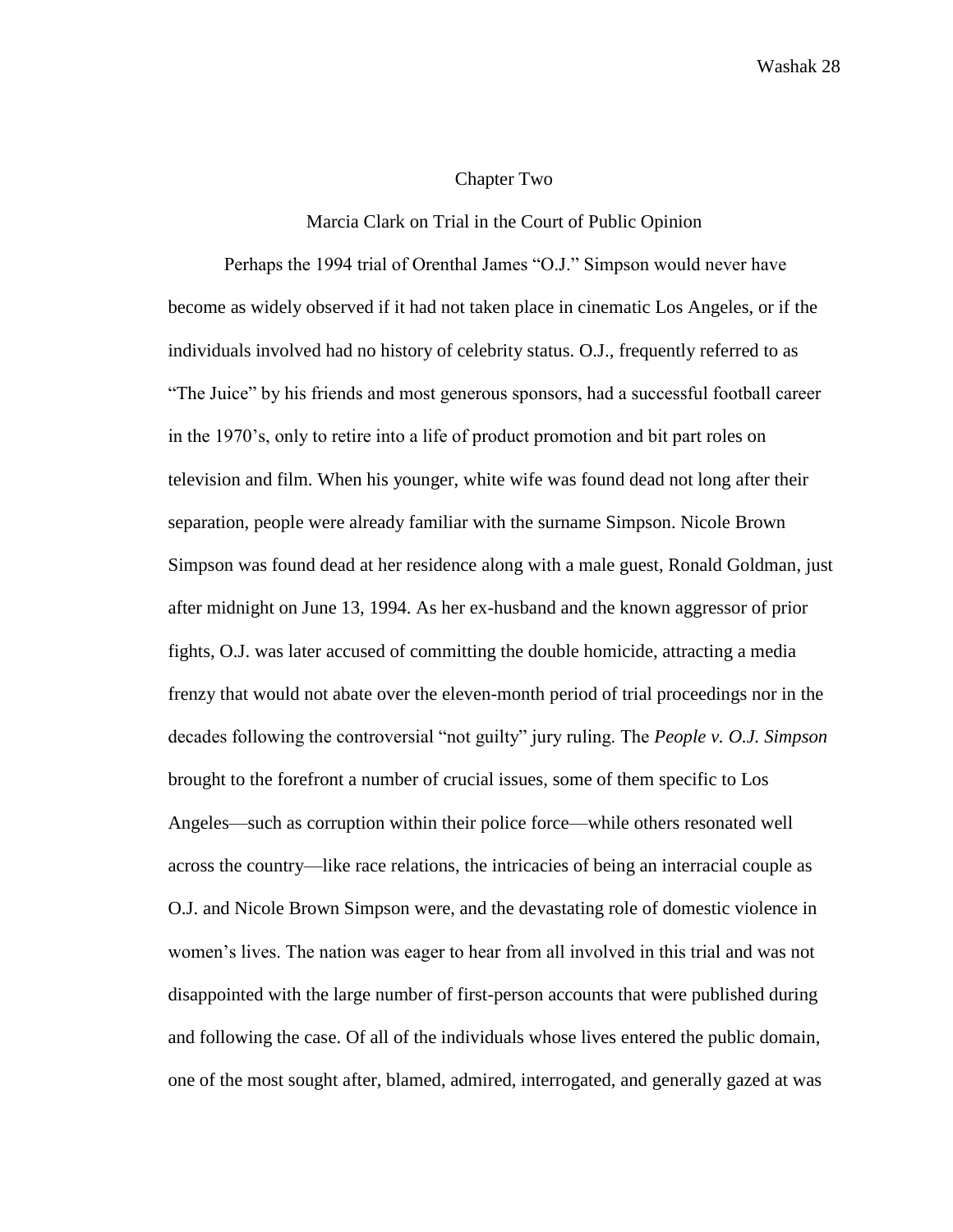Deputy District Attorney Marcia Clark, head of the prosecution during *People v. O.J. Simpson*. That Clark was so diversely represented in magazines and books, in news broadcasts and as a topic of conversation, illustrates the general public's preoccupation with unintelligible gender identities, or those that consist of traits or actions that do not harmoniously relate to one another nor holistically give the impression of conforming to the accepted ideals of the man/woman dichotomy.

Throughout the highly publicized proceedings, Marcia Clark's identity was seized by those around her, taken and morphed into the most convenient of archetypes. To attorney-turned-journalist Jeffrey Toobin, she was "a workaholic, and something of a crime junkie" (43). In other circumstances, the term "dedicated" may have better fit Clark's work life, but here Toobin relies on the language of addiction to describe the attorney and as a result builds a character who is enslaved by her compulsions. Although this is a small example, it conveys much about how Toobin views Clark. In painting her in this way in his book, *The Run of His Life*, he fails to depict Clark as an agent in her own life. The reader is to know within the first couple of pages of this narrative that the case will not end in Simpson's conviction. The next most important piece of information that is relayed is that the state's loss is derived from the quality of its representative prosecutors. While he avoids being blatantly hostile or confrontational, Toobin makes it clear that, ultimately, "despite the best intentions, the case was largely botched by the Los Angeles District Attorney's Office. The prosecutors were undone by the twin afflictions most common among government lawyers: arrogance (mostly Marcia Clark's) and ineptitude (largely Christopher Darden's)" (12).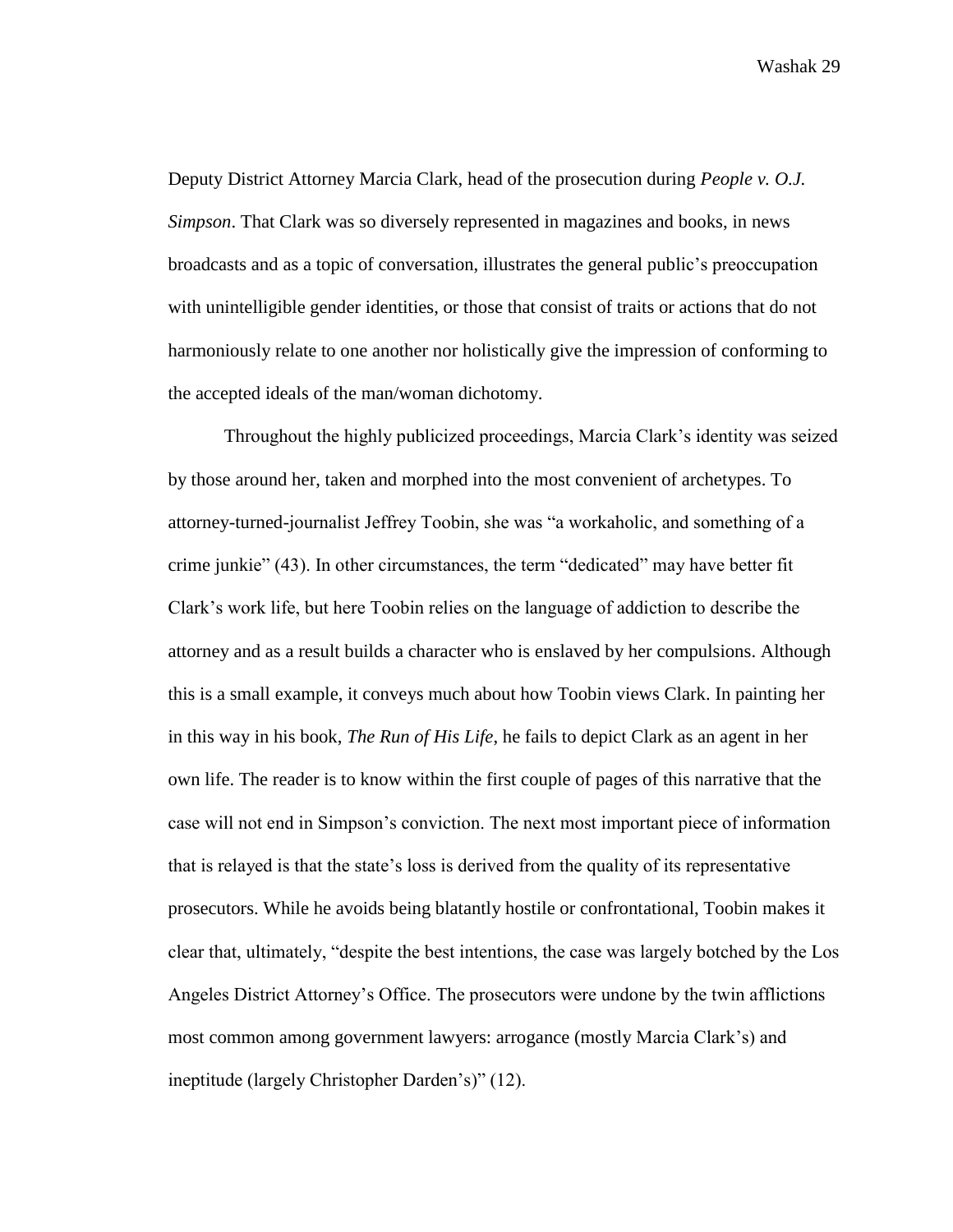It took nearly a year for this case to be presented, for all arguments to be made, and for every party to have their say. What Toobin has done is abstract the prosecution's loss out of context and find a very simplistic method of explaining it: Marcia Clark's perceived shortcomings were responsible for Simpson's acquittal. This is an elementary logic that fails to take into account any of the situational complexities previously mentioned. How can we discuss the Simpson trial without acknowledging race and persisting injustice in America, which became relevant specifically to O.J.'s trial when it was revealed that one of the prosecution's major witnesses frequently used racist terminology and claimed in a secret conversation to have planted incriminating evidence in past cases involving people of color? How do we review the particulars of the Simpson case without discussing violence against women and the ways in which society trains people to turn a blind eye to what occurs between intimate partners inside of their private residences? Toobin does eventually use *The Run of His Life* in order to explore these topics, but his thorough analysis of the Simpson proceedings never alters his stance that the defeat of the Los Angeles District Attorney's office was triggered by the only major (living) woman present and the man unfortunate enough to work under her. Though he may not realize it himself, the same traits that Toobin negatively attributes to Clark are certainly present in the members of the defense, but go unacknowledged. There is a double standard here that prizes men who exude confidence and certainty, yet portrays women who act similarly as "arrogant" or overconfident.

It is not uncommon to find female attorneys working for the government to either defend or prosecute criminals. As criminologist Ronald Barri Flowers writes in *Women*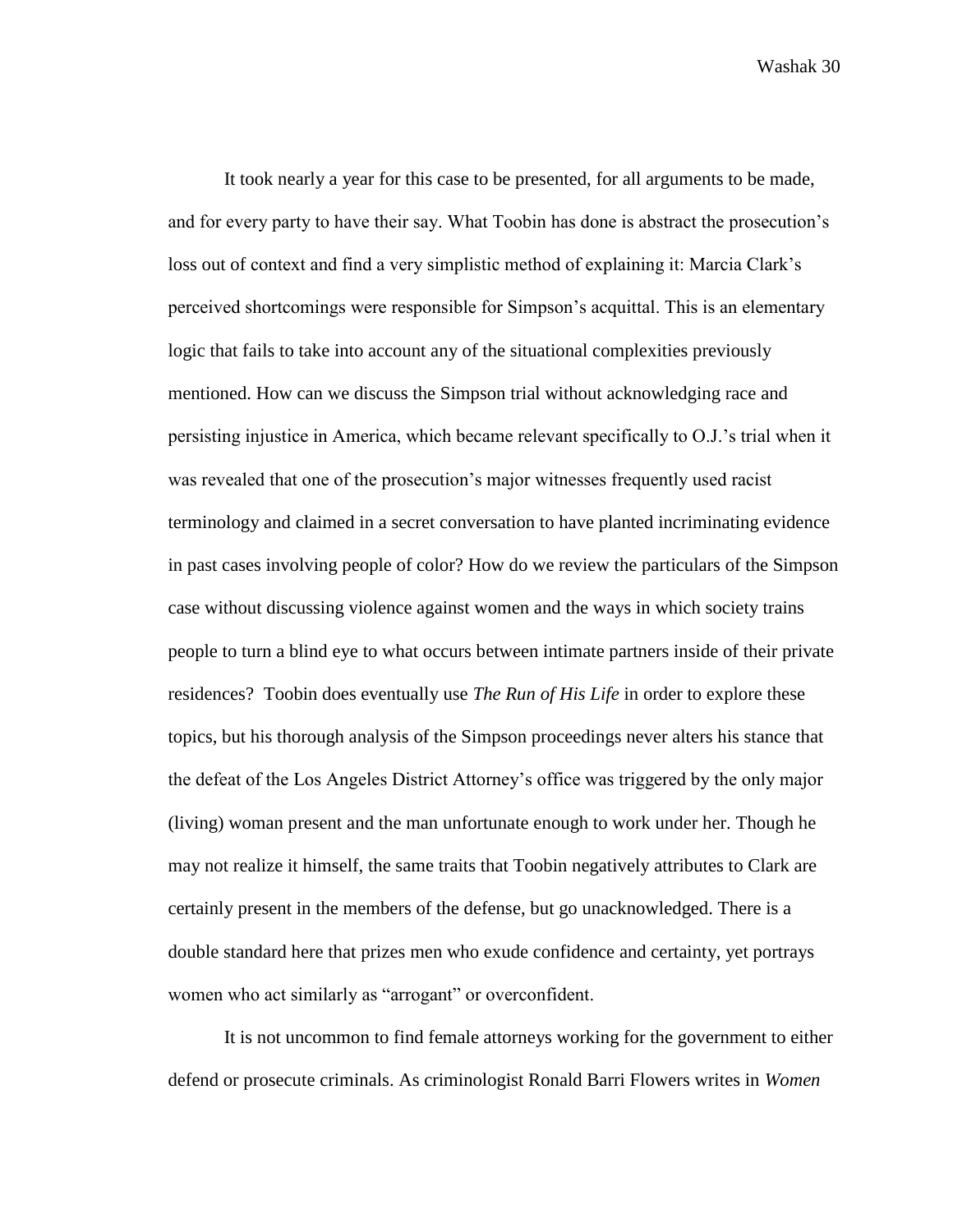*and Criminality*, women studying or beginning to practice law can easily move into criminal law "because most criminals are poor" and "defending them provides little income and almost no power or status" (172). Women in this line of work are not seen as direct threats to mid-to-upper class masculinity. This is especially true in most governmental positions, where women earn far less than would be the norm in private practice. There are, of course, a select group of defense attorneys who work privately and build their practices into lucrative ventures by amassing a roster of moneyed clients. Clark, with the advent of the Simpson trial, found herself in direct competition with the upper echelon of renowned defense attorneys, all of whom were male. Their roles within the case are well defined and consistent. Johnny Cochran, Robert Shapiro, and F. Lee Bailey were aggressive in discrediting the materials that the prosecution introduced to the jury, ruthless in their criticisms and personal attacks. Despite all of the defense's antagonisms, it is Marcia Clark who in hindsight receives the harshest scrutiny for her efforts.

Everyone had an opinion on the Simpson acquittal. Toobin's comments place Clark's arrogance at fault. Another former attorney who later transitioned into a role as a legal correspondent, Vincent Bugliosi, commented that not insisting that the case be heard in Santa Monica instead of downtown Los Angeles had surely been a mistake, an idea that implies that if there had been less of a black presence on the jury, O.J. would have been convicted (Clark 185). This concept has been similarly confirmed by a slew of other attorneys and journalists who point out that the prosecution never even tried to make a move to Santa Monica happen. This is a nonsensical idea in light of the fact that it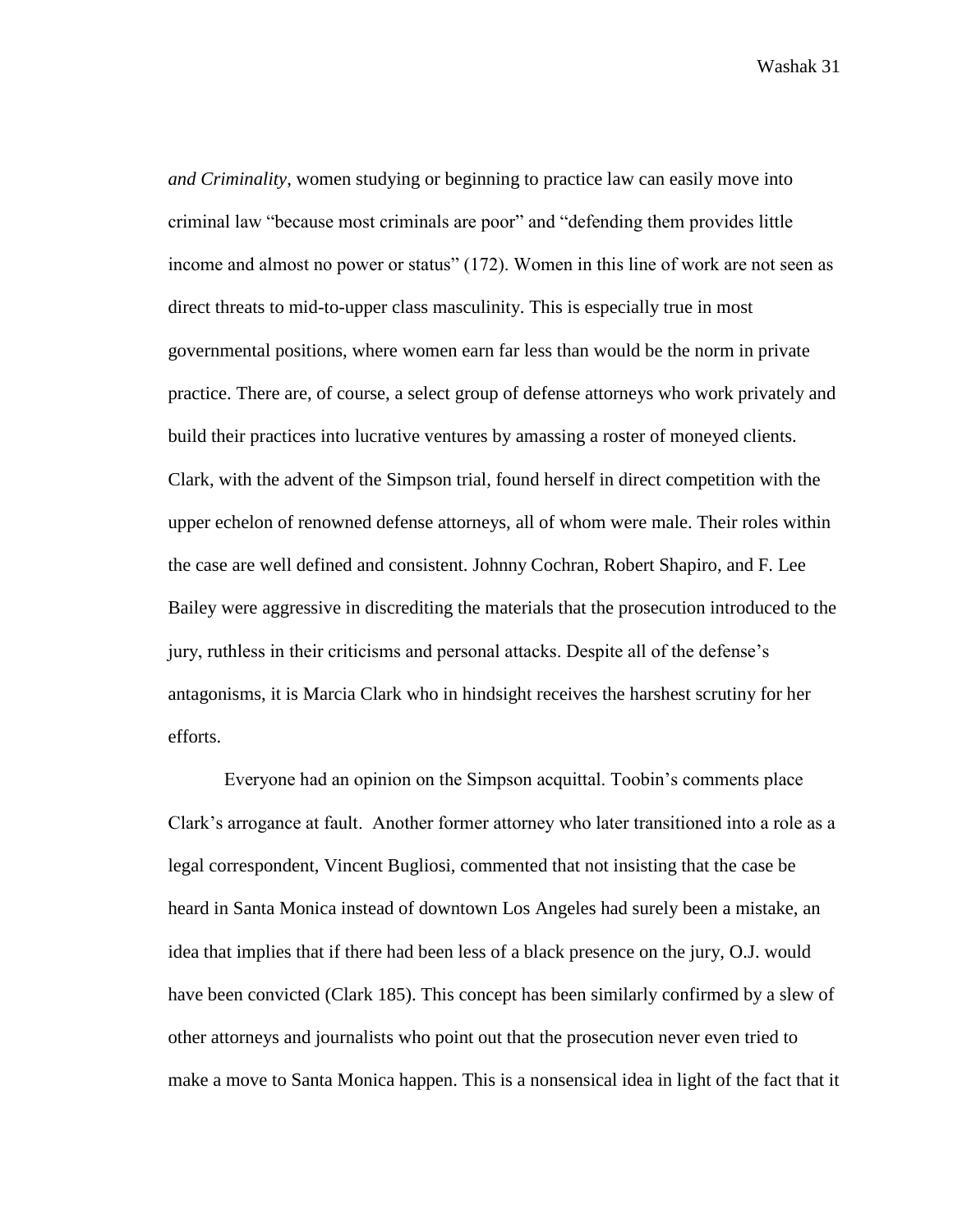is traditional that the larger a case is, the more likely it is to be pushed to a downtown courthouse in order to best accommodate all of its various involved persons (Clark 184). It was never made a decision of strategy, but instead the trial's location was picked based on practicality. Still, these comments about Santa Monica reveal that there are those out there who wish to point out all of the prosecution's perceived flaws. It is easier to simply state that the District Attorney's office failed to properly take control of the case than it is to take the time to look at all of the case's hang-ups and battles. One can almost sense yet another implication that Clark failed to fulfill the role that is classically interpreted as masculine by not being active or aggressive *enough* with the trial's contents and location. We should note the irony that Clark has been accused both of not being aggressive enough by one party and of being too aggressive and a crime "junkie" by another.

In delving more deeply into why it had to be Clark who took the fall for the lost case, the theories of Judith Butler are helpful. Some years after writing her groundbreaking essay on the performative nature of gender, Butler wrote *Gender Trouble*, which contains a chapter on identity. While she allows that "identity" is a word without a universally codified definition, Butler makes the point that usually an agent's identity is thought to consist of the hallmark traits that are most consistent throughout their life. To understand another subject's identity, we observe their actions and verbalized personality. These two factors will have been impacted by the agent's own experiences with the world around them and the way in which they witness others acting, especially when it comes to gender identity. It is thought that "intelligible identities" are the most preferable to everyone. People within a culture are trained to understand gender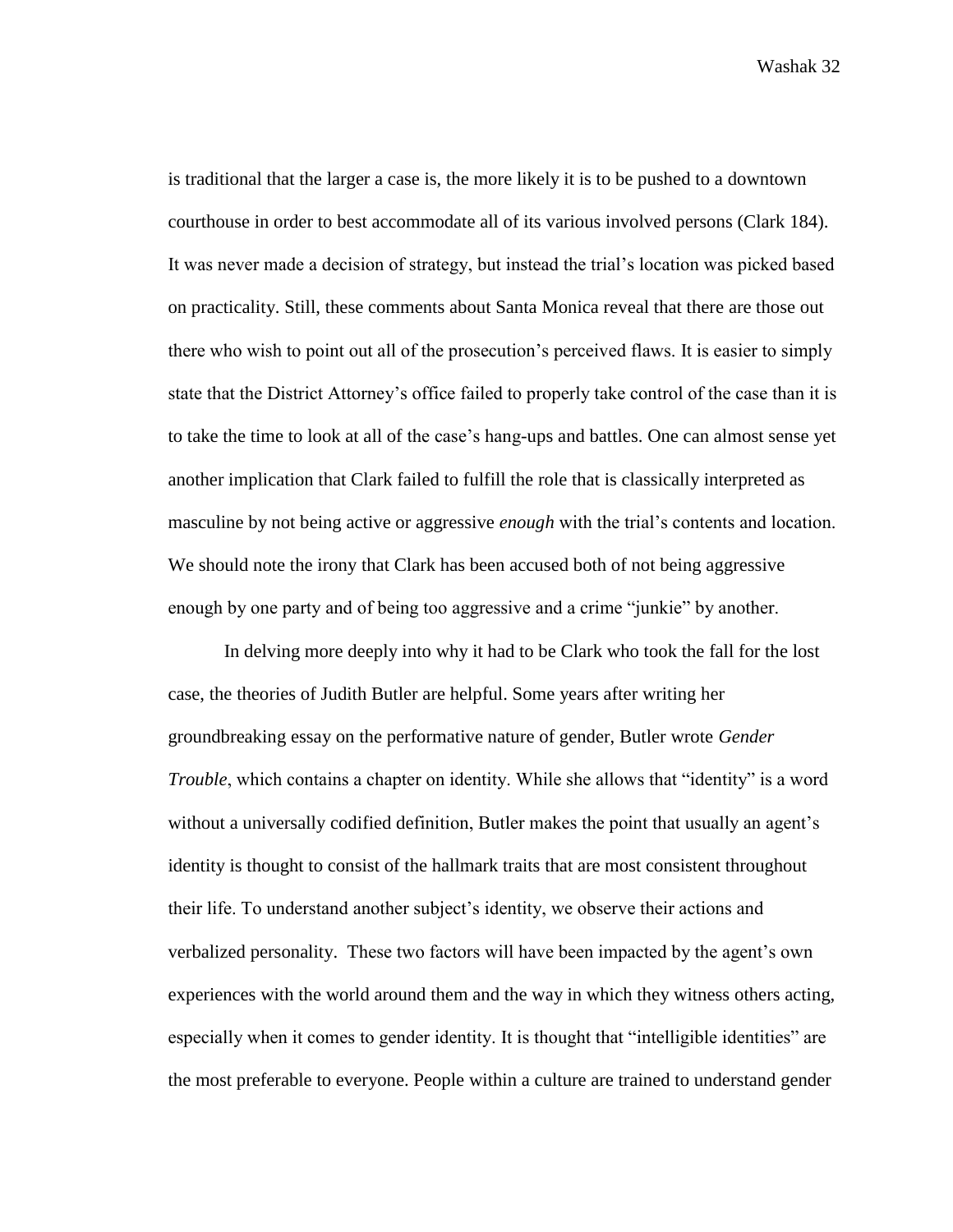as a coded part of identity and make inferences regarding appearance, presented personality, and actions. To expound, if a young girl were to put on a delicate lace dress and apply her makeup with great care only to go out into her neighborhood and play a rousing game of full-contact football, she would stick out. On one hand, she appears to be feminine, yet the girl's playing is physical and powerful, active in a way that is commonly associated with maleness. The components of her gender identity, as observed by outsiders, do not neatly fit together.

Anyone who cannot be made sense of, who does not possess or exhibit qualities that complement each other harmoniously, is seen as threatening in their obscurity. Those who stand to benefit the most from sharply defined genders, namely the men at the top of the power hierarchy, are at risk of surrendering some of their power if the qualities of gender were to come to be perceived as fictitious or arbitrary. If a female acts like a male, does she then have a claim to masculine privileges? To prevent this line of inquiry from being followed, we are conditioned to provide each other feedback relative to our performances. Usually this is negative feedback, like Toobin's declaration that Clark and Darden singlehandedly lost *The People v. O.J. Simpson* after pointing out that Clark was quite confident in her work in the legal sphere, despite the pervasive idea that ideal women should be modest in all endeavors.

Not every commentator employs Toobin's method of punishment in response to Clark's unintelligible gender identity. Others have demonstrated a willingness to represent her in a way that better fits with their gendered vision, to abstract aspects of her life and mold them into a character worth reporting on. As Clark writes in her memoir: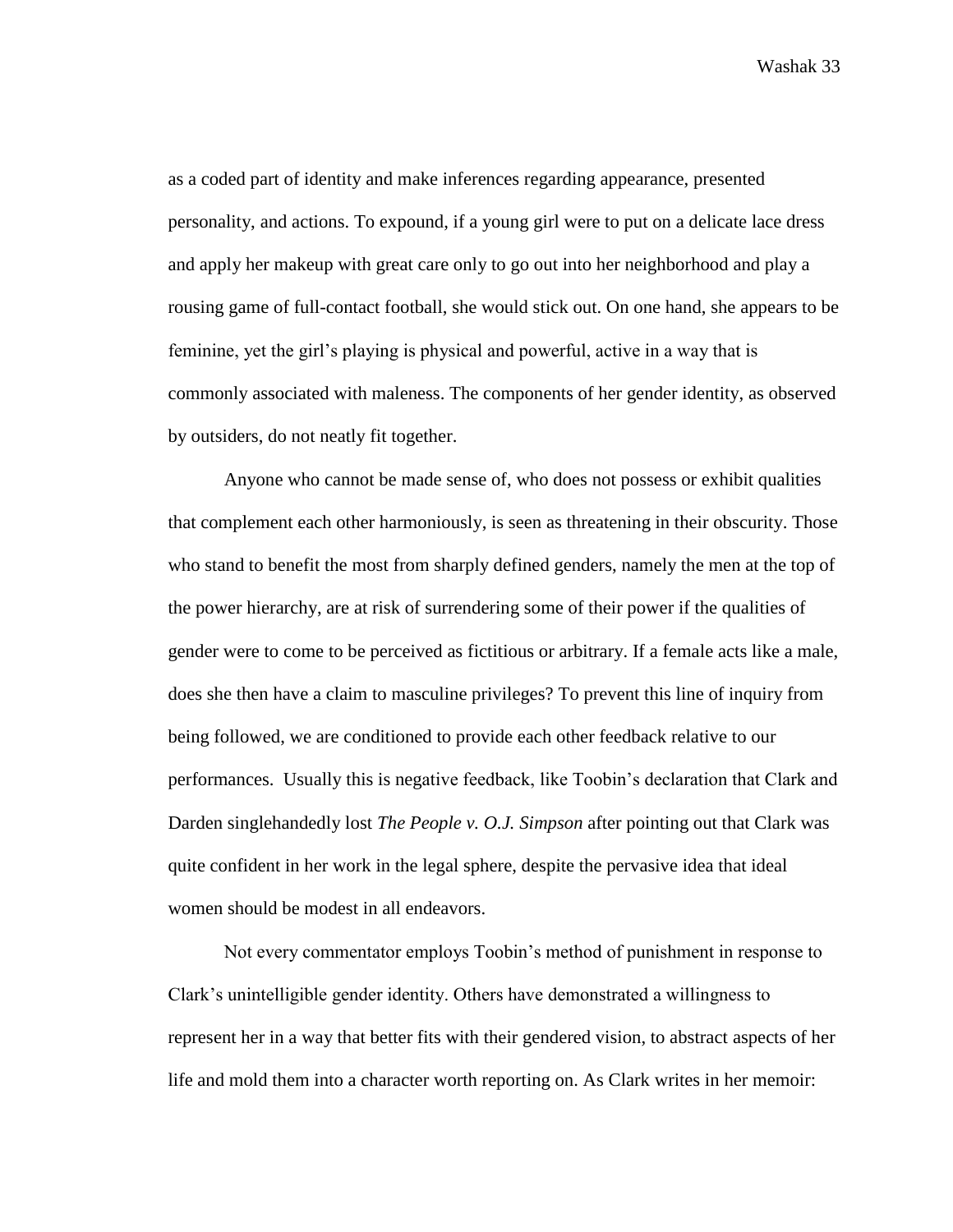I've never talked to anyone from *People*, but they seem to like me. Funny—when the media likes you, they can take scraps that your friends toss out, and spin them into flattering fairy tales. (But when they don't like you, they take the scraps from ex-husbands.) God, don't get me started. I look at myself in the *Globe* and see a man-crazy lush. And then I look at *Ladies' Home Journal* and see a serene professional woman at the top of her game. And I look and look and look and don't see myself at all. (1)

This reflective comment serves as a survey of the media's attention to Clark. There are three publications mentioned, with drastically different approaches taken by each. In comparison to her own experiences and vision of herself, Clark looks at the accounts of these periodicals and can easily discern that they have arrived at their conclusions about her based on small pieces of information that have been magnified. To exemplify this phenomenon more concretely, one need look no further than the instance in which a particular magazine went looking around Clark's neighborhood for potential interviewees. They eventually found a young girl who relayed to them a story about an instance where she and Marcia had supposedly made cookies together. While Clark has no recollection of this, the magazine used this statement in order to write a story all about how she was actually "a homebody in a June Cleaver mold" (Clark 152). As Clark acknowledges, however, not all of the images of her that were conjured by the media were as wholesome or innocent as this example.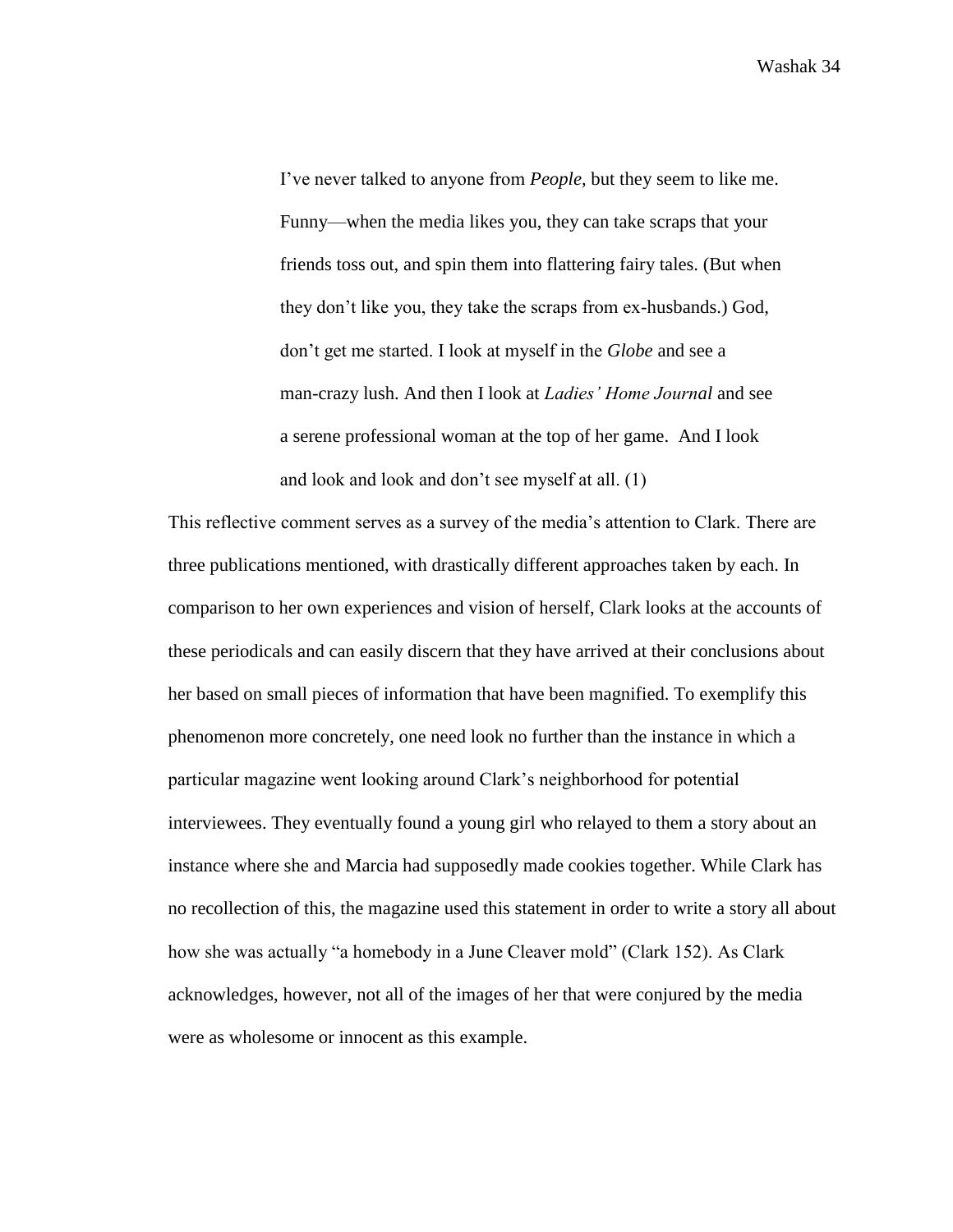Other publications were hung up on Marcia's drinking and social habits or her relationship with her children and second ex-husband. The methodology at work seemed to have been for the author to isolate one of Clark's particular comments or actions, and respond to it based on whether or not it seems to correspond with her gender. In the instance of the magazine that reported on Clark allegedly baking cookies with a little girl from the neighborhood, Clark is turned into a model for all women; she is portrayed as a woman who does it all, but is ultimately defined by her domestic labors. She is being rewarded for supposedly acting like an ideal woman. When the opposite is true and a particular source reports on a behavior of Marcia's that is not ladylike—like the discourse on the circulation of topless photos of Clark in the 70's, or the public nature of her struggle to spend time with her two young sons amid a very public divorce—Clark is being punished for exhibiting traits that do not send the "correct" message about her identity.

While the media's habit of attacking a subject's decision-making skills or characterizing them in a less than flattering way may give the impression of being a purposefully malicious action, there is a high likelihood that many never realize exactly why it is that they are adopting a certain tone or opinion. They may have a visceral reaction to an individual's presence, or be able to acknowledge that they do not particularly care for them, but the consistency of gender and gender policing often goes unnoticed. We are conditioned to react in certain ways to what we observe around us and simultaneously convinced that our reactions are inherent, that something about what we do or do not appreciate in the actions of others is based on how our biological systems are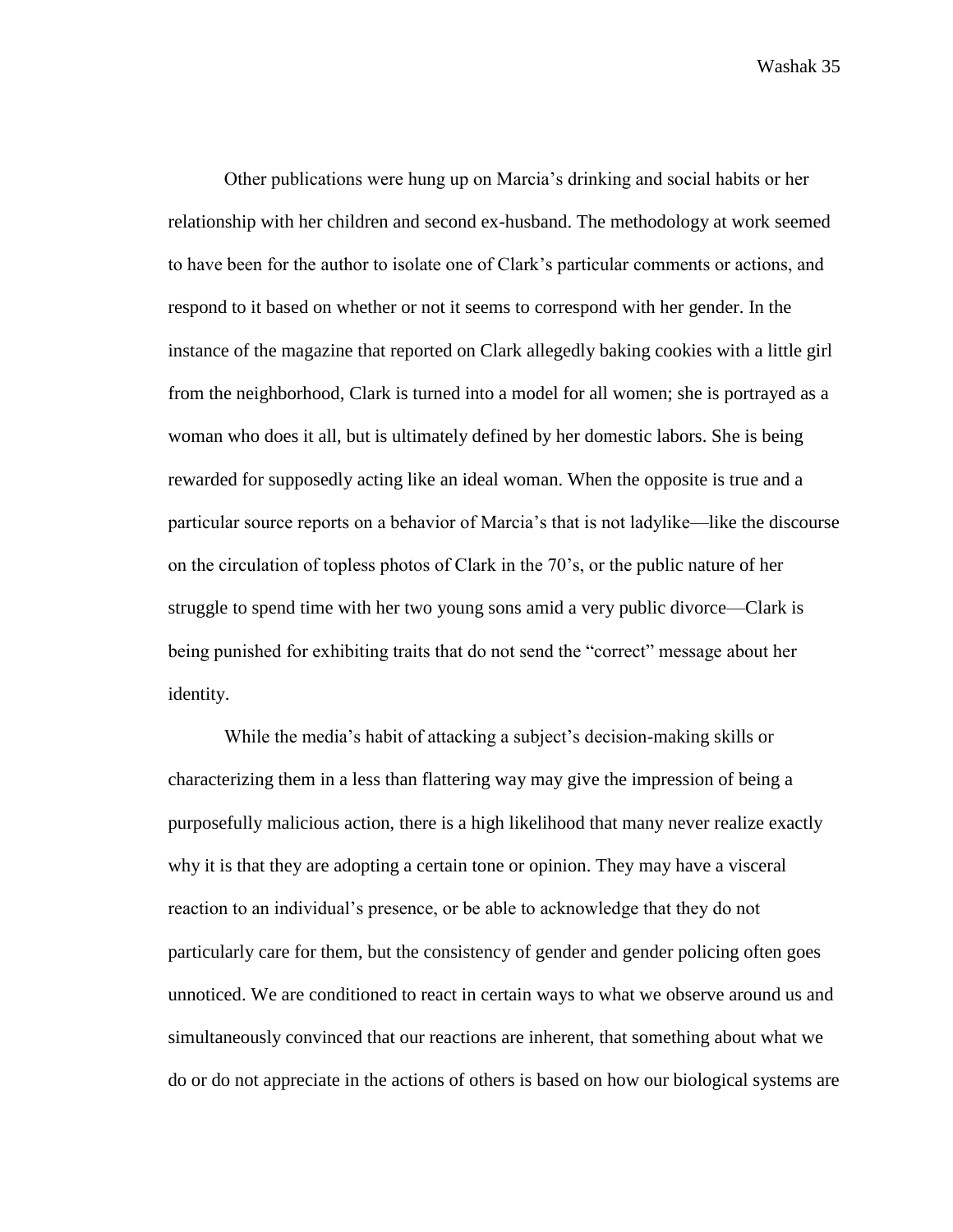hardwired. It is important to realize the distinction between our perceptions of gender identity being present from birth and being trained by experience to become part of our subconscious cognitive processes.

A subconscious reaction to Marcia Clark's unintelligible gender identity is even discernible in the memoir of fellow prosecutor Christopher Darden. On two occasions, Darden makes odd comments about Clark's attire. He goes out of his way to comment on the length of his coworker's skirt. The two are known to have a strong rapport, to be friends as well as work together; this fact may have changed the way statements made in *In Contempt* were read, had their delivery been different. It is said at one point in the narrative that Clark "was up to her short skirt in the Simpson case" (132). Because Darden treats Clark with admiration and respect throughout his book, this comment seems out of place, a strange addition amid a sea of detail. Perhaps if it had been mentioned just one time, it would have been possible to assume that it was simply poking fun at some people's idea of propriety or maybe even a private joke. The next comment, however, makes it difficult to overlook the strange preoccupation with Clark's skirt. Darden recounts one particular work situation in which "Marcia wore a serious business suit with slightly less skirt than you might want to wear to a board meeting. She wasn't within fifty pounds of any of the men at this meeting, and yet here was this tiny, curlyheaded thing, completely in charge. She barked orders with no misgivings about how these men might feel about being ordered around by a woman" (188).

Darden is complimenting Clark, his tone filled with awe at her ability to command their legal team. Despite this, a closer look reveals something interesting about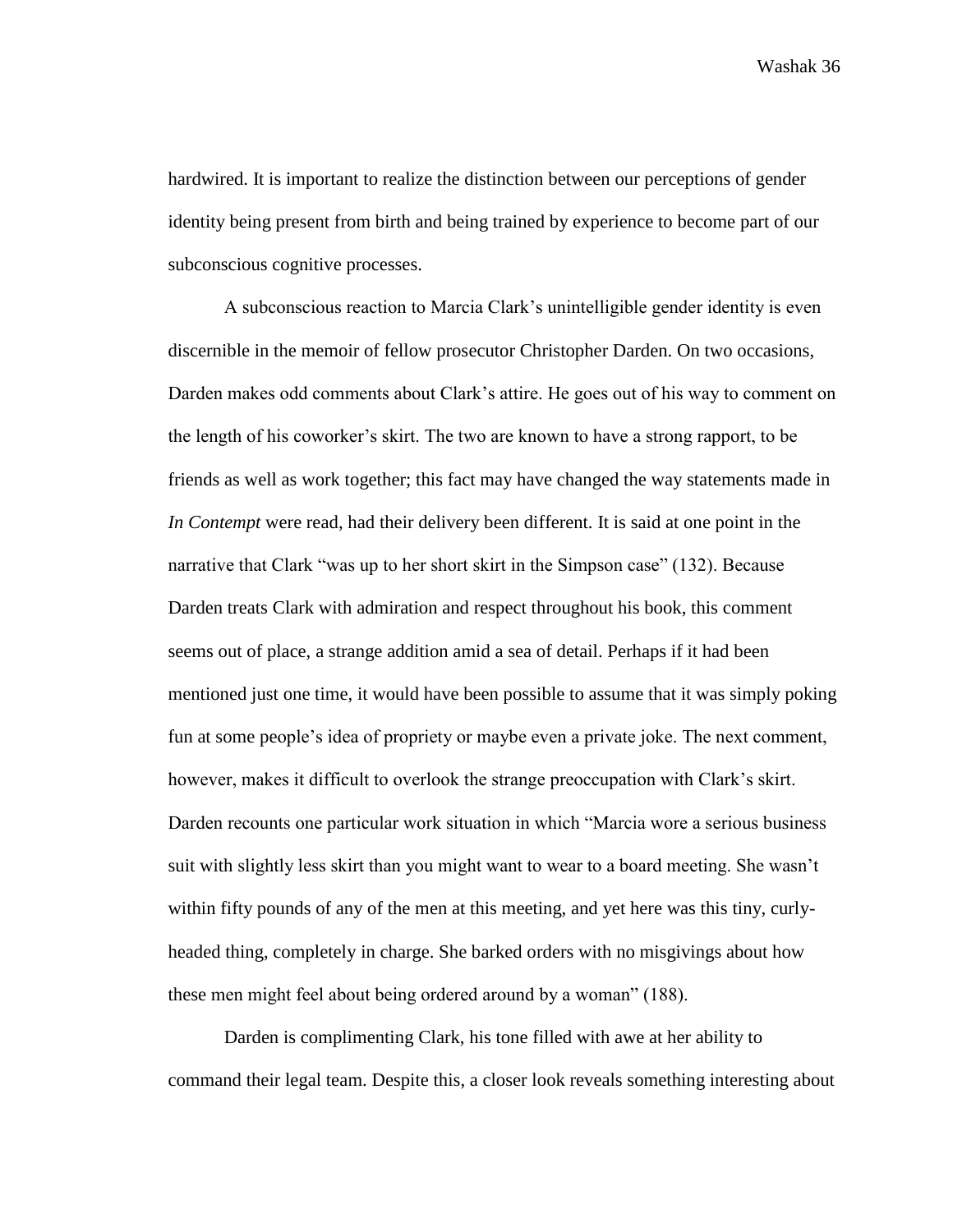his diction. We have, of course, the blatant mention of the skirt yet again, but what sticks out even more is his use of the word "thing." To break down the description with the help of Butler's framework for intelligible or unintelligible gender identities, we could interpret the only aspect of Clark that agrees with the gender assigned to her sex to be that she is small, more delicate in appearance than the males around her. Her short skirt could be an indication of refusal of the modesty that is often prized in women. To be in control or "bark[ing] orders" is certainly more expected of males in power than women. With these pieces of Clark's performance in mind and the manner in which they clash with each other, we could label her an unintelligible persona. Is this why she has been reclassified as a "thing"? Not as an insult or a purposeful method of punishing her, but as a genuine expression of confusion or conflict on Darden's part? Perhaps this scene is symptomatic of Darden's need to continue looking at Marcia Clark, to continue interrogating who she is and how she presents herself. One could certainly read the situation this way, especially given that the media were so involved and interested in publishing texts and videos regarding every party involved in the case and *they* were all writing articles to push their own positions.

Though two decades have passed, people are still trying to figure Marcia Clark out, to pin her identity down—especially within the context of her most famous case. If any doubt existed as to the continued relevance of the O.J. Simpson case, several recent updates should obliterate that doubt. The first came in 2016, when the producers of the popular *American Horror Story* television show ran a similar anthology series about true crimes: *American Crime Story*. For their pilot season, the People v. O.J. Simpson was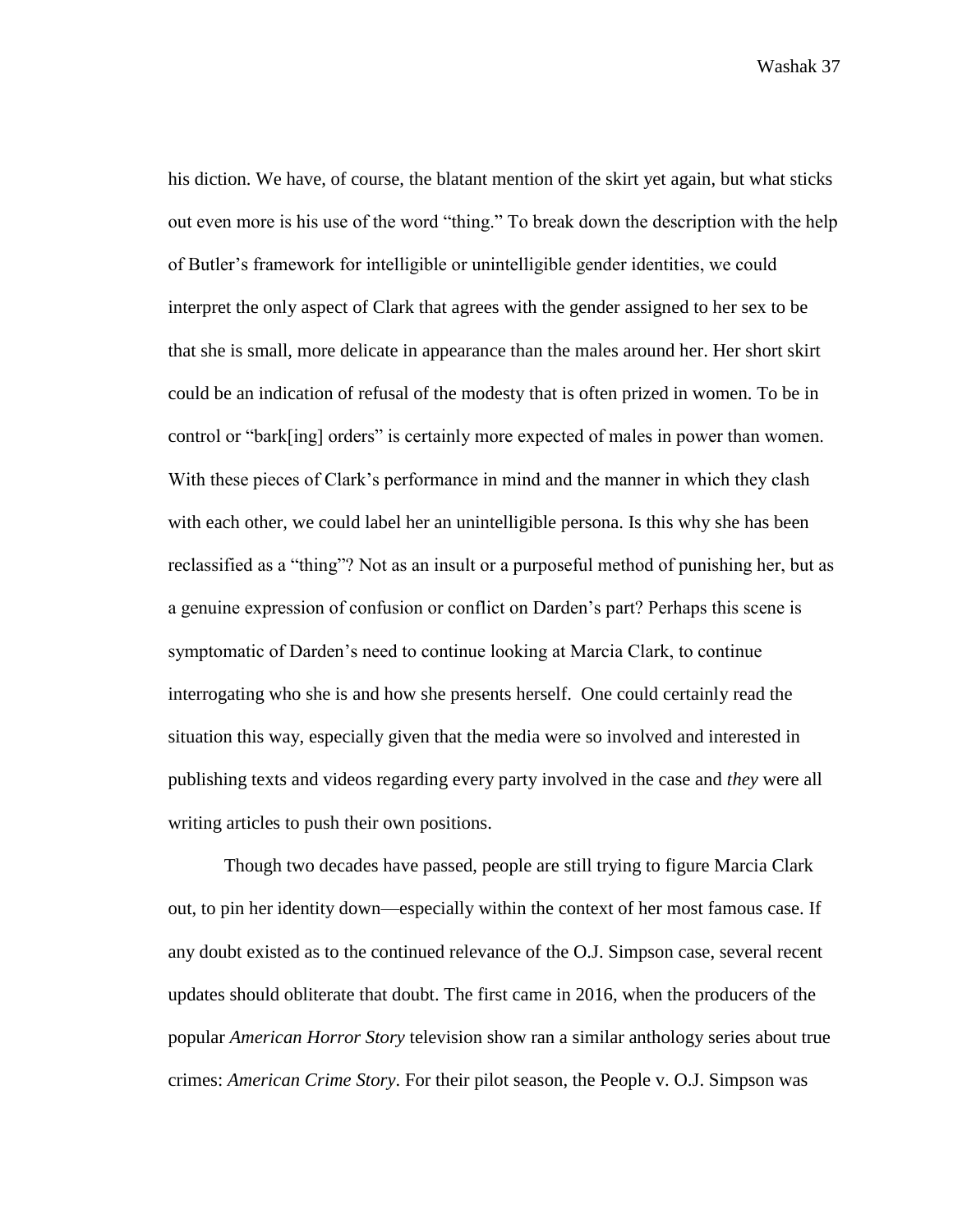selected. This retelling of the story featured such well-regarded actors as David Schwimmer, Cuba Gooding Jr., Sarah Paulson, Nathan Lane, and John Travolta. Nearly a year to date from the premier of *American Crime Story*, a docuseries entitled *Is O.J. Innocent? The Missing Evidence* was aired, narrated by Martin Sheen. After all this time, people are still interested in the case, tracking the major players over time and reiterating all the same questions in different ways. It is difficult to say whether Marcia Clark stepped away from her position at the District Attorney's Office because of public backlash over Simpson's acquittal or because of the level of stress and disorder such a hotly debated case had on her personal life. After giving up practicing law and writing her memoir, Clark turned to fiction writing. She has published nine works of fiction in the last few years (Clark, "Books"). Despite working with fictional material for the past decade, however, Clark will be getting her own show on A&E in 2018. In this production, she will go over the details of a new true crime case each episode, using her legal expertise to examine the narrative of each crime and attempt to lay out arguments over guilt and innocence ("Marcia Clark Talks Casey Anthony Case…"). Clark may have physically left the courtroom behind, but criminal law has remained a crucial part of who she is.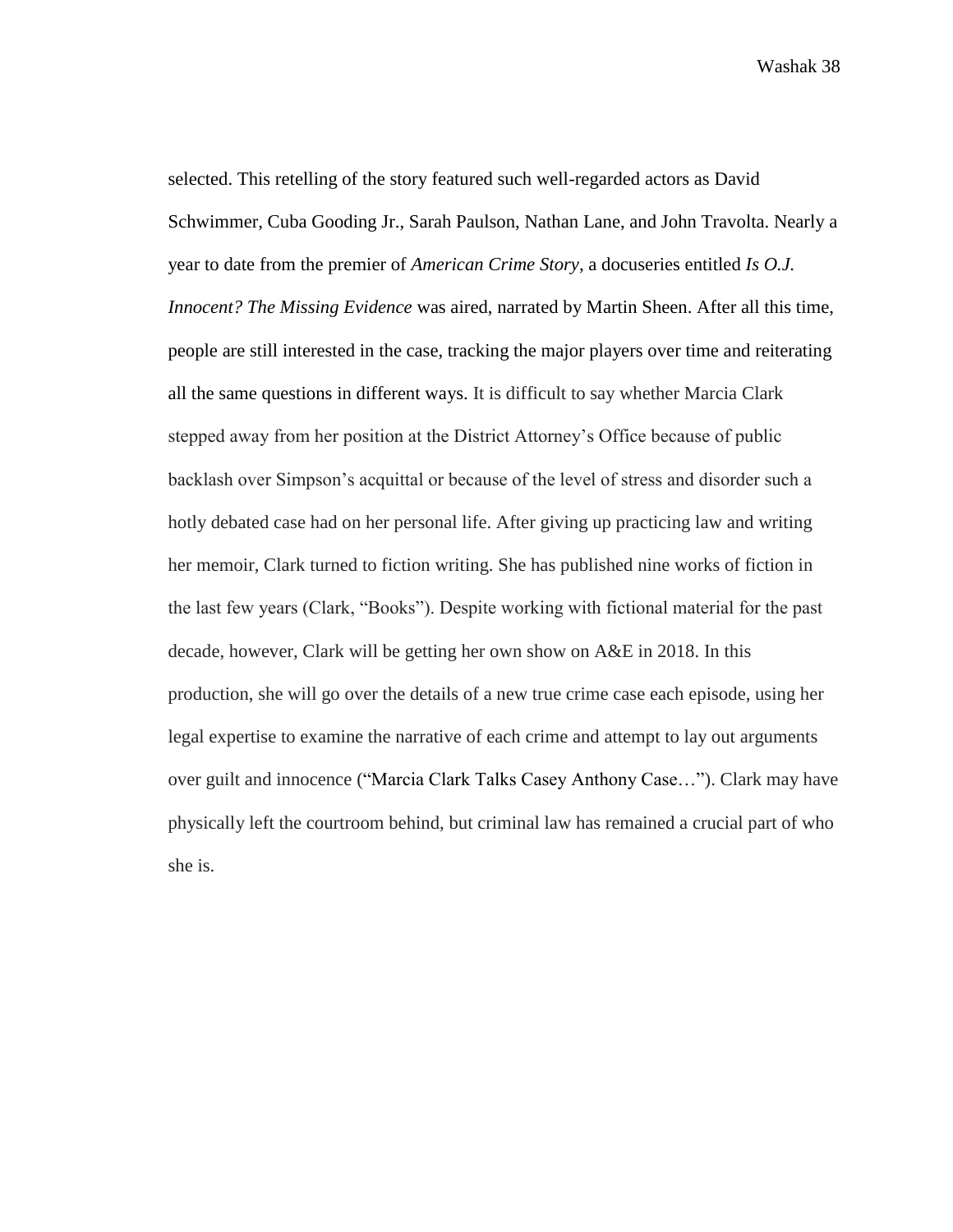## Chapter Three

## The Columbine Tragedy: Motherhood and Uninterrupted Masculinity

There are many places that the media has taught us to associate with violence and crime. Until April 20, 1999, Littleton, Colorado (a suburb of Denver), had never been considered such a place. On this date, senior students Eric Harris and Dylan Klebold carried out an attack on their high school. They killed thirteen and wounded many more before ultimately taking their own lives. Their primary weapons were supposed to have been a series of homemade explosives, but because of Harris's ineptitude for manufacturing them, the boys were forced to rely on illegally purchased assault rifles. The young men had attempted to rig several propane tanks and similarly composed bombs to explode throughout Columbine High School; had they been successful, these devices would have driven the number of casualties dramatically higher. The students' devastating violence not only left their community descending into a state of panic, confusion, and concern, but also spread emotional responses across the nation. Columbine High School became infamous, the tragedy that occurred there prompting difficult discussions in many circles. What had driven Harris and Klebold to such a dark place? What had contributed to the loss of thirteen lives? Americans everywhere tried to parse this out, watching developments on their televisions and reading attention-grabbing headlines on the newsstands as they purchased their groceries and passed by street vendors. Every psychologist, politician, and member of the clergy seemed to have something to say, a passionate answer to give. While opinions were not unanimous, a trend quickly began to emerge. Western society's penchant for policing the role of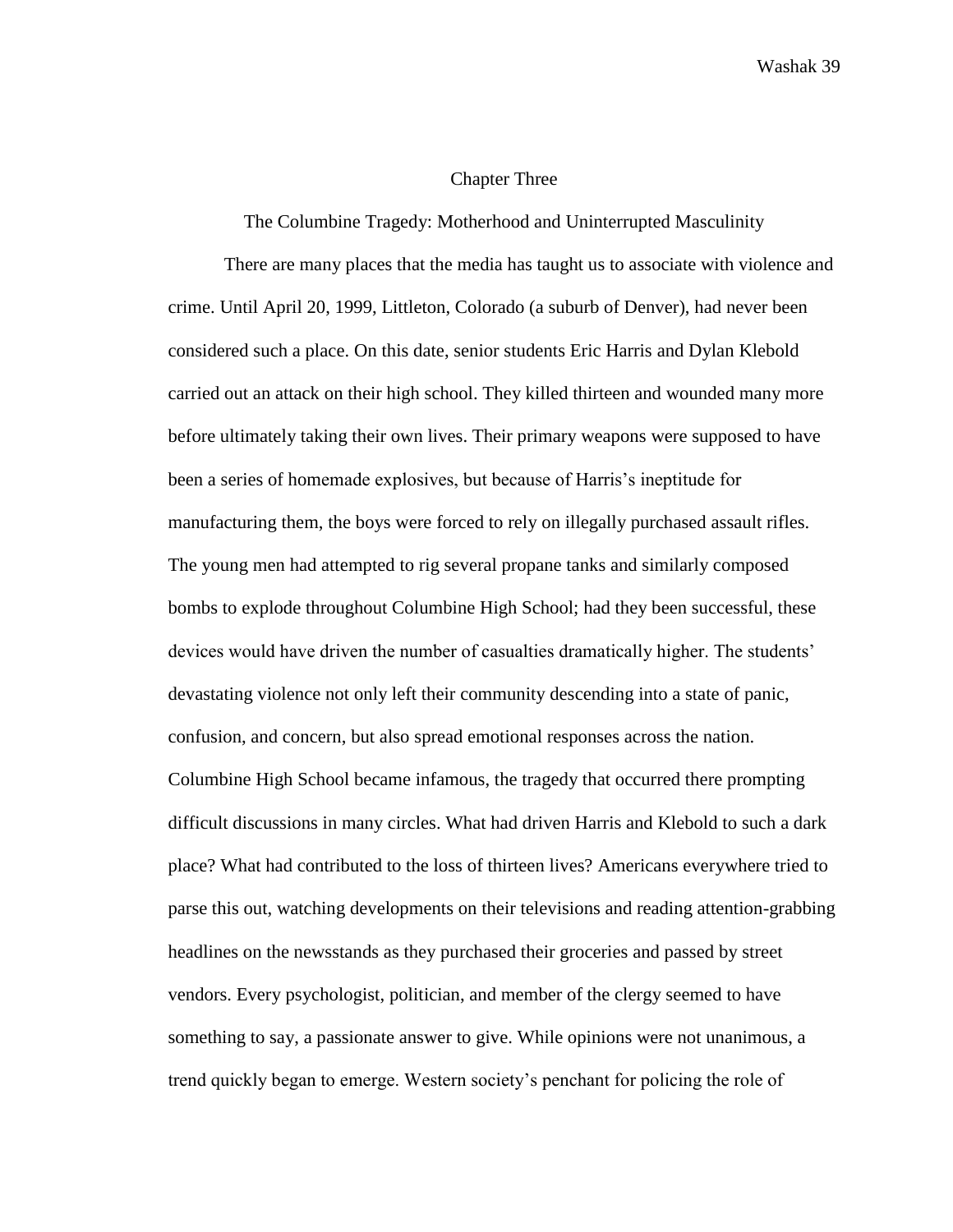motherhood became obvious when Sue Klebold and Kathy Harris were placed at fault and their poor child-rearing skills (past and present) were declared to be the cause of their sons' deviancy and hostility.

Given that the media spent so much time and energy following the survivors of Columbine around, it is hardly surprising that there were many books published on the topic. The sheer breadth of the subgenres that these books span is stunning. There are journalistic approaches by individuals who committed themselves to recounting the events precisely, like Dave Cullen's salient *Columbine*. There are also personal accounts written by both survivors and the parents of those who perished, among them Misty Bernall's *She Said Yes: The Unlikely Martyrdom of Cassie Bernall*, *No Easy Answers*, by Brooks Brown, and *Rachel's Tears*, by Beth Nimmo and Darrel Scott. Like many other significant historical events, Columbine has even been portrayed as the backdrop to fictional narratives like Wally Lamb's *The Hour I First Believed*. The most common of all, however, are texts written by psychologists and sociologists seeking to diagnose the causes of Harris and Klebold's seemingly random violence and to propose preventative solutions for the future. Among all of these nonfiction sources, a picture of the idealized parental figure begins to emerge, revealing what these texts' authors believe a proper family should look like and rigidly defining each member's role within it.

As Cullen's recounting of the aftermath of the attack goes, Jefferson County Sherriff John Stone was the first to take the opportunity to attack the Harris and Klebold families. Before television cameras and microphones, Sherriff Stone pointedly asked, "What are these parents doing that are letting their kids have automatic weapons?"(91).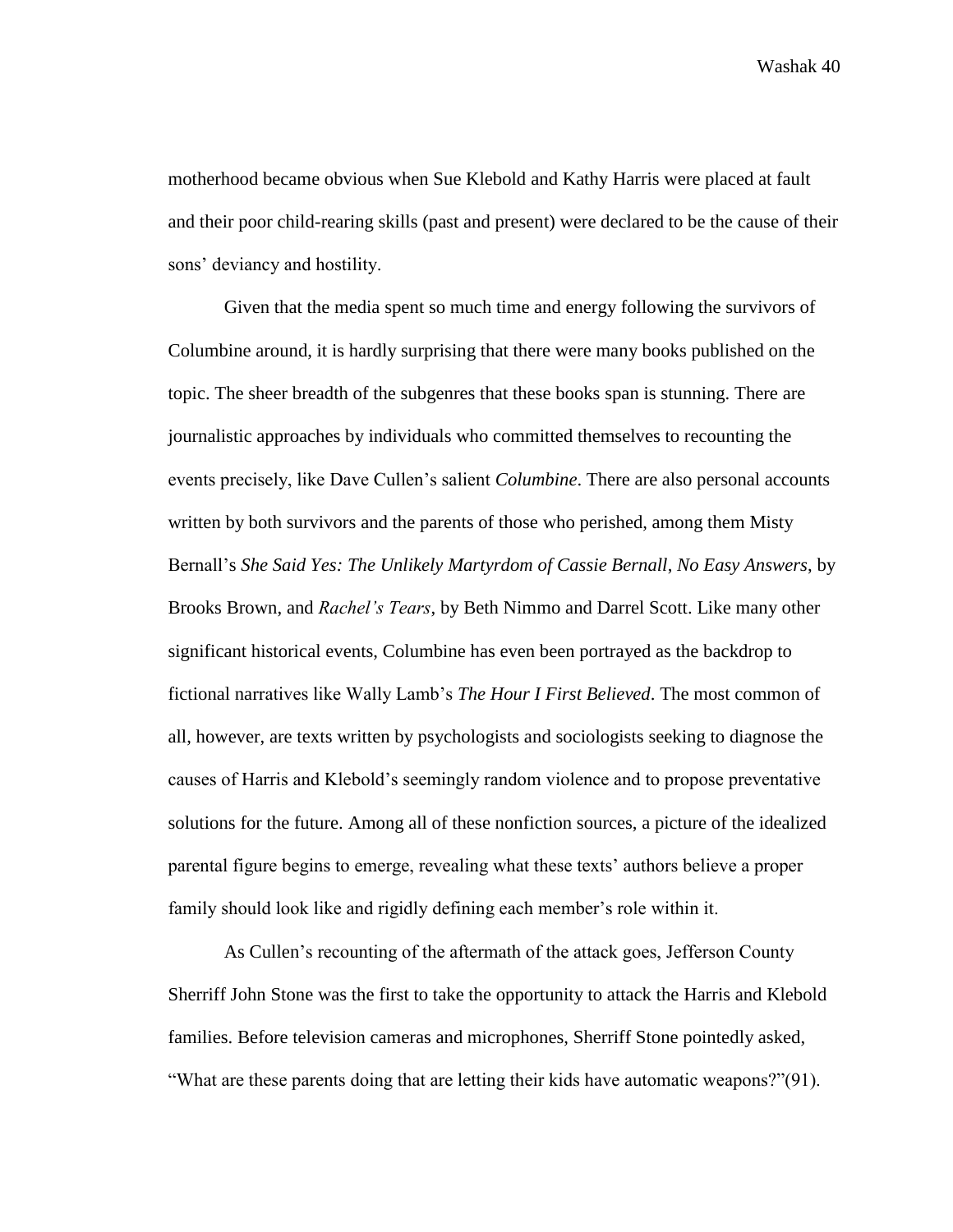This question, asked in this particular way, gives the impression that the Klebolds and the Harrises were not only aware of their sons' possession of fire arms, but also that they had been content with this knowledge. Stone might as well have declared that the guns were actually Christmas presents selected specifically for each of the boys. He does not even entertain in this first mention of Klebold and Harris's attack the possibility that the parents might not have known at all. There is an implicit belief that any parents properly present in their children's lives *should* know what kinds of objects are in their homes. The comment made an impact on the grieving populace. In order to orchestrate the Columbine massacre, Eric and Dylan must have given immense effort to thoroughly plan their attack, take the time to acquire their guns (two automatic weapons and two pump rifles), gather the ingredients to manufacture explosive devices, and reflect on when the optimal date to carry out the attack would be. How, in the length of time that it took for this to occur, did the Harrises and Klebolds not notice what was going on under their own roofs? A shocked America shook their heads bitterly in the days following the attack; one poll showed that 85 percent of the people who participated blamed the parents (Cullen 107).

Although many sources used the blanket term "parents," much of their language was used in a way that subtly allocated more blame to the mothers than to the fathers. Brooks Brown's memoir is an excellent example of the mother-blaming attitude at work. Brown has the distinction of being the only person that Harris and Klebold deliberately spared. The three boys had a long history of friendship dating back to elementary school. Though Harris fought with Brooks about trivial matters and even made online death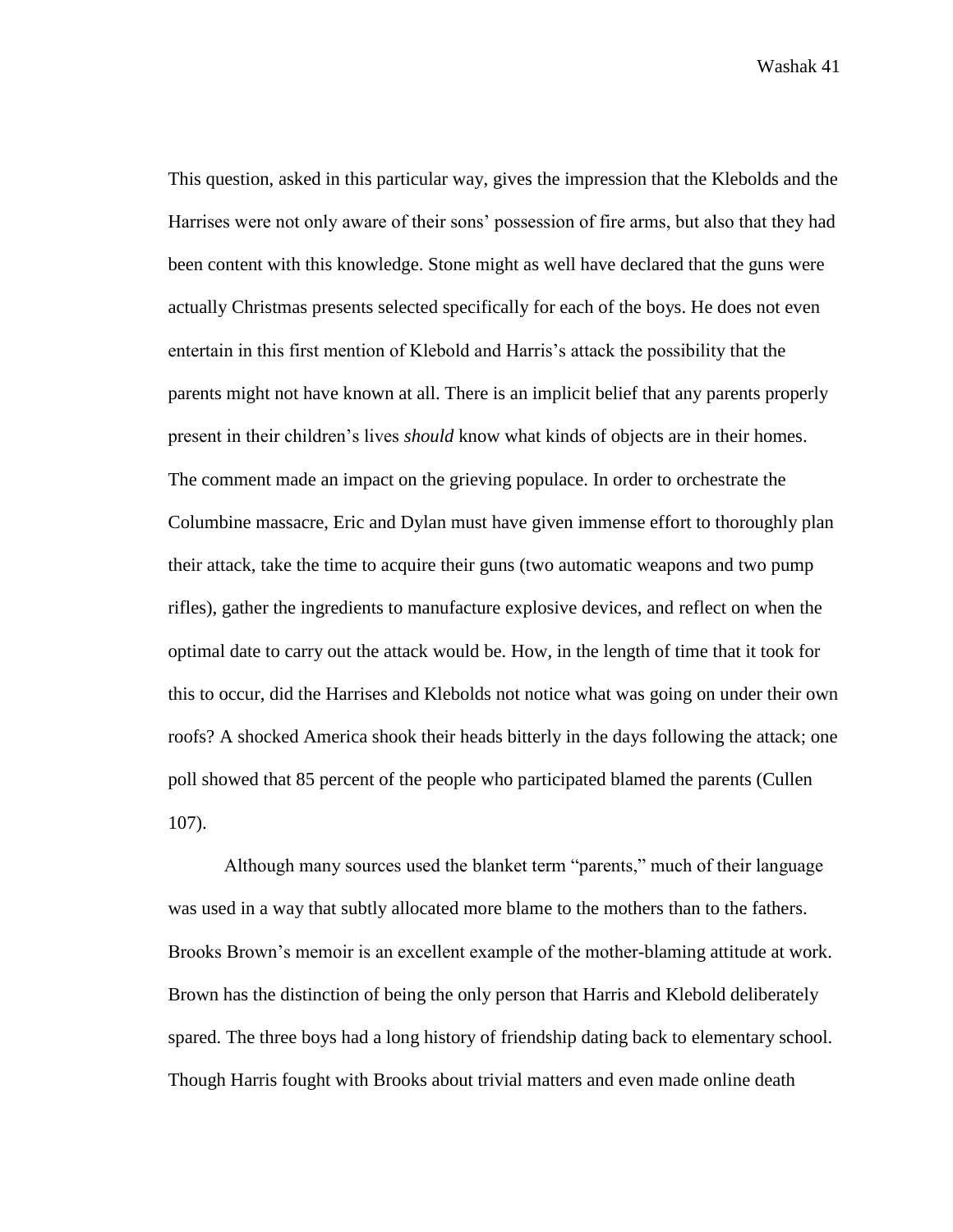threats against him at one point, the two boys had made up by the day of the April shooting. When Harris and Klebold rolled into the school parking lot late for classes, Brooks was outside smoking. Harris, concealing his weapons in a duffle bag slung over his shoulder, told him to go home (Brown 4). Brown followed the directions given to him, ignorant of what his friends were in the process of orchestrating. His insight into the shooters' lives and his own proximity to them compelled him to write his book in 2002.

While Brooks, who grew up close to the entire Klebold family, is wise enough to see the futility of blaming the Harrises and the Klebolds for the deaths at Columbine, he perhaps unintentionally reveals some fairly contradictory beliefs regarding the state of modern humanity. Within the opening pages of *No Easy Answers*, Brooks comments, "I can't speak for Eric Harris; I didn't know his family well enough to comment one way or the other. But I know Dylan Klebold came from a good home, with two loving parents who were far better to him than many other parents" (Brown 19). He vouches here for what many others who are close to the Klebolds have also said; the entire family was kind and caring. One of his next passages, however, completely undermines this reprieve for the families:

> Kids today are growing up in a world that can only be described as the "blind leading the blind." It's a world where parents, *both of whom are working outside of the home* and wrapped up in *their own lives*, are leaving the upbringing of their children to public school teachers—who are unprepared both emotionally and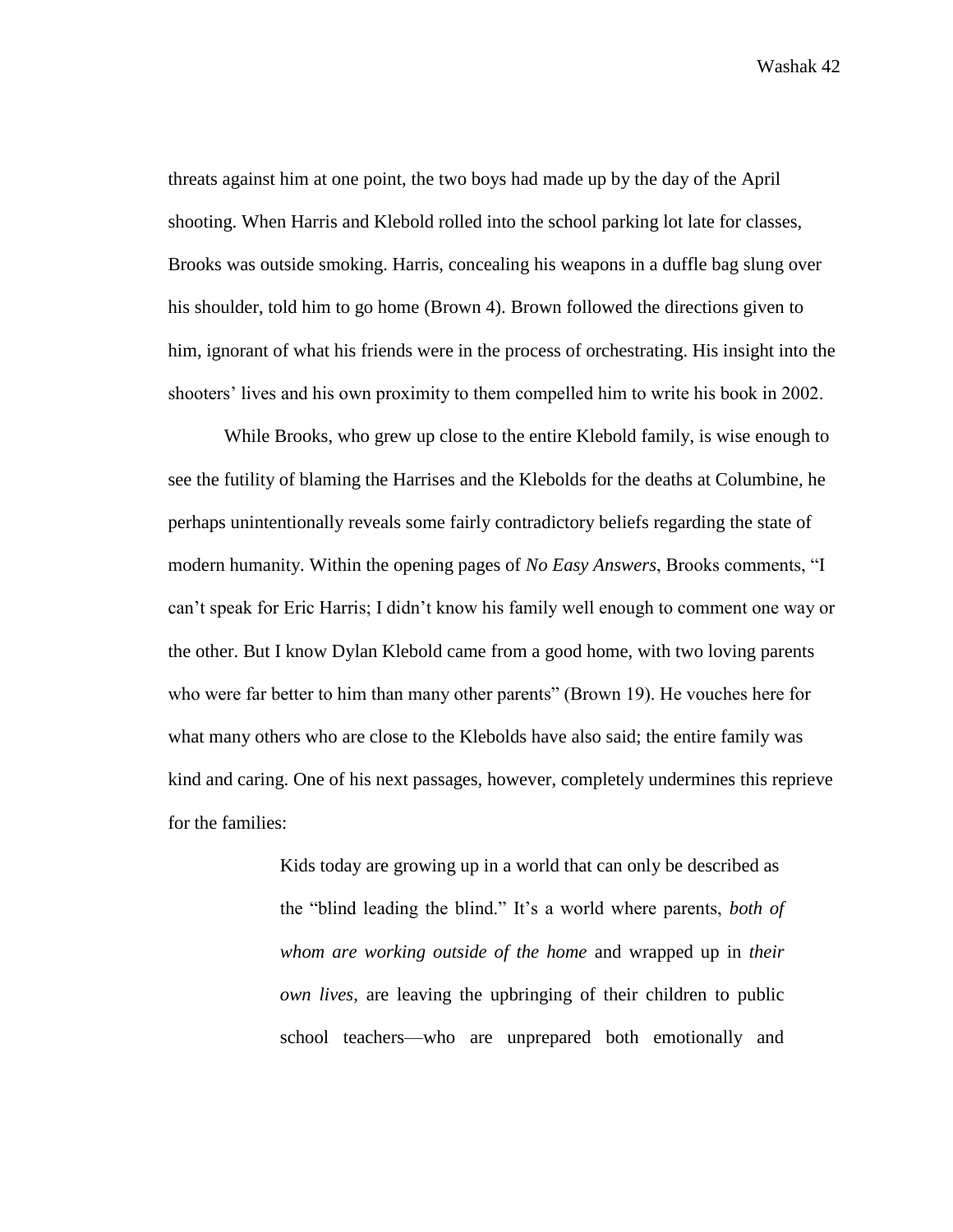logistically for such a feat—and television… (19; emphasis here is mine)

That Brown felt compelled to point out that *both* parents within the family unit are a part of the workforce sticks out. It is not the case that he says that parents are working too frequently or that they fixate on money more than they should, but instead that both of them are physically outside of the domestic sphere throughout the day. Logic says that in American society, unless one is born into tremendous amounts of money, someone within the family must procure labor and a satisfactory wage. Brown seems to be hinting here that perhaps *only one* parent should do this while the other concentrates on rearing the children. Historically, we know which party would have been responsible for labor inside of the home and which for that in the public sphere. Although he fails to directly say it, we are left wondering just how Brooks Brown would advocate we go about selecting who within the family gets to complete which task.

It becomes obvious as *No Easy Answers* continues that Brown has a personal bias on the issue of separation of labor. From both his own rosy accounts of his upbringing and the details that Cullen covers in *Columbine*, it appears that Brown's own mother was a homemaker. While this possibility has nothing inherently negative about it, it may go far in explaining some of Brown's own predispositions. While we can only theorize about his personal life, his language solidifies his investment in the concept of stay-at-homemothers. In one passage where Brooks is talking about what he and his generation witnessed growing up, he comments, "We saw our classmates being beaten by their parents, who were supposed to love them and nurture them. We heard out friends talking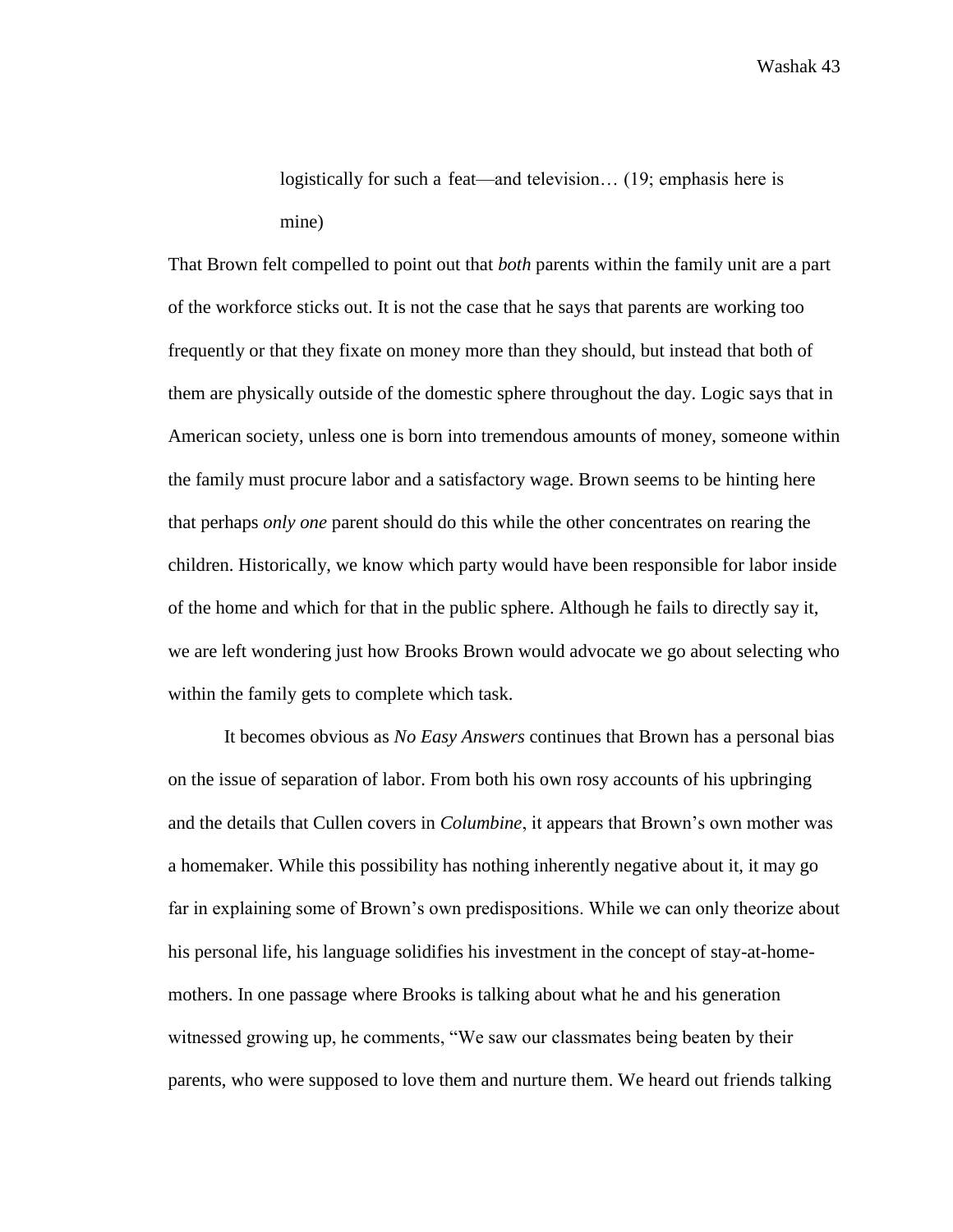about how much their mommies hated their daddies…kids turned into bargaining chips" (40). How unnerving it is that in this passage a woman who no longer loves her child's father is as bad as a parent directly beating their children. How interesting it is that the crime here is the woman not getting along with the man when there is no mention of the reverse. Brown demonstrates that he believes in gender roles, especially as they pertain to motherhood.

Although the emphasis on the role of motherhood throughout childhood development can operate subtly in many instances, there are moments when a conversation about the role of the mother emerges. Writer Andrew Solomon, whose work often contains relevant commentary on social or political topics, arrived in Littleton in February 2005 to interview Dylan Klebold's parents, Tom and Sue, for a book he was writing on "challenging offspring" (Klebold xvi). Nearing the close of the interview, Solomon turned to the Klebolds and asked them what, if they had the impossible opportunity to do so, they would want to ask their son. Their replies were as follows:

> Tom said, "I'd ask him what the hell he was thinking and what the hell he thought he was doing!" Sue looked down at the floor for a minute before saying quietly, "I would ask him to forgive me, for being his mother and never knowing what was going on in his head, for not being able to help him, for not being the person he could confide in." (xxi)

As Solomon describes it, Tom Klebold is performing a more traditionally masculine role. His instinct is to interrogate, to convey his despair with demanding vehemence. "I am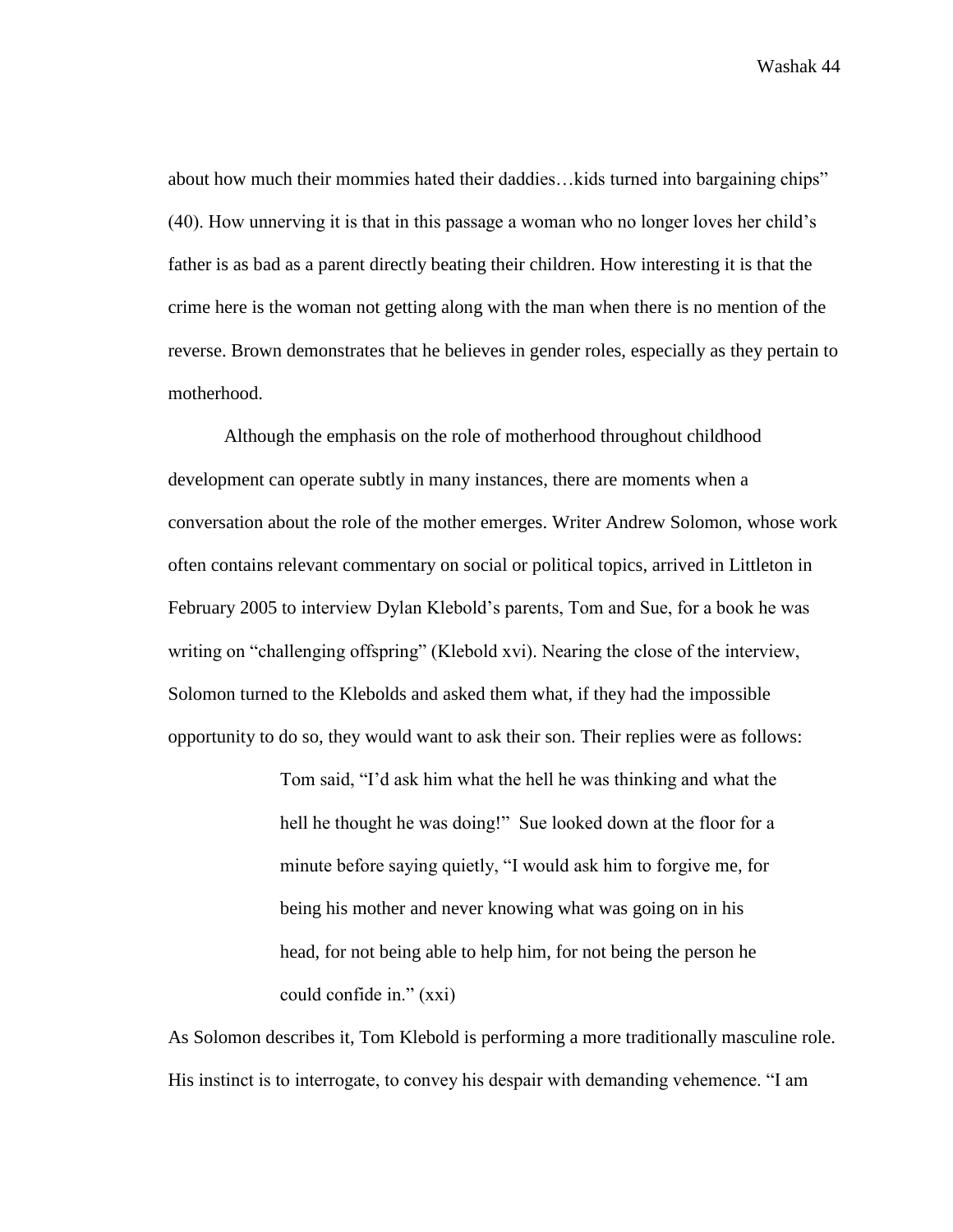your father," he seems to be saying, "so explain yourself to me!" In sharp contrast, Sue's body language gives away her submissiveness before her language does. She is vulnerable. She averts her gaze and speaks very softly when she replies that her own question would concern her son's ability to forgive her for not being able to do the impossible and understand the mental unrest he kept hidden. When Sue apologizes for not "being the person [Dylan] could confide in," she is lamenting her mothering skills, that she was unable to know her child truly and thus never possessed an unfiltered awareness of his needs. It seems not to occur to her that it is hopeless to try to comprehend the internal life of an individual who does not wish it to be seen. Sue is full of regret for not being able to do the impossible, to *be* the supernaturally empathetic, aware, and nurturing mother she has been taught to aspire to. This guilt that she feels, very likely magnified following the onslaught of media accusations post-Columbine, maneuvers her into a passive and deferential imagined conversation with her late son. It is clear that she has absorbed a great deal of the responsibility for Dylan's actions and that she perceives him to be an extension of herself and her abilities as a mother.

In order to establish where some of these problematic visions of motherhood originated, one can look to Cynthia Comacchio's essay on how both the post-WWI medical community and industrialism each impacted Western constructions of motherhood. Although this essay, "Motherhood in Crisis," focuses primarily on Canadian history, its most important factors—involvement in the First World War, number of birth rates in the first half of the twentieth century, and the ever-increasing role of industry apply to other Western countries of the same time period. Comacchio refers to such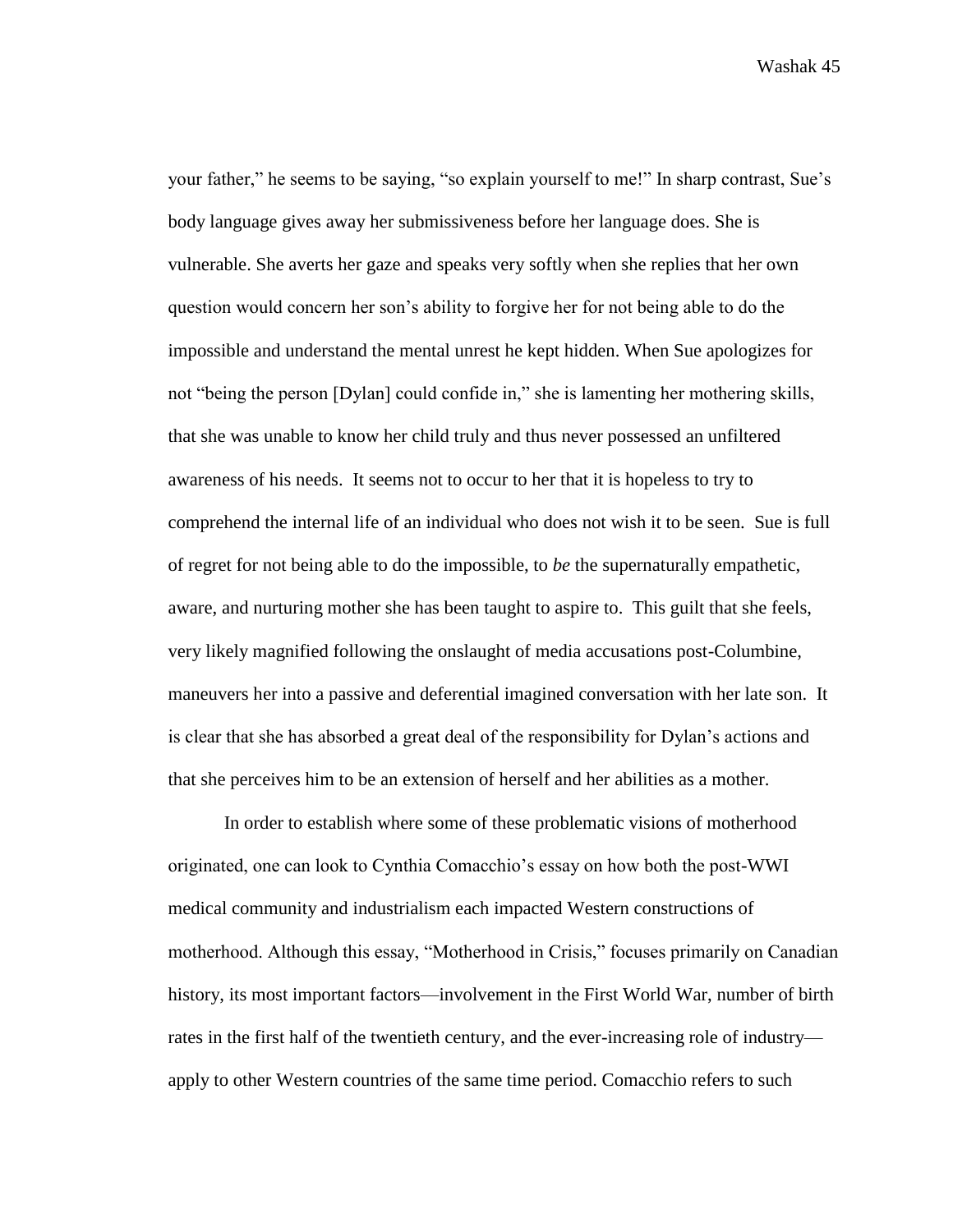locations as Britain and America as Canada's "counterparts in other industrial democracies" (307). She theorizes that in such places, the "modern mother" was created by a highly intricate system of cause and effect. Because the war took a significant number of men from their positions in their local economies, women had to step into the labor force, into factories and other places of business, in order to ensure that the national economy did not collapse and relevant wartime resources could be produced in the necessary quantity.

This female-fill-in model achieved its goal, supplying all the materials needed to support the Allies to victory. When soldiers returned to their communities, however, two problems arose. The first was that men returning home suffered a crisis of masculinity that was triggered by the horror of war on a mass scale combined with the knowledge that the women in their lives had left the domestic sphere in order to occupy (and occupy successfully) jobs that they had previously been considered unfit for. Secondly, women were confronted with the demand to return back to the home that they had performed so well outside of. Within this period of time, shell shock, a large number of casualties of war, and a pervasive national identity crisis contributed to the ossification of reproductive rates. Reactions to this situation varied, but among the most frequently circulated was that "the decreasing birth rate represented not only the selfishness of modern woman, but also manly failure to perform the requisite manly duty" (Comacchio 309). Although this sentiment acknowledges the role of both parties in the failure to reproduce, on the whole, it was considered unthinkable to approach men who were traumatized and perhaps more fragile than was ideal about how they should perform their national obligations. Even in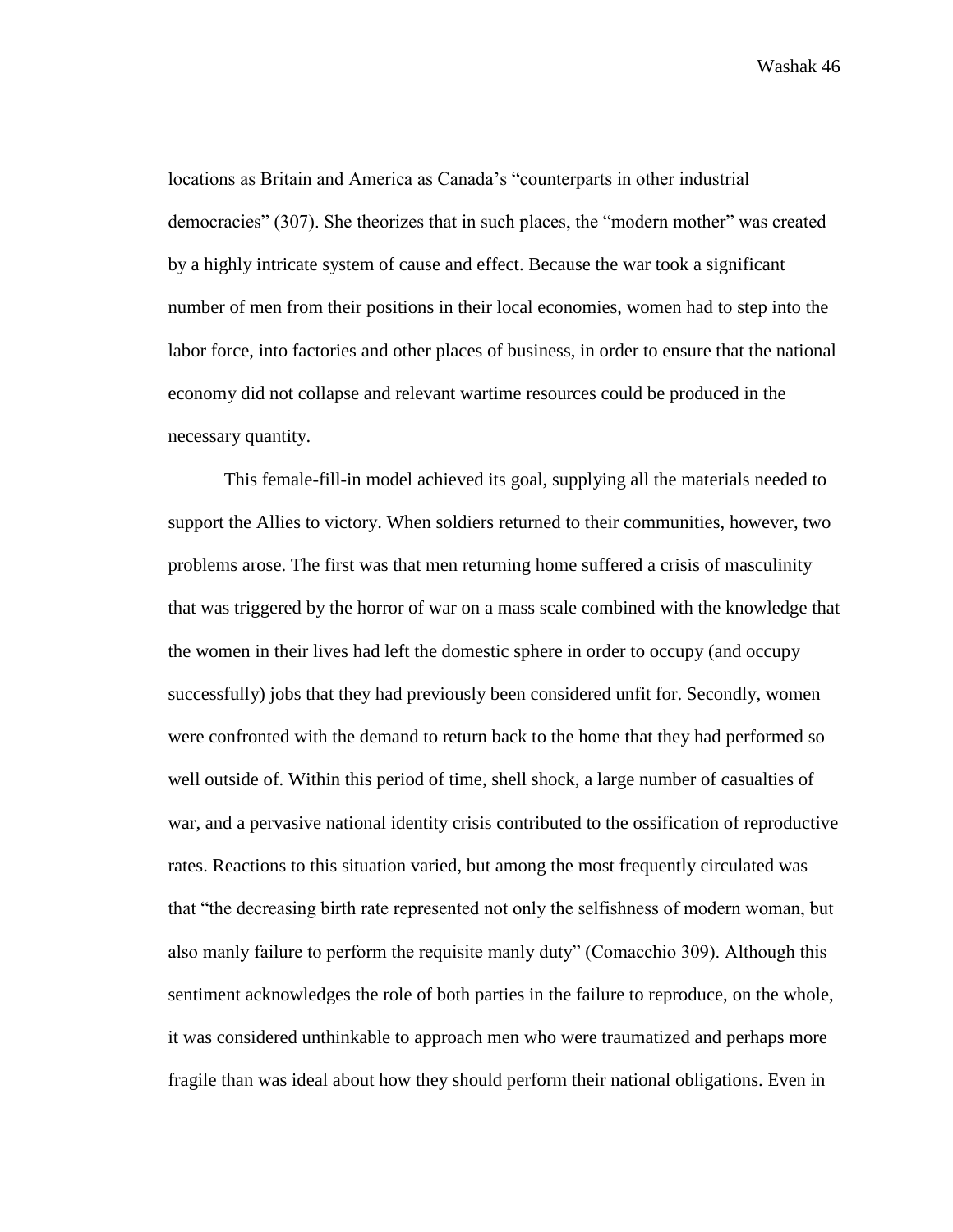the worst of times, masculinity and the autonomy built within it are valued too highly to be interrupted.

Instead of risking that men would feel responsible for the inability to produce children, the state shifted to looking to mothers to provide new citizens. Taking into account the "progressive" types of jobs that women had completed during the war, the image of a modern, scientifically-backed prototype of motherhood was created. The nation's scientists and medical professionals would become instrumental in women's health, particularly so throughout their pregnancies. Doctors were expected to teach women how to care for themselves and their children in a healthy way. Their formal knowledge was thought to make them experts on the maternal—despite the fact that doctors were overwhelmingly male at the time—and thus made their position in women's lives that of the regulator. Doctors' orders penetrated the domestic sphere, opening females up to critiques of their mothering skills in a whole new way. The frequency and repetition of this dynamic had the effect of enforcing the internalization of a specific set of medical practices and conceptions of motherhood in women and produced a mistaken feeling of the inherent nature of these ideas. As will be discussed in further examination of Butler's work in Chapter Four, the belief in "naturalness" is crucial to keeping people from questioning or deviating from gender roles. The operation of this institution also produced the thought that the nation would benefit because "modern citizens borne by modern mothers would be healthy, fit, productive, and content with their places" (Comacchio 309). A relationship was created in which the general well-being of the child was seen as solely dependent on his or her mother.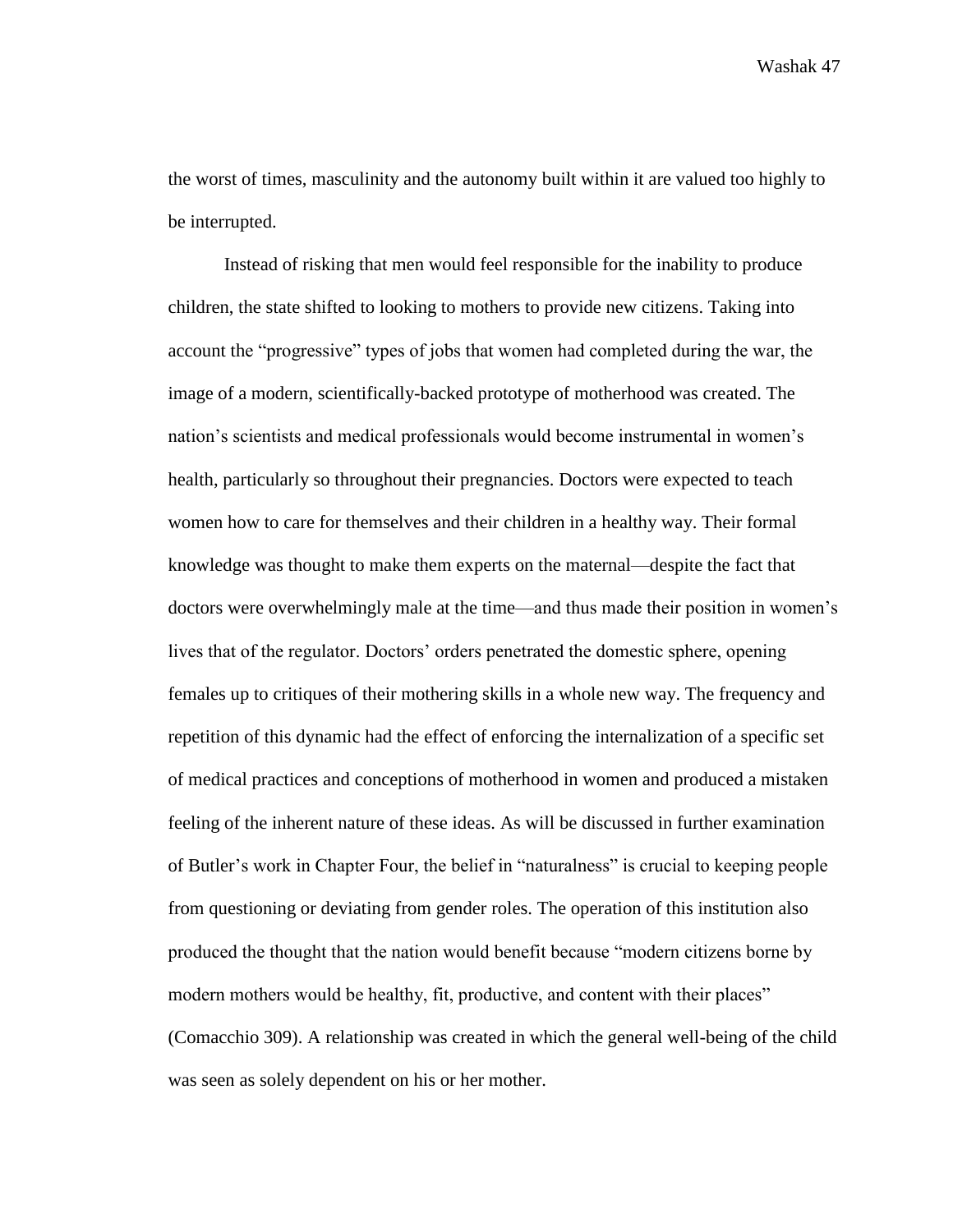The expectation that Western women would act out their motherhood in highly coded ways thrived well past the Second World War and into the new millennium. This is not to say, however, that there were no complications. In 1970, for example, 30 percent of mothers with children just starting their school experiences were employed outside of the home; by 1995, this number had more than doubled to 65 percent (Coleman 57). Again, the trope of the selfish modern mother surfaced. How, critics asked, could a woman properly raise her child when she physically spends so much time away from home? In the present moment, a pattern has arisen that blames working mothers for an extensive list of societal ills. In fact, Doriane Lambelet Coleman has claimed—in a book brazenly entitled *Fixing Columbine*—that because women have moved into the workforce in such large numbers *and* failed to create an alternative model of caregiving for their children, American youth are growing up dysfunctional, emotionally void, and prone to violence.

As the name of her book would suggest, Coleman utilizes Columbine as her prime example of poor parenting producing unhealthy individuals. Coleman, although her own background is in law, bases her argument that parental neglect is responsible for children without morals or appropriate values upon data collected by scientists. Much of her initial work consists of the reiteration of studies on early childhood development by psychologists interested in how the behaviors of parents influence who their children grow up to be. She points to the absence of moral guidance and direction from parent to child as a cause for seemingly increased childhood criminality and "self-destructive thoughts" (4). The massacre at Columbine High School is used as an extreme example of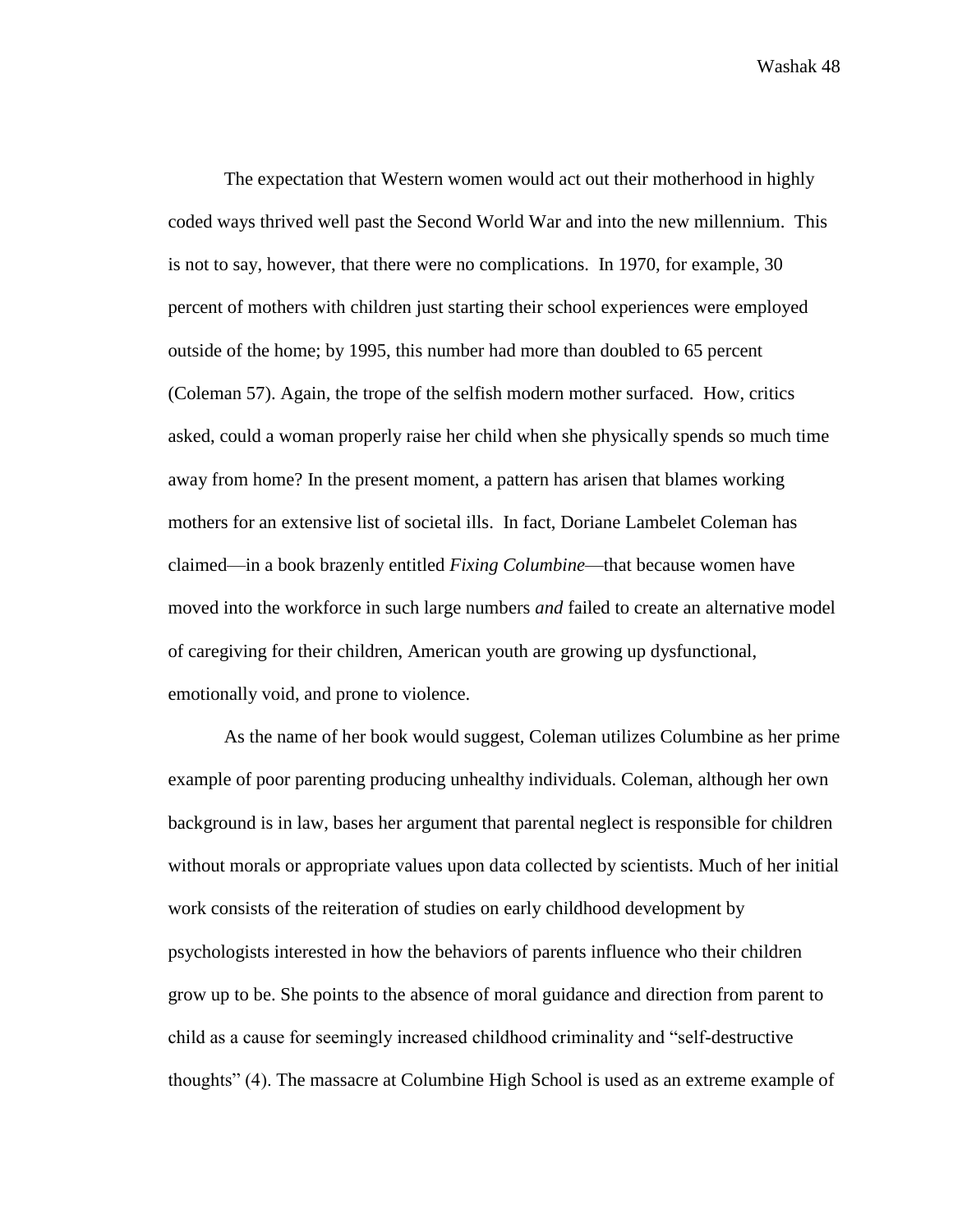this line of thought. While this position on the matter is commonsensical in its abstract logic, it is complicated by Coleman's rhetoric that women in the workforce constitute neglectful parents who do not have the means to provide adequate care for their children mentally or emotionally. She specifically places women at the center of the problem by employing the outcomes of paternal behavioral studies. Research reveals that men have not been observed to adequately rise to the task of teaching and nurturing their offspring in the absence of the women in their family. Coleman thus excludes men from being significant in the caregiving model. The solution preferred is to ask women to fix the problem rather than highlight and remedy the shortcomings of men.

Although Coleman effectively cites working women as the most influential factor in the rearing of healthy children, her work is complicated by the following proclamation: "In my argument there is thus no call to 'return to a time when women had fewer [legal] rights on the pretense of saving the family.' Rather, it suggests that the evidence of a national crisis not be ignored simply because it may be difficult politically and personally to face it" (89). *Fixing Columbine* will not hold that women need to return to the domestic sphere to prevent the problem of unhealthy children. Instead it offers a tangible replacement solution in the establishment of a federally mandated school reform that would encourage young pupils to explore themselves and develop the context to grasp morality and necessary self worth. The positioning of this solution, however, makes it impossible not to feel that the effort necessary to implement it must be expended because mothers are failing to carry out their ideal, orthodox roles in their children's lives. Rather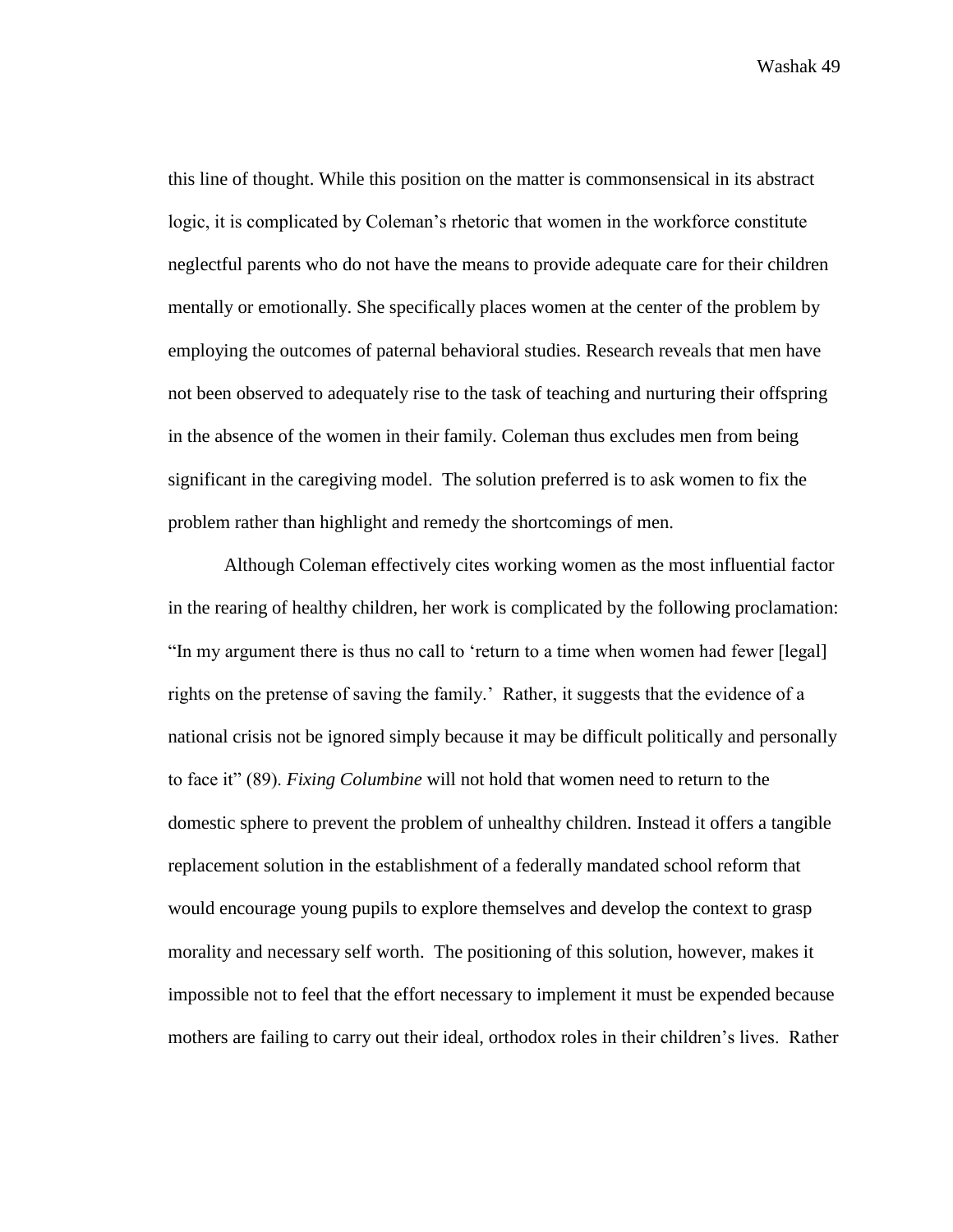being a morally sound idea, it is an emergency measure to prevent children from suffering their mother's "neglect."

One of Coleman's shortcomings is her inability to recognize how heavily her conceptions of proper motherhood rely on visibility and physicality. She states, for example, that because women spend so much of their time outside of the home, they do not contribute enough to the wellness of their children. How much time is necessary to do so properly? Surely it would be a mistake to prize quantity over quality. Coleman's refusal to recognize the conflation of the two as misguided advances the theory that what she really wants regulated is the physical location of the female body and how its presence should be felt in various spheres.

Much of what Coleman asserts as necessary to end the violence she sees in contemporary children has already been discussed by feminist theorists. She sees communal caregiving as a last resort to putting children on the right path, a measure only suggested because so many mothers have already left the home in order to pursue occupations. As Simone de Beauvoir writes in *The Second Sex*, however, communally raising children is in everyone's best interest. Returning to the same Freudian lens that proved illuminating in the Elizabeth Short case, we can conceive of women in patriarchal societies as "others" in relation to men, who assert themselves as the standard form of humanity. Many traditional psychoanalysts hold that for females, castrated beings, having children is an opportunity to get closer to being complete, to having a penis. In the event that a woman gives birth to a boy, she can live vicariously through him, as traditionally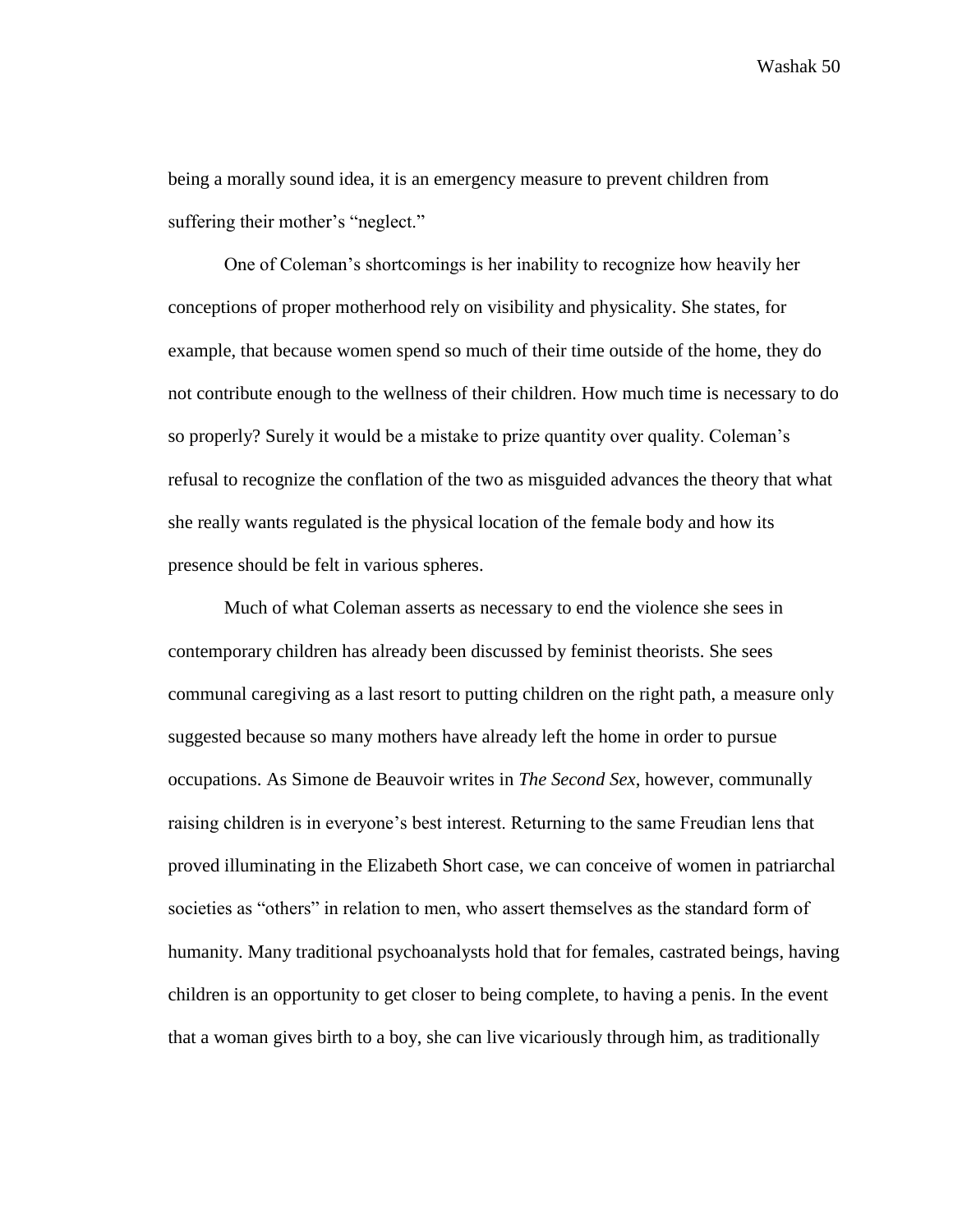women and their children are seen as extensions of each other. This completion that mothers seek comes at a high cost. As Beauvoir states:

> Some mothers make themselves slaves of their offspring to compensate for the emptiness in their hearts and to punish themselves for the hostility they do not want to admit; they endlessly cultivate a morbid anxiety, they cannot bear to let their child do anything on his own; they give up all pleasure, all personal life, enabling them to assume the role of victim; and from these sacrifices they derive the right to deny the child all independence; the *mater dolorosa* turns her suffering into a weapon she uses sadistically; her displays of resignation spur guilt feelings in the child, which he will often carry through his whole life. (559)

Beauvoir draws attention to the fact that a mother who does not have a life or autonomy of her own will inflict her own dissatisfaction on her child, holding him to impossible standards and never managing to actually feel fulfilled through him. The mother's malaise will be felt by her child and cause a situation in which "it is natural for him to rebel" (560). Rebellion and frustration over the constant presence of guilt in his life can cause violent tendencies and an inability to relate to other agents around him. Beauvoir holds that any civilized society will establish communities willing and capable of contributing to the wellbeing of its children. By doing this, "motherhood would absolutely not be incompatible with women's work," (568). Rather than allowing the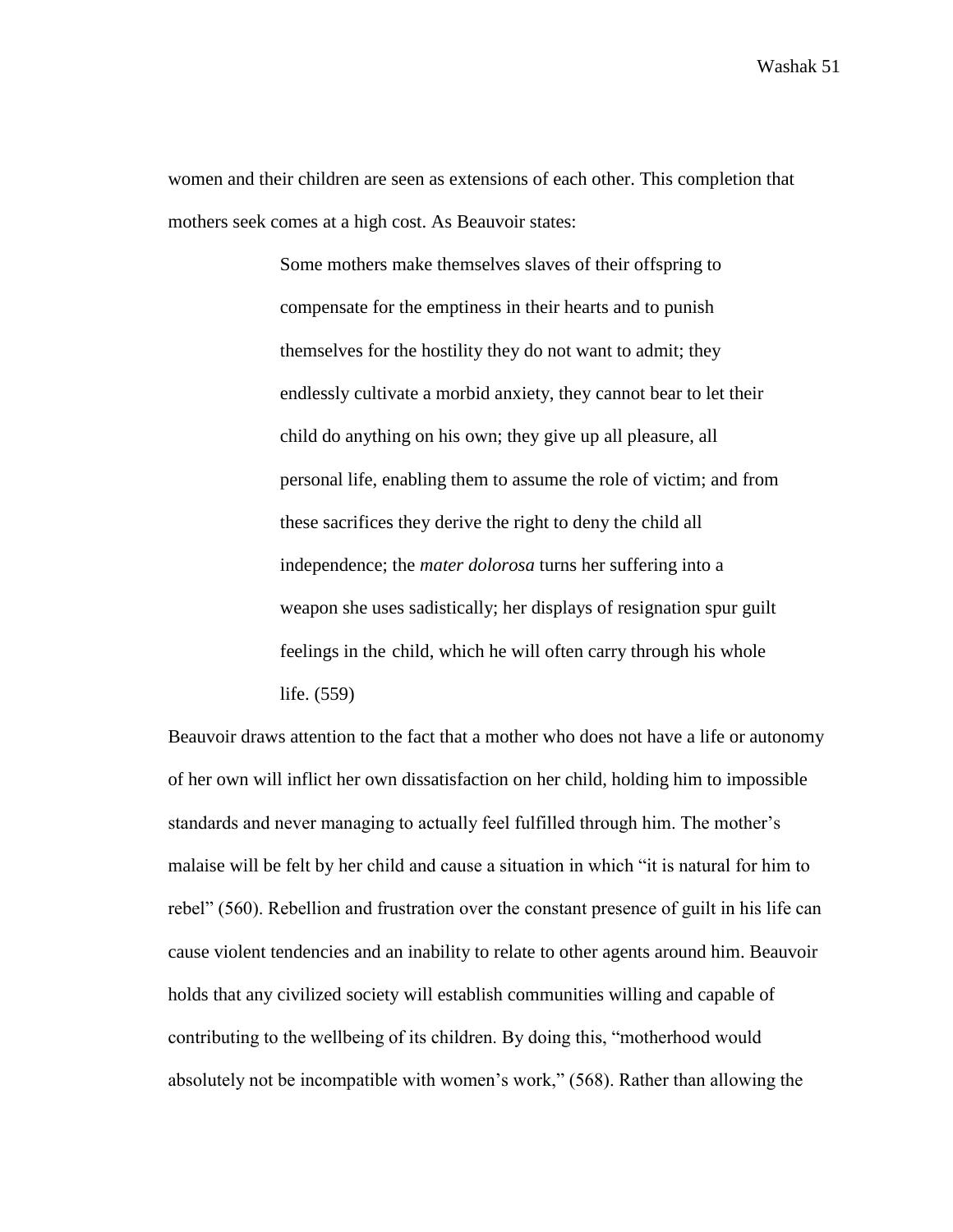onus for the mental fortitude of children to be heaved onto the backs of their mothers, Beauvoir redistributes the weight of this responsibility to the societies in which young people grow up. The failure to "ensure children's health, care, and education outside of the home," she makes it plain, "is social neglect" (Beauvoir 568-9).

Social neglect is apparent in the events that led up to the shooting at Columbine. Dave Cullen reports that in the time leading up to Harris and Klebold's shooting, there were several instances in which other agents in the community of Littleton had the opportunity to intervene in the boys' bad behavior. Perhaps the most important of all of these situations involved Eric Harris making online death threats while in a fight with Brooks Brown. Brown's parents had already taken the time to speak to the Harris parents about the escalating feud between the boys, but Eric, a master manipulator, was able to convince his parents that the Browns were exaggerating and that nothing was seriously wrong (Cullen 162). Not knowing what else to do, the Browns printed off the pages of Eric's venomous blog and handed them to the police. At the time, however, technical expertise was not commonplace on police forces. It took the police too long to locate Eric's website for them to take any real action. Even the dean of Columbine High School had an idea that Eric was behind several instances of vandalism and did nothing more than make a half-hearted threat about future police involvement if Eric failed to stay clean and out of trouble (Cullen 163). No one ever took legitimate action against either Eric or his shadow, Dylan. It is difficult to agree with Coleman's parent blaming when so many other individuals had an idea that Eric and Dylan were walking a dangerous path and did so little to keep an eye on them or intercept their plans.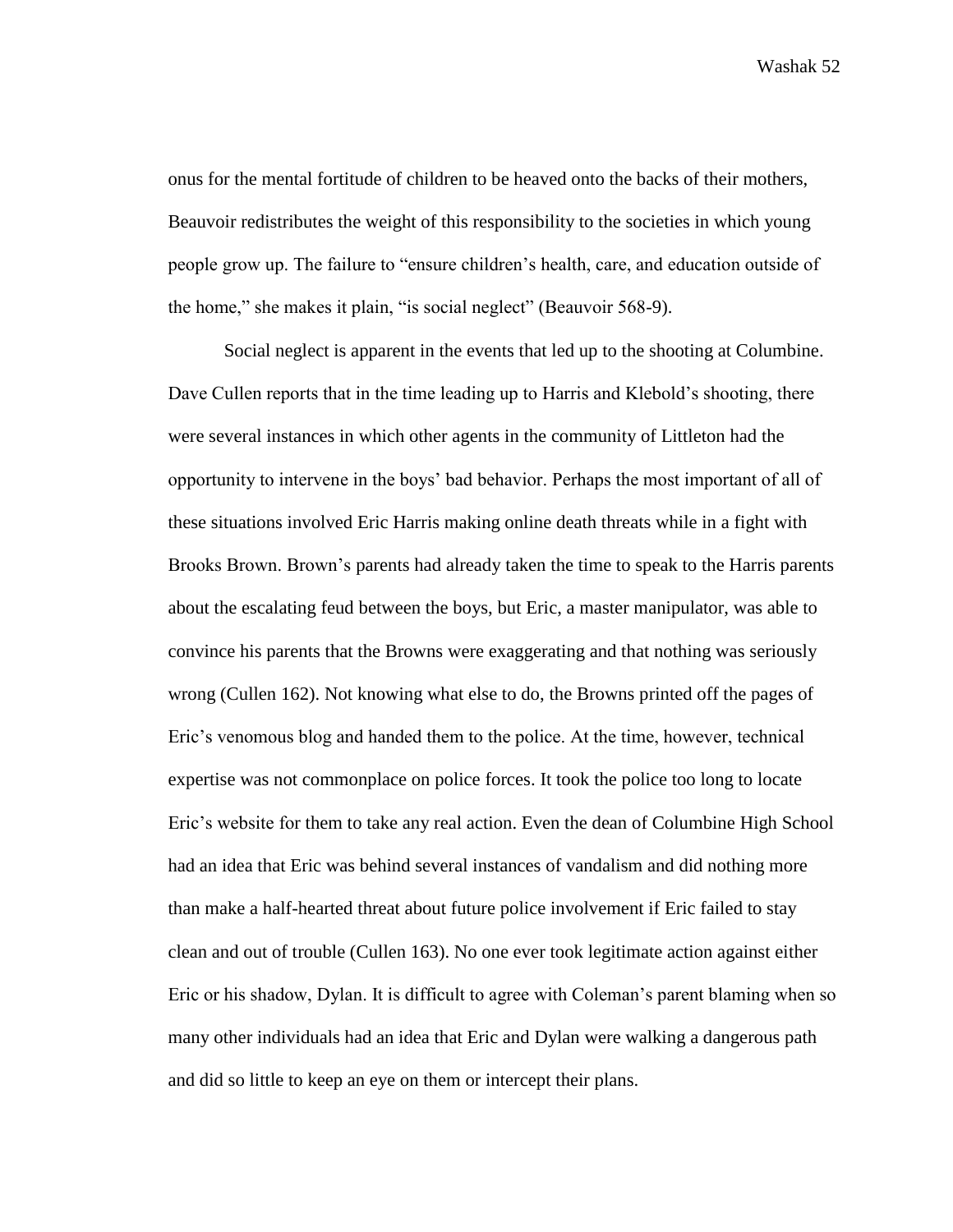The rhetorical gaps in Coleman's theories are also apparent in their application to the Columbine tragedy. While Sue Klebold was known to be a working mother—a loving, attentive one, by many accounts, including Brooks Brown's—no records can be turned up that Kathy Harris was employed outside of the home. It is very likely that she was a stay-at-home mother. How, then, would Coleman rationalize that Eric Harris is actually seen to be the more violent of the two shooters, the driving force behind the attack? In this way, Coleman has been lucky that Kathy Harris has put so much effort into being invisible, and has avoided any public display or speech beyond a few wellworded addresses and a small batch of personal letters. Sue Klebold, on the other hand, has prominently asked questions and regularly reached out to the community for insight since April of 1999. Her visibility has opened her up to wider scrutiny.

Coleman and Comacchio's work illustrates the way in which the patriarchal spirit can subtly and systematically manipulate the public's perception of reality through the media. It likely never crossed Brooks Brown's mind that men can assert their dominance over women more easily if the women have no income of their own and are isolated within their own homes. Coleman probably believes that stay-at-home motherhood can curtail unnecessary tragedy. As this study has repeatedly shown, in times of uncertainty or trauma people latch on to their belief systems, externalizing and clinging to all of the subliminal messages their culture has inculcated within them.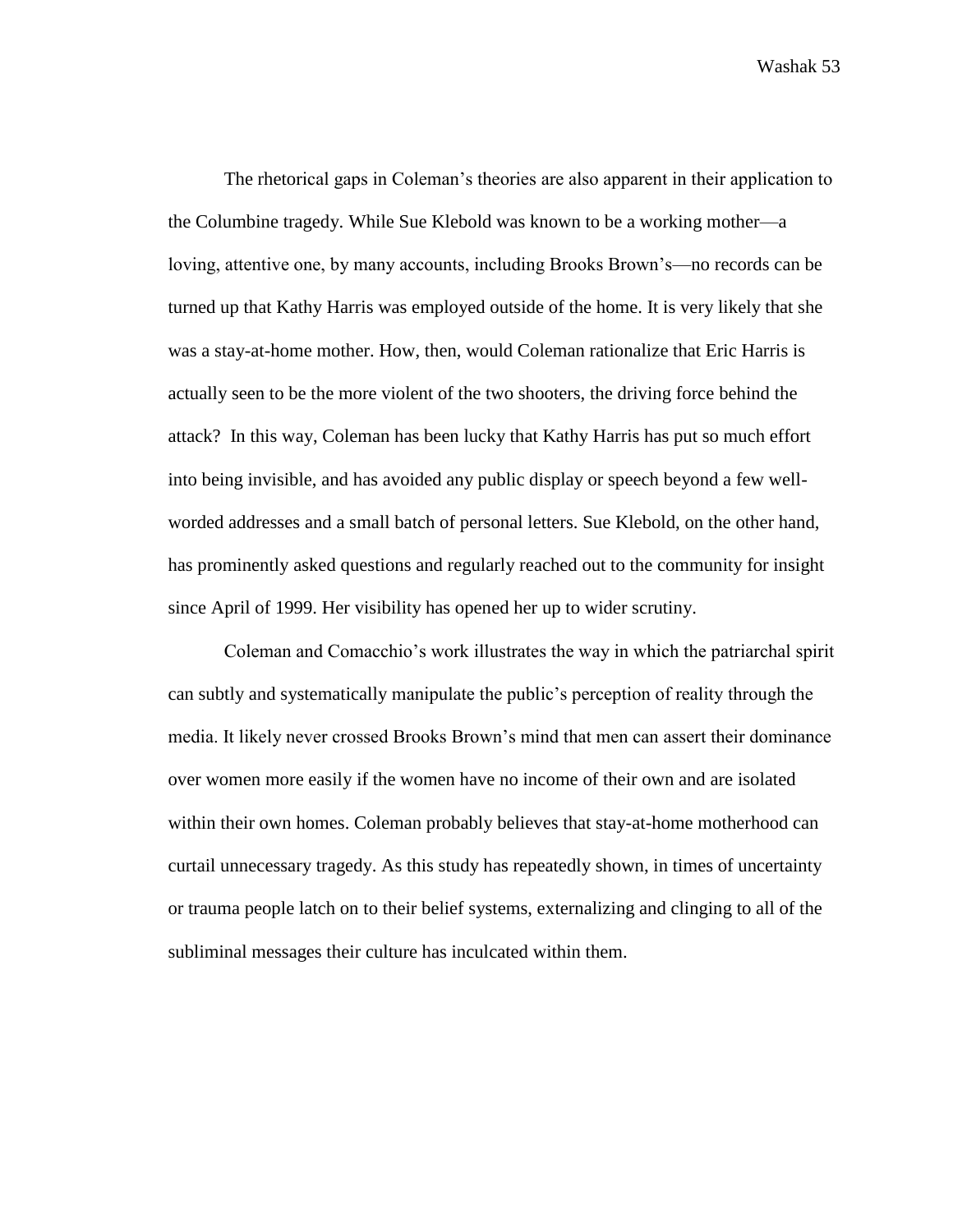## Chapter Four

## *Luciferina*: The Kercher Murder and Subsequent Knox/Sollecito Trials

News of the death of Meredith Kercher spread like a sickness, first darkening the Italian city of Perugia where the murder occurred, then migrating to the rest of the country, traveling to her home in Britain, and finally across the Atlantic to the United States. The twenty-two-year-old had been enrolled in a foreign exchange program that offered college students the opportunity to study in universities across the world. She had been doing well in her studies and was soaking up the rich offerings of Italian culture. Many even noted that Perugia made for an ideal city in which to study because it was quieter than Milan or Florence, with a smaller population and a less bustling party scene. None of these things, however, spared Meredith's life.

On November 2, 2007, Meredith Kercher was found murdered and possibly sexually assaulted in the apartment that she shared with three other women. Two of her roommates were out of town. The third, the American Amanda Knox, was at the start of a relationship with an Italian man, Raffaele Sollecito; from the time of their initial meeting, she spent most of her days with him in his apartment. On a trip back to her own lodgings for a shower that morning, Knox found it seemingly empty. She noticed a few odd things, like a few spots of blood and a toilet left uncharacteristically used, but went on with her morning, oblivious. It was only later, after departing and returning again—this time with Sollecito in tow—that she noticed Meredith's door was locked from the inside, but calling out to her had no effect. The police arrived a short time later and broke down the door to reveal a grisly crime scene and Meredith's body, her throat cut. As the Elizabeth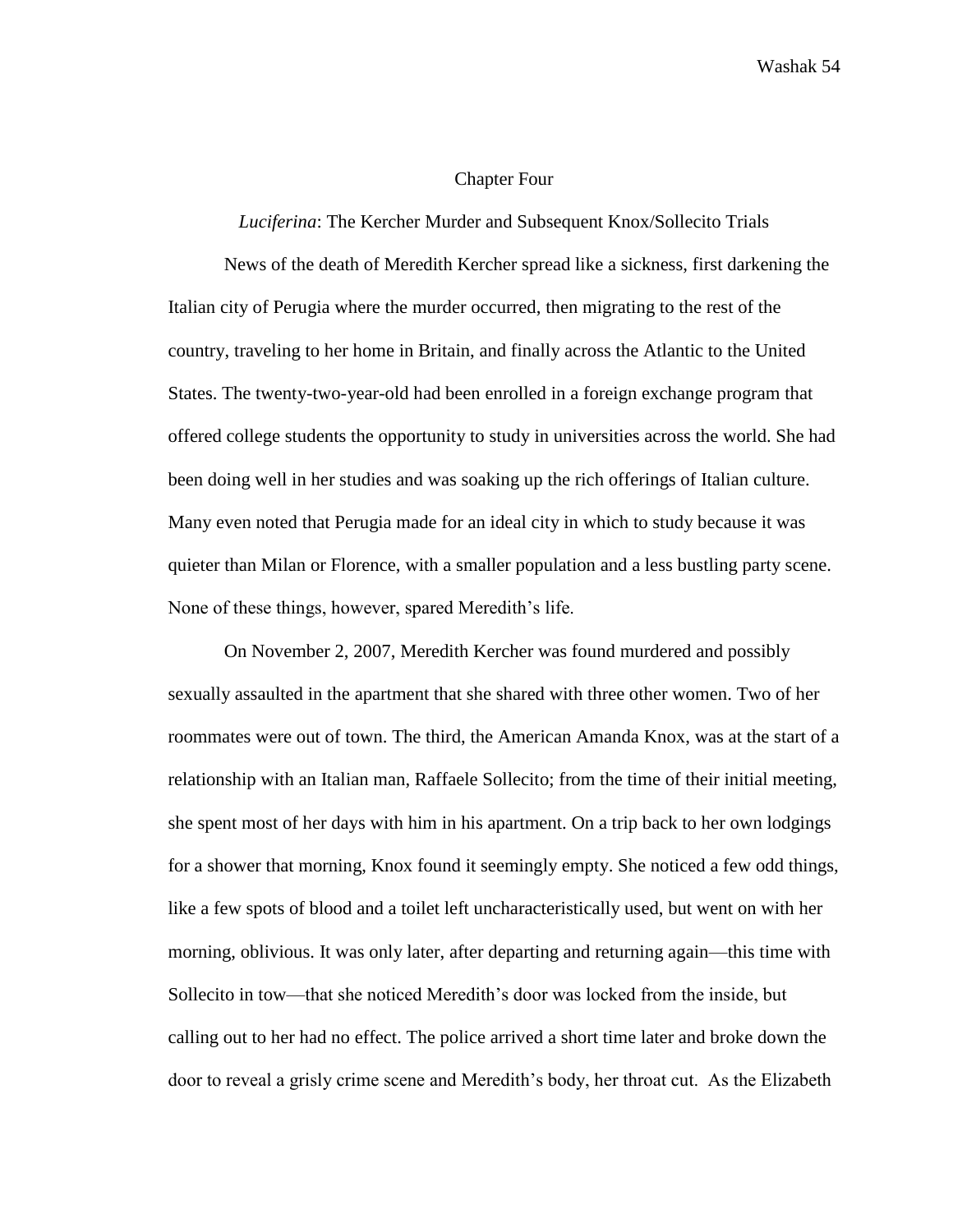Short case establishes, when a pretty young woman dies, people take notice. The key difference between the Short murder and the death of Meredith Kercher, however, is that with the indictment of Amanda Knox on murder charges, Kercher and her image disappeared from the public gaze. The socially uninhibited Knox, as many published accounts of the case prove, made a much more interesting personality to focus on in news broadcasts, newspapers, and gossip magazines. Many people went on to write books about the Kercher case that overwhelmingly show that Amanda Knox was not punished—convicted of murder, jailed, and attacked by the press—because of the likelihood that she killed Meredith Kercher, but instead because she performed her gender incorrectly. Her open sexuality and eccentricity rankled those who scrutinized her.

The Italian prosecutors' case against Knox took a few days to take root, but once it did it grew rapidly. Those with close proximity to Meredith were gathered by the authorities to answer a host of questions about her life. They wanted to know Meredith's temperament, which people she spent her time with, and how she spent her free hours. Amanda's name came up frequently during initial interviews with roommates and friends. As Candace Dempsey notes in *Murder in Italy*, even the most polite of "Meredith's friends found Amanda's behavior so outrageous that they nearly dropped their reserve" (82). They recounted Amanda's unusual habits preceding Meredith's death—her penchant for breaking into song at random, her loudness, the slovenly way in which she lived in the shared apartment, and her casual sexual encounters—as well as the activity they witnessed following the discovery of Meredith's body. It was unanimous among the interviewees that Knox had acted strangely, cuddling up to Raffaele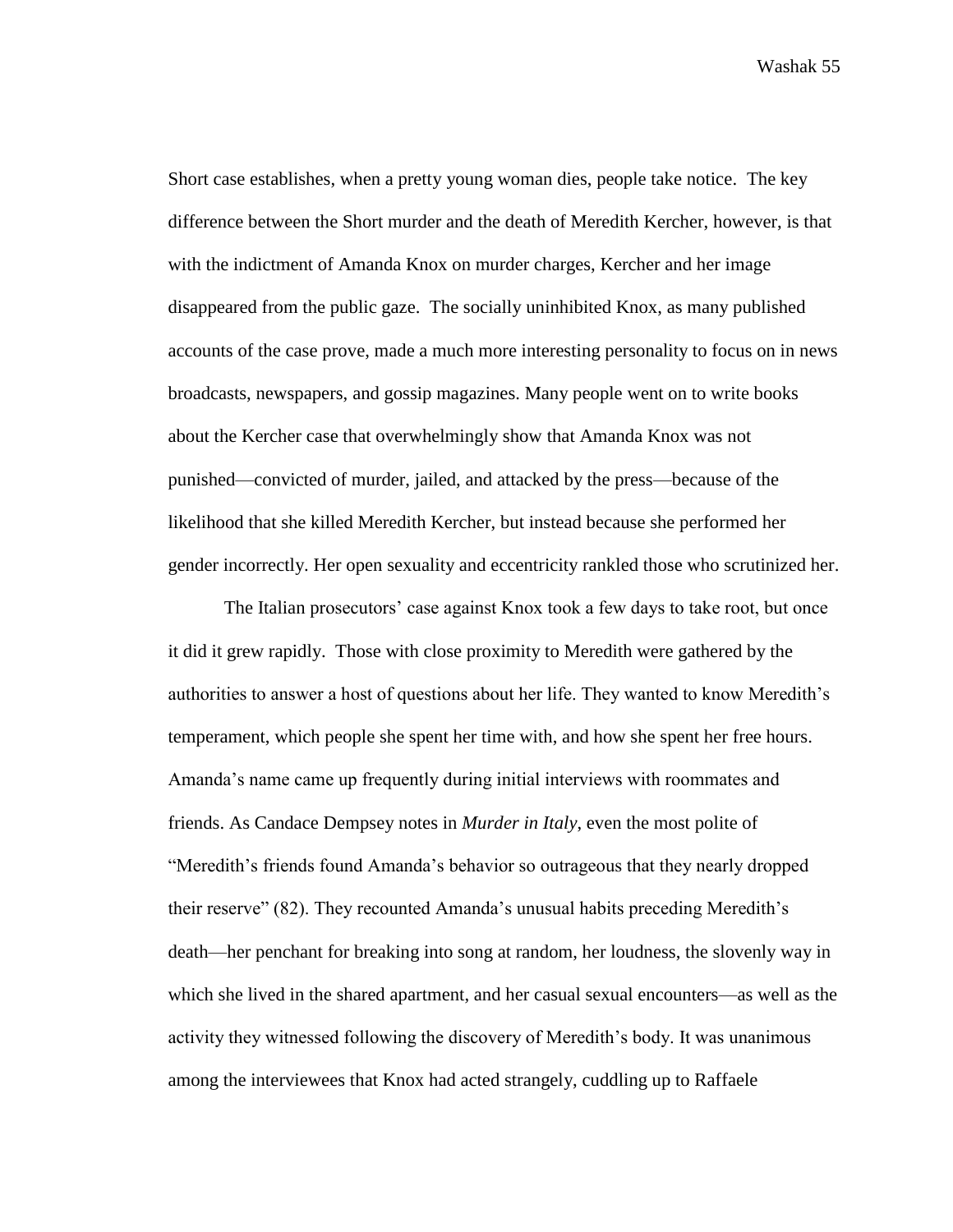affectionately and blatantly flirting with him while everyone around her solemnly mourned. Most of them had not seen her cry and were convinced that she never had shed a tear for her roommate. Homicide Chief Monica Napoleoni was particularly struck by this, despite the fact that the man who Meredith had been seeing at the time of her death and most of her (predominantly English) friends "also stayed dry-eyed" (Dempsey 85). Chief Napoleoni's double standard often goes unaddressed in texts on the case, but further illustrates the complexity of the way in which those who are restricted by gender roles also enforce them.

More doubts came when investigators considered that Amanda had been in the apartment by herself for a period of time on the morning of November second. How, everyone wanted to know, had Knox managed to go about her business that morning and failed to note the signs that something unusual had occurred there? Was she not curious as to where Meredith was and why there were traces of blood in the bathroom that the two students shared? Amanda answered their questions with her intermediate grasp of the Italian language, breaking into English at times when her Italian vocabulary failed her. As the police studied her, they became increasingly certain that she was guilty of murdering Meredith Kercher.

The press across the world took an interest in these happenings in little Perugia. Not only was the victim aesthetically pleasing, but so too was her accused killer. No bit of information about either of the two women became off limits, as is exemplified by the book *Angel Face*, by Barbie Latza Nadeau. As this title would suggest, the media became obsessed with Amanda Knox, her big blue eyes and her pale hair contributing to a wide-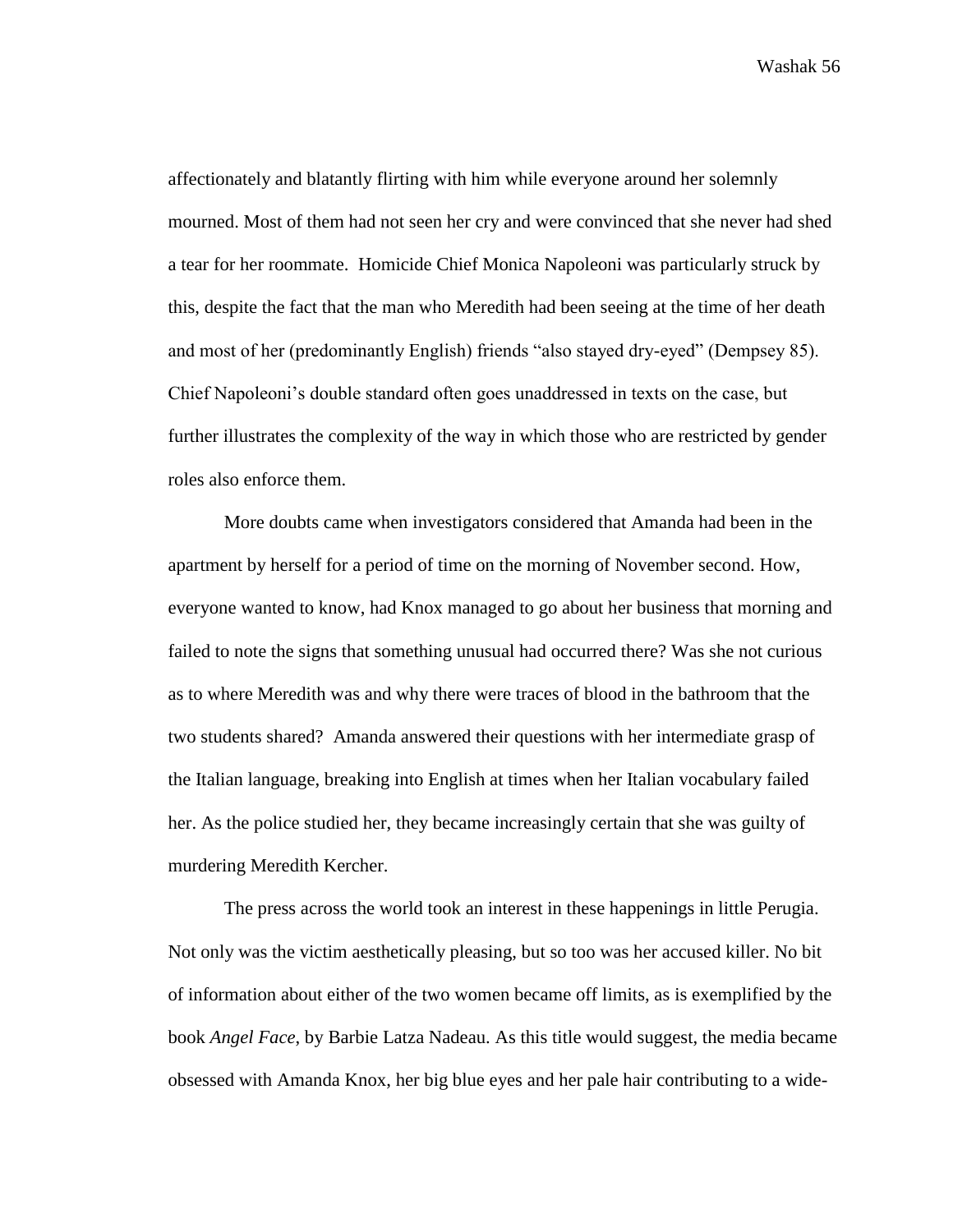open and innocent look. These looks resulted in a comradery with the male sex that did more damage to Knox's case than any scientific evidence that was eventually gathered. Before long, investigators theorized that sex had been the motivation for Kercher's murder. Amanda and Raffaele had tried to invite Meredith to have sex with them, it was speculated. When Meredith refused their advances, Amanda encouraged Raffaele to help her kill Meredith. This rhetoric should have given pause to rational individuals, as there was no proof of Knox ever engaging in relationships—sexual or otherwise—with more than one person at a time. There were similarly no rumors, whisperings, or confirmations of bisexual tendencies. With the excessive level of scrutiny toward Knox's sex life, this would no doubt have been brought into the open during the trial period.

In order to best comprehend the intensity of the judgments leveled at Knox—both on a social and a judicial level—one must have an understanding of the way in which the idea of gender is constructed and policed. The theories of Judith Butler are again crucial in doing so. In "Performative Acts and Gender Constitution," Butler argues that gender is nothing more than a cultural prescription established for each of the biological sexes. While this idea itself has long been popular in feminist criticism, it is the next part of Butler's work that maps new territory. Overwhelmingly, she says, gender is established through a subject's observable acts. All of these acts will correspond with the ideologies surrounding their sex and are so widespread within the subject's everyday experience that they falsely produce the sense of a universal gender coded within an individual's biology. This drive to understand gender as inherent rather than socially constructed effectively reproduces its cultural conceptions from generation to generation. The survival of these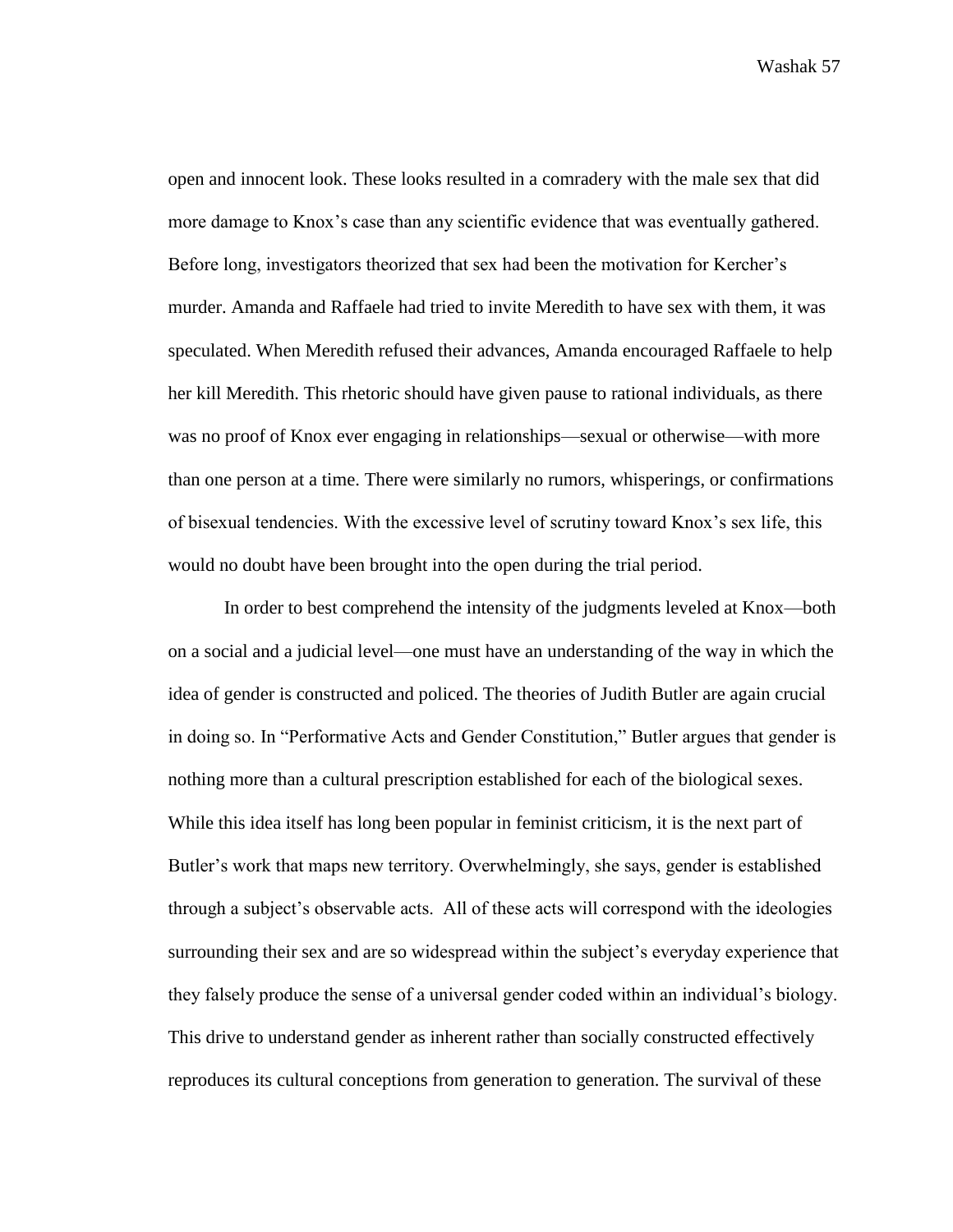ideas about gender is tantamount to the preservation of a wider patriarchal hierarchy of power.

If the belief in the naturalness of gender traits is not strong or convincing enough to dictate an individual's code of conduct, a much more sinister method of enforcement is deployed. In this instance, those who act in ways that are not coded to their biological sex are punished. There are some necessary clarifications about punishment that must be made in order to properly understand the experiences of Amanda Knox. The first is an exact definition of what "punishment" is meant to convey. This will vary from situation to situation based on the perceived severity of the imagined offense. In some cases, an individual who does not wear clothing interpreted to be directly linked to their gender might receive a harsh comment from another. This verbal punishment can extend to harassment, a more severe type of behavioral correction. There are also types of punishment that restrict the offender's access to resources or desires, like job or housing opportunities. Worse still is the most forceful of the types of punishment: direct violence. Butler makes this point by using the example of men or women in drag. If they are on a stage putting on a performance, they can be looked at and enjoyed as folly, nothing more than a show, separate from reality (907). In other contexts, like walking down the street or shopping at the grocery store, a man in a dress would attract a different kind of attention. History is riddled with examples of people who have been beaten or killed because of transexual (homosexual, as well) tendencies. At present, the Human Rights Campaign cites 23 transgender deaths in 2016 and 28 in 2017; the majority of these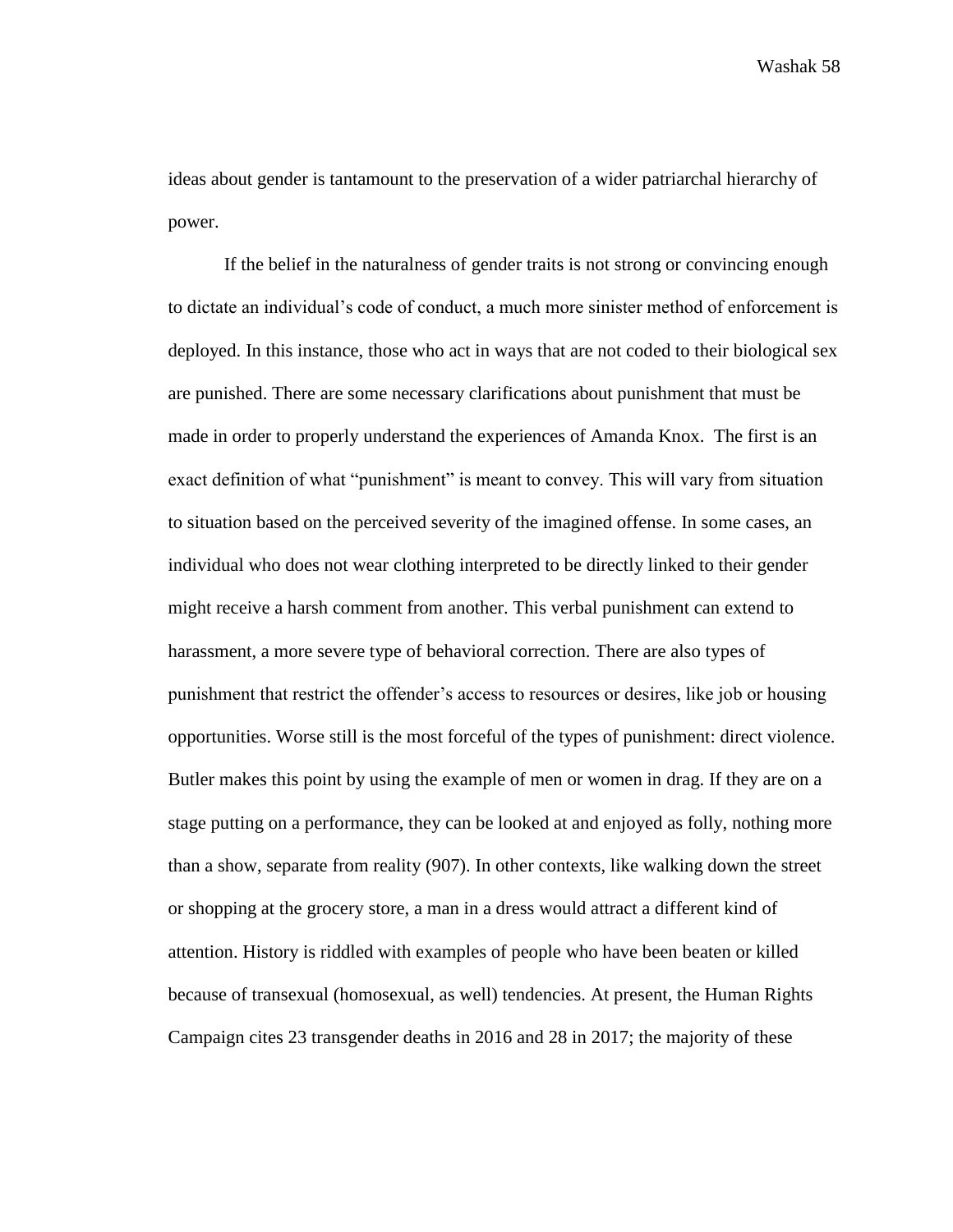deaths can be traced back to the victims' gender identity ("Violence Against the Transgender Community in 2017").

The second aspect of punishment that must always be noted is who the subject or agent of a larger institution is that is carrying it out. This, too, varies. For example, in some countries homosexuality is illegal. To be implicated in carrying out a same-sex romance is to stand trial and possibly be thrown in prison, or worse, in very extreme cases to be put to death. The death penalty for homosexuality is common in nations like Saudi Arabia, Sudan, and Yemen (Duncan). In such locations, homosexuality—which is by some considered to be a failure to perform gender, as masculinity "should" be paired with femininity—ranks high in the hierarchy of societal offenses and speaks volumes about cultural values. It is the agents of the nation itself, like the police officers and so on, who are vested with the power to charge homosexuals with legal punishments. In other cases, a member of the community can instigate the punishments as well. It has been documented that in Syria and Iraq, among other locations, parties who are not directly employed or sanctioned by the state have carried out horrendous public executions of offenders with no ramifications; under Sharia law this code of conduct is admissible by the righteous layperson (Duncan). The approval of the state toward such actions is implicit.

Amanda Knox was subject to each of the punishments that are typically employed *and* was punished by official agents of Italy as well as individuals responding to her based on their socially-informed opinions. Verbally, Knox was attacked by the British *Daily Mail* and other newspapers, in books like the aforementioned *Angel Face*, and in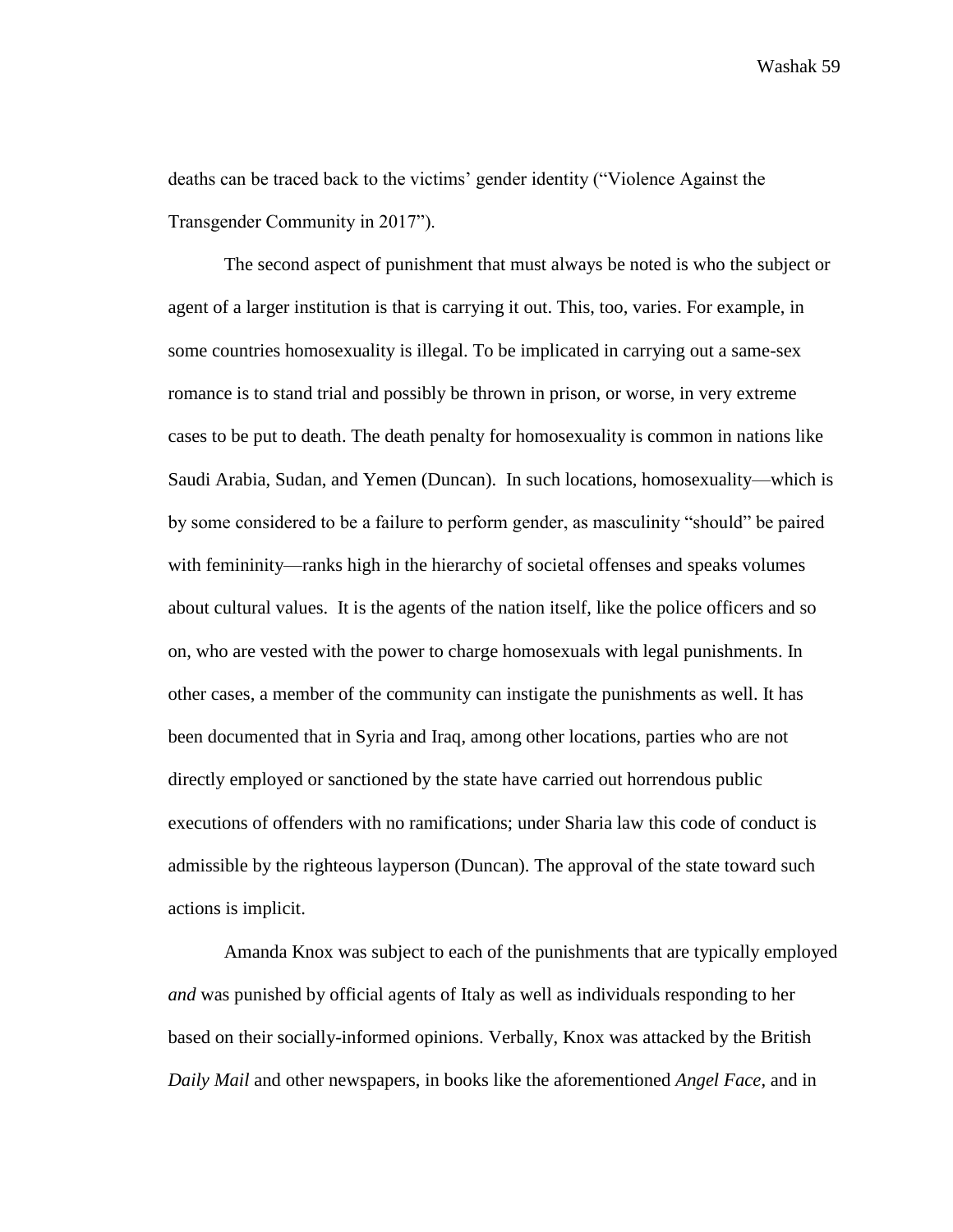social situations. Her right to freedom was suspended when she was jailed and awaiting trial. During an interrogation by the police, she also claims that she was struck twice on the back of her head, which Chief Napoleoni denies (Nadeau 69). All of these efforts to transform Knox into an object of study produced her guilty verdict.

Although males may benefit the most from the enforcement of gender roles, they are not the sole enforcers. Understanding the model of self policing societies that Michel Foucault famously builds with his example of the Panopticon illustrates the way in which entire populations may become involved in reproducing the rules of their societies. Foucault's original depiction of the Panopticon describes what happens *after* a subject has been removed from the general population. In this scenario, someone who has acted improperly, in some way failing to observe the ideology of their culture, is placed within a circular piece of architecture that holds them confined. Although they cannot determine at which points in time they are being surveilled, there is always a chance that an authoritative power watches over them (Foucault 553). This possibility of being watched at any moment prevents those isolated offenders from further acting in unacceptable ways. To behave improperly is to risk punishment. There is also a way in which this model operates in diurnal life as well. The thought that we may be caught acting in the wrong way keeps all of us from doing so. The threat of punishment is enough, in many cases, to persuade us to act as is deemed culturally appropriate. We do not, for example, simply take items we may want from a particular store without paying; the threat of getting caught and charged with theft are constantly present thanks to camera surveillance. The role of female reporters like Barbie Nadeau and Chief Napoleoni in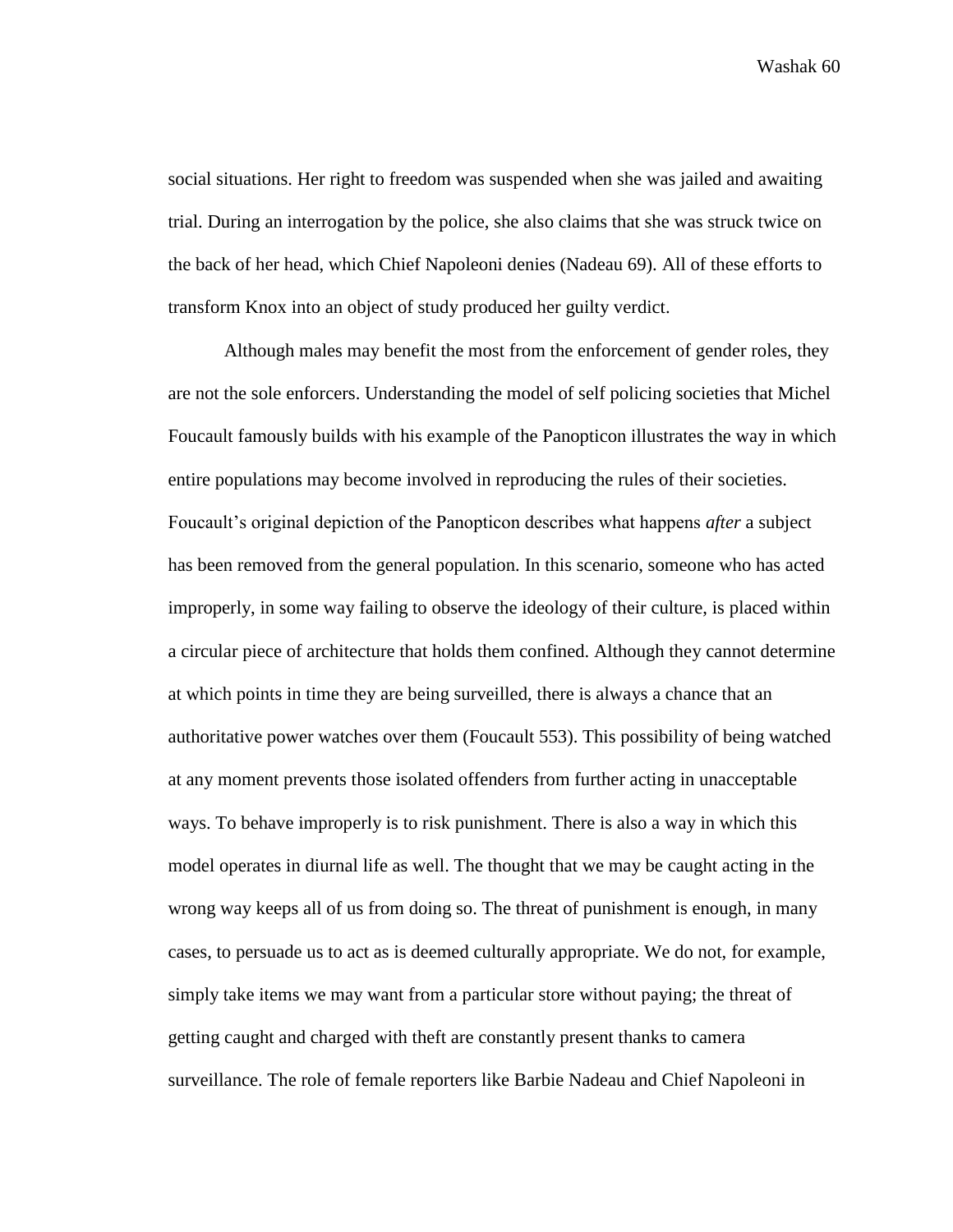policing gender roles that are incorrectly performed by fellow females can be explained by such a model. The immense power of the patriarchy as an institution is enough to not only dictate the ways in which women act, but also to ensure that they believe in the righteousness of everyone acting similarly. In calling out examples of how *not* to act, those who do the accusing highlight the ways in which *they* are behaving correctly. They separate themselves from those who are going to be punished so as to spare themselves suffering.

The frequent publication of personal information by the press worked against Knox two-fold. Not only was it embarrassing, harmful to her image, and, in most cases, retrieved and distributed without her consent, but it also carried her offenses against the idea of womanhood across national borders. It was both proof of offense and the resulting punishment morphed into one. Dempsey astutely frames the dichotomy between Amanda Knox's personality and public presence and the more orthodox conception of women of a certain status in Italy so that we may begin to understand the root of the friction between the two:

> Amanda saw herself as a free spirit, a trait perfect for the West Coast of America, but jarring in the deeply Catholic *Bel Paese*  [Italy, the "Beautiful Country"], where rules about how to cut a *bella figura* (how to look and act properly) were drummed into *bambini* [children] at birth. In Perugia, Amanda dressed just as she did in Seattle, where tech billionaires showed up for work in fleece jackets and hiking boots, looking like they'd just scaled Mount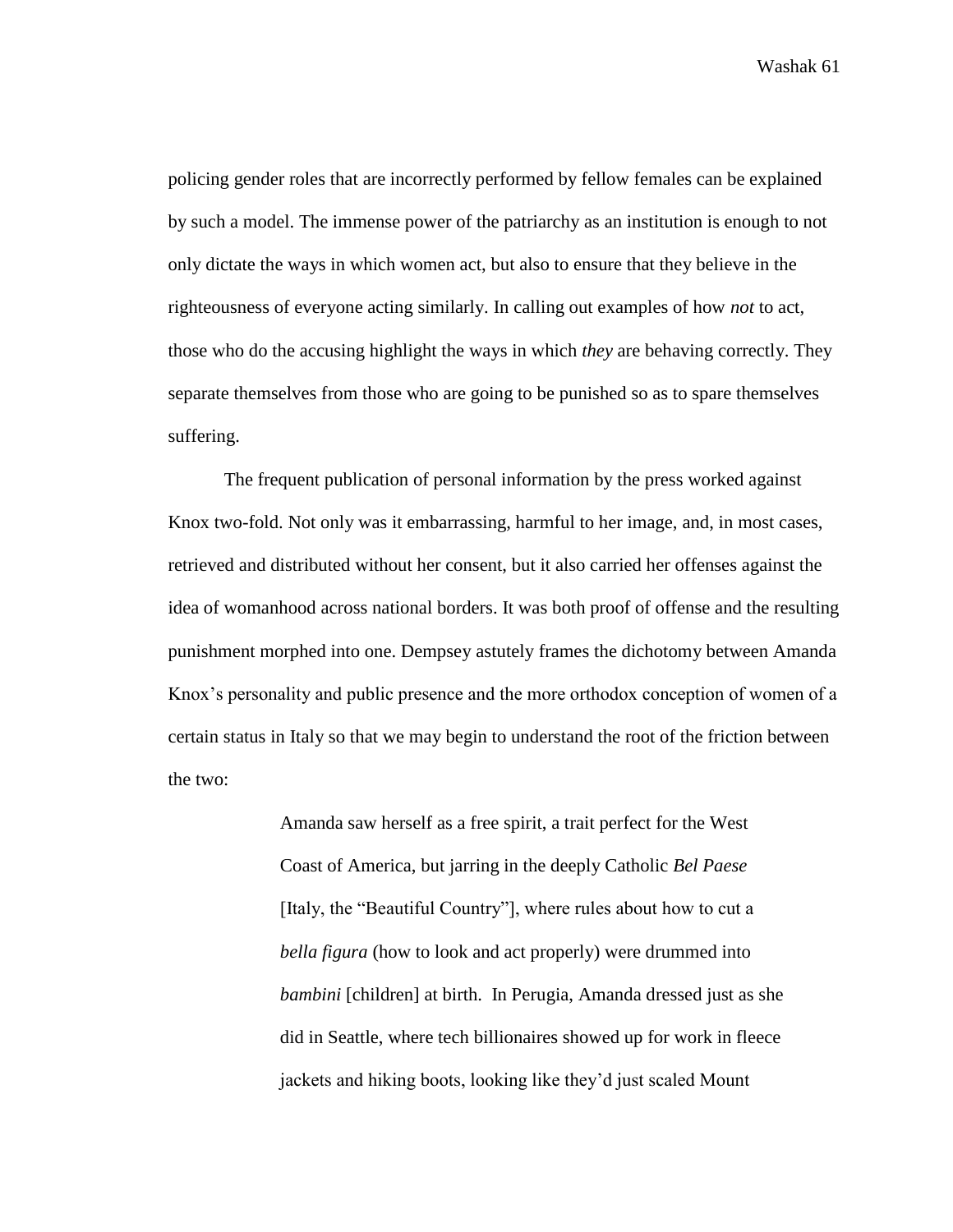Rainier… She looked neat and clean, but seldom wore makeup or fussed with her hair. (8).

Although she might not employ the same language as Butler, Dempsey is describing the gendered education of young subjects, the transmission of prescribed values. Given that Knox failed to subscribe to the importance of these traits, she became uncomfortable to those around her. She served as a challenge to their conception of the pivotal nature of gender. While the Italian public and the media that broadcast Knox's every move so diligently may not have consciously realized that they were doing or why, they punished the young American by speculating about her guilt, exposing intimate details about her life, and giving her the status of Other. They attempted to salvage their belief in inherently coded gender by giving Knox epithets like *Luciferina* (the feminine form of Lucifer—the devil), murderess, and monster in order to convey that her lack of adherence to a proper code of conduct is because she is in many ways unnatural herself.

Much in the same way that lawyer Marcia Clark's appearance and specific actions were abstracted from her personality, desires, verbalizations, and the multitude of factors which amalgamate complexly into what is simply referred to as identity, the prosecution and the journalists who aimed to depict Knox's guilt searched for information that would negatively impact her public image. Perhaps the most heinous of all of these efforts occurred while Knox was imprisoned and awaiting trial. In her prison journal, Amanda writes about an experience in which she "was taken down to see yet another doctor who [she hadn't] yet met before" (Dempsey 229). This mysterious doctor informed Amanda that one of the blood tests they had run on her had indicated that she was positive for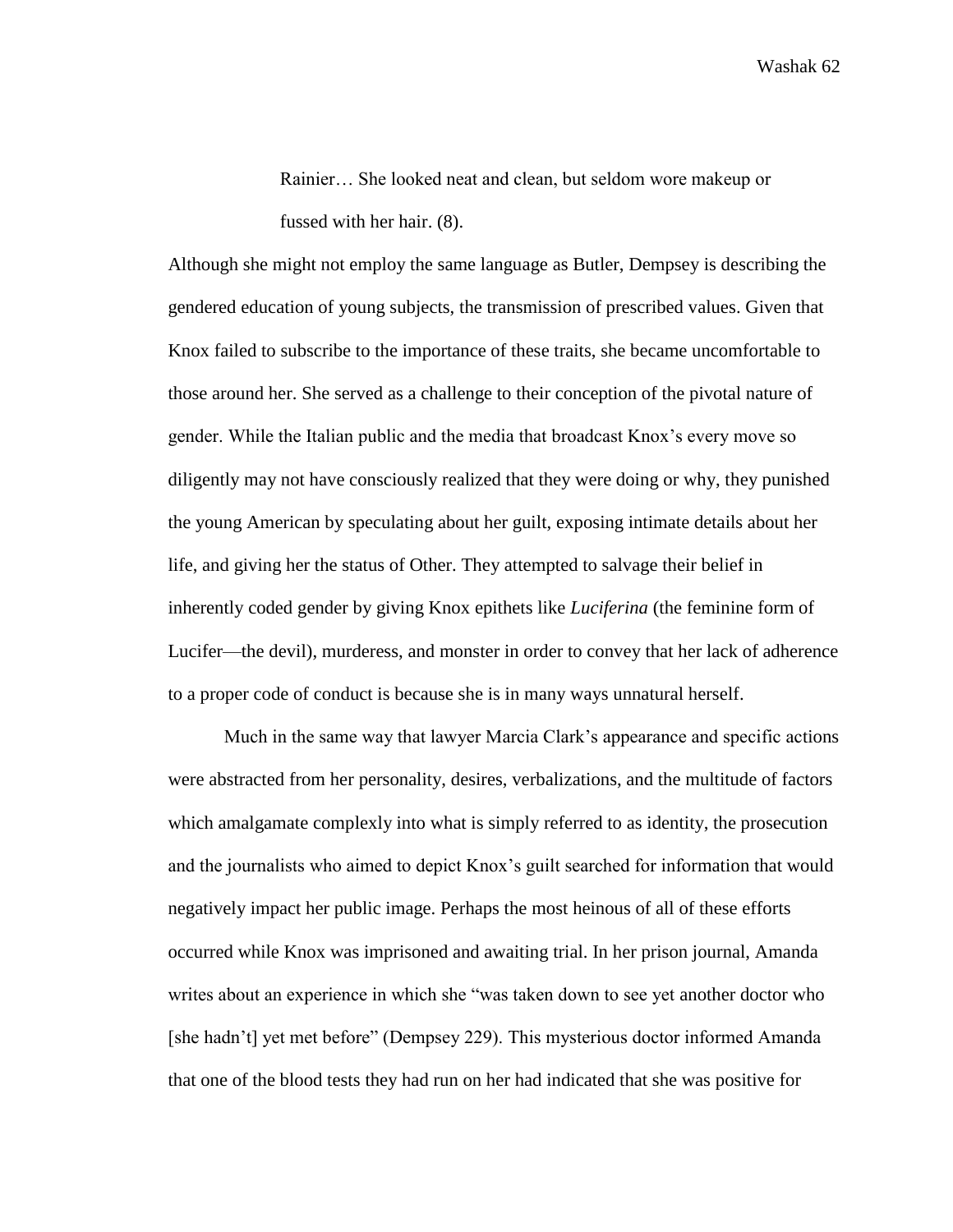HIV. Understandably, Knox was upset and scared by this diagnosis. She was encouraged to make a list of all of the people she had sex with in order to figure out where the virus had originated. She was unaware, as she drafted this list, that she was not actually HIV positive. The names of seven total sexual partners were quickly leaked to the press, appearing in many English and Italian tabloids (Dempsey 230). A short time later, she was told that a "mistake" had been made and that her blood sample had actually been proven to be HIV negative. It was too late, however, to take back the intimate details concerning her past partners. When Knox's trial officially began, prosecutor Giuliano Mignini—the originator of the twisted sex game theory for Meredith's death—focused on what he interpreted to be Amanda's deviant sexuality. He mainly used a vibrator belonging to Amanda, the list of her sexual partners released by the prison doctor responsible for her confidential care, and well-documented public intimacies between Knox and Sollecito as isolated artifacts that conclusively illustrated Knox's deviance (Dempsey 279). Open sexuality became Amanda's crime, not murder.

Raffaele Sollecito, despite managing his personal image in a much tidier manner than Knox ever did, did not escape similarly harsh treatment. Where his girlfriend was criticized openly for her clothing choices, manner of speaking, and general presentation to the masses, Raffaele was usually observed to be polite and well put together. At one point in their joint trial, he even assisted in fixing a technical problem with the court's computer and projector system (Nadeau 130). Despite this, Sollecito has been repeatedly punished, likely for his perceived subordination to his girlfriend. As a man, he would have also been expected to act in ways that best expressed his masculinity. Instead, as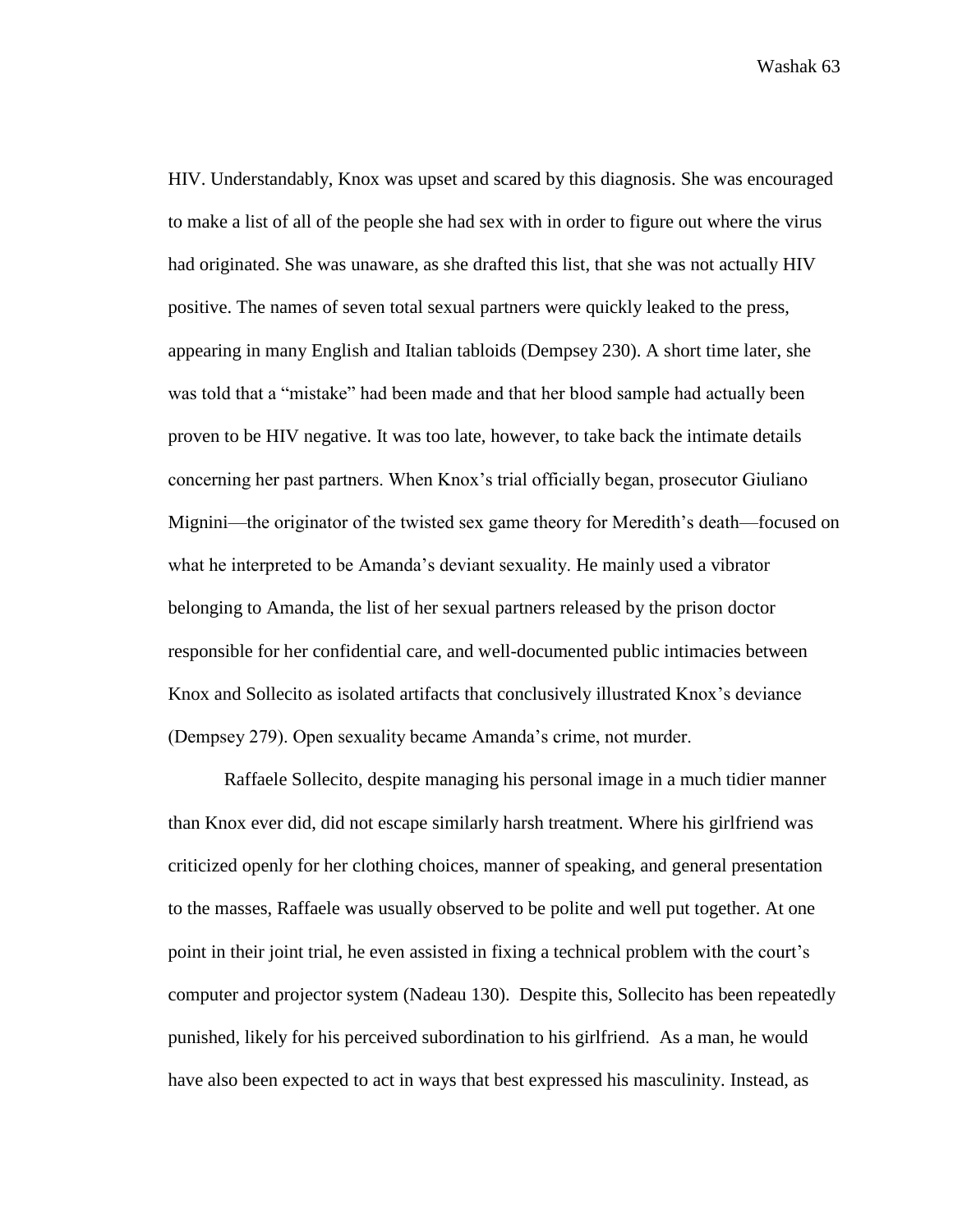Knox herself recounts in her memoir, *Waiting to be Heard*, Sollecito proved to be incredibly tender and expressive following the discovery of Kercher's body. Knox describes lingering outside of her apartment while the police descended on the crime scene in the following way:

> Raffaelle's voice was calm and reassuring. "*Andrà tutto bene*"—"It'sgoing to be okay," he said. He pulled me close, stroked my hair, patted my arm. He looked at me and kissed me, and I kissed him back. These kisses were consoling. Raffaele let me know that I wasn't alone. It reminded me of when I was young and had nightmares. My mom would hold me and smooth my hair and let me know that I was safe. Somehow Raffaele managed to do the same thing. (74)

Here Knox literally describes Sollecito as maternal, attentive to emotional well being in a way that men in patriarchal societies are seldom expected to be. This particular moment, captured by local journalists and mass-produced on television and in the courtroom, would become infamous in the Knox/Kercher case. It was later utilized in order to make the argument that Knox and Sollecito were unmoved by Kercher's murder and that the only thing the two cared about was each other. Their constant intimacy became a crucial factor in the prosecution's case against the defendants. Although the prosecution's theory held that Amanda and Raffaele both killed Meredith during a twisted sex game gone wrong, he was sentenced to 25 years in jail, in comparison to Amanda's 26. It can therefore be deduced that Sollecito was in some way considered to be less responsible for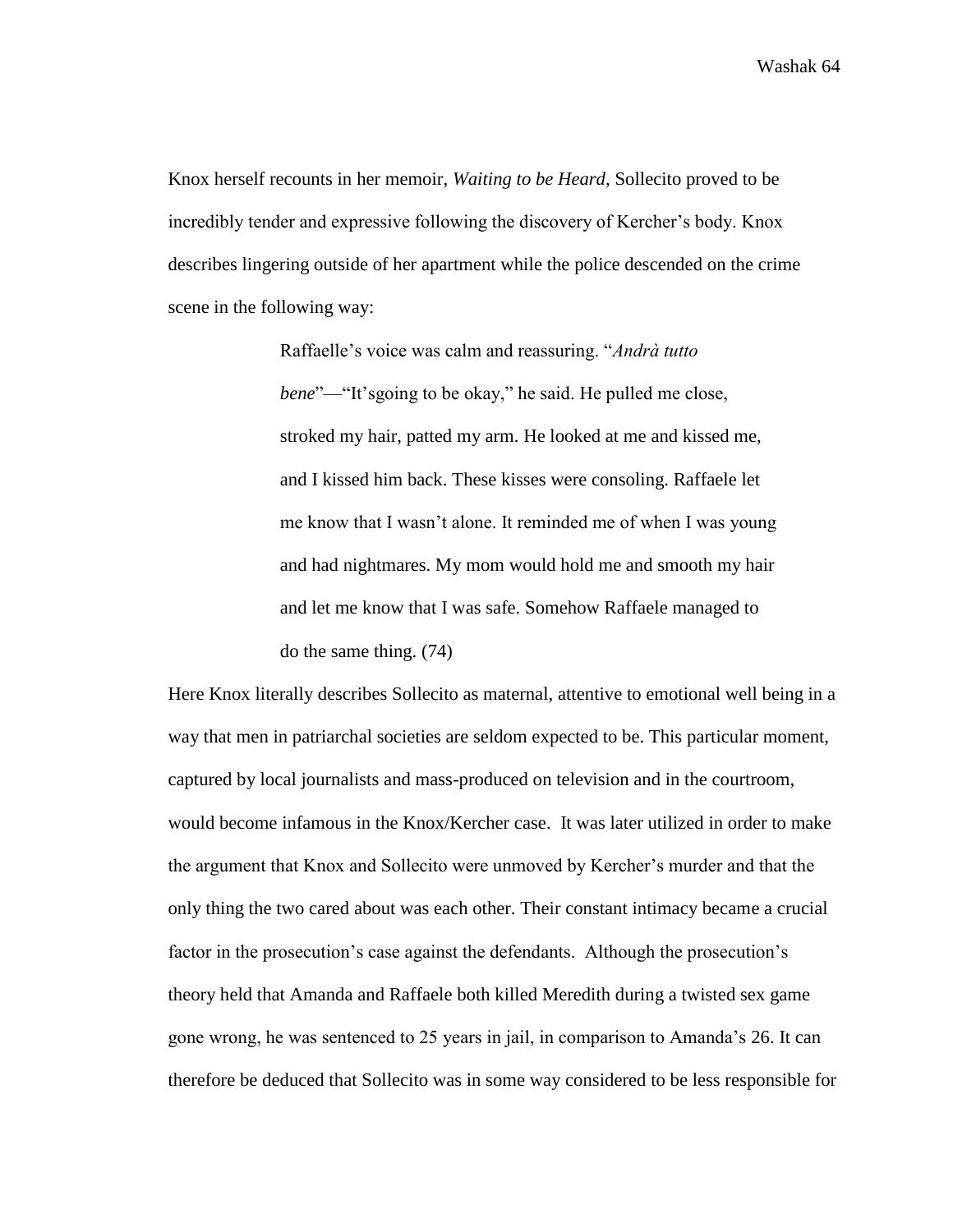Meredith Kercher's brutal murder than Knox was. While Sollecito had to be punished for his effeminate devotion to Knox, to whom he was thought to be so dedicated that he was willing to kill, he was considered by the public to be a less active agent in the crime. This furthers Knox's image as a cunning spider-woman willing to control men with her sex appeal. In his closing argument, prosecutor Mignini even insisted that there were two knives used in Meredith's assault and that "Raffaele flashed the small knife; Amanda the great big one" (Dempsey 306). Knives have long been phallic symbols and Mignini's insistence that Amanda's was bigger clearly states who he pictures as dominant in the relationship.

Knox's treatment by the press is reminiscent of the way in which Elizabeth Short was fetishized following the discovery of her many boyfriends and transient lifestyle. While Short paid close attention to the dark clothing she often wore—the reason for her Black Dahlia moniker—she was said to be a messy housemate, just like Amanda. When she was staying with Dorothy and Elvera French, who kindly took her in, Elizabeth's quarters had "lacy black underclothes strewn" about and the entire house was often saturated with the smell of her perfume (Eatwell 34). Short, like Knox, was a strong presence in her living quarters.

A picture of the two American women, side by side, reveals a certain lack of domesticity. Both moved around a lot and put little effort into establishing one neat, clean household that could meet the needs of roommates or the men in their lives. Both women even became known for their many relationships with men, very few of which appeared to have been serious. This is decidedly at odds with the idealized version of femininity.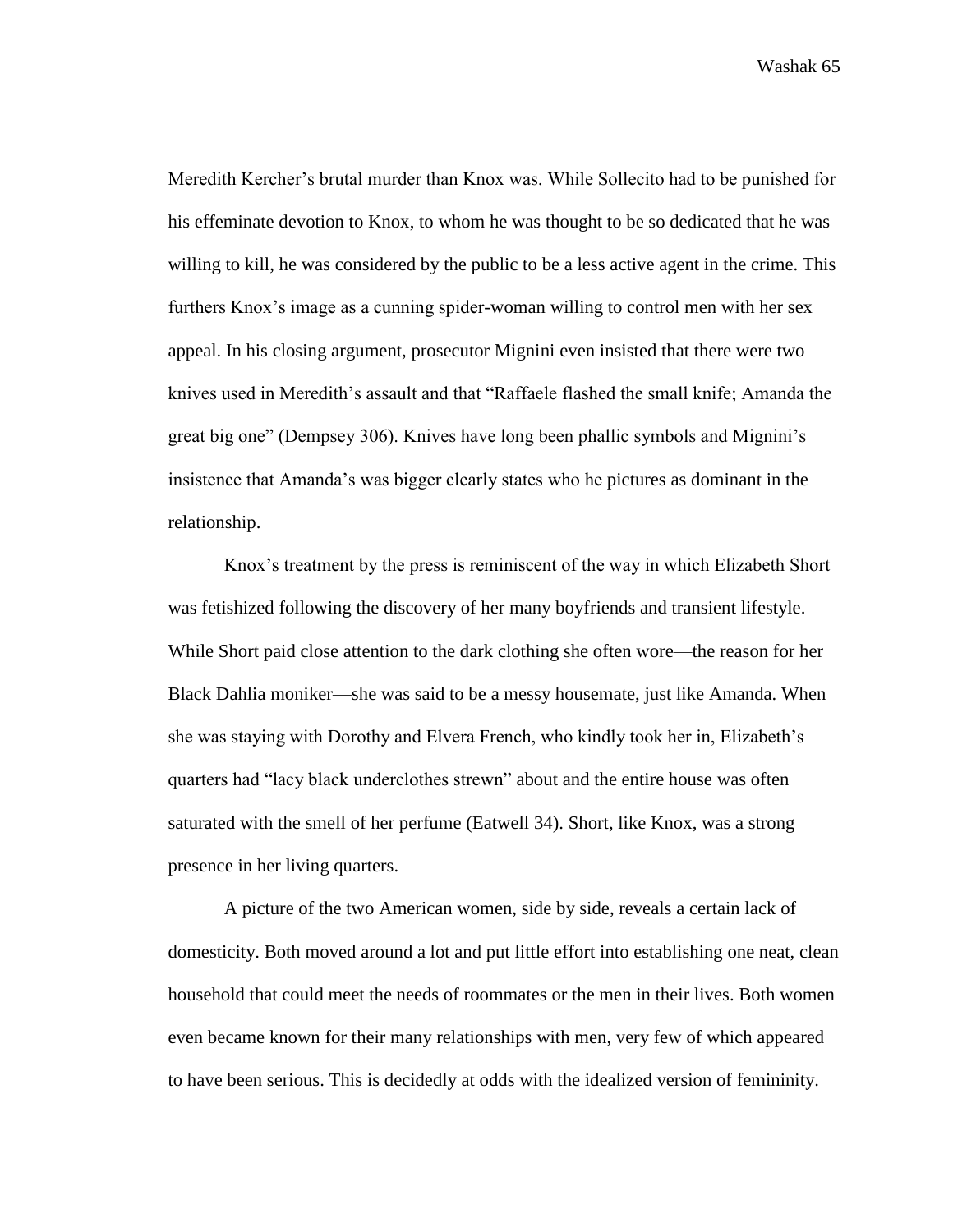Laura Mulvey's theory that making such women into fetishes reassures men who suffer from castration anxiety seems to fit in Amanda Knox's case as well. Although she was criticized so frequently—hated, even—her face made appearances regularly on the covers of magazines and on television. Amanda even reveals in her prison diary that in the first couple of weeks in jail, she received upwards of 35 personal letters from men complimenting her looks, wishing to marry her, and "want[ing] to get to know 'the girl with the angel face"'(Nadeau 97-8). These letters are all symptomatic of a group of men trying to conceive of a woman who does not fit the popularly accepted idea of femininity in such a way that would protect their masculine egos.

It took the involvement of many parties from across the Atlantic to eventually acquit Knox and Sollecito. Italy's judicial system has three levels of courts—"the lower court, the Court of Appeals, and the Corte Suprema di Cassazione" or Supreme Court (Knox 397). When a case rises through the rankings of these separate powers, it is never considered a retrial of the first trial, but instead an introduction of new evidence or knowledge that impacts the circumstances of a particular case. In Knox's first trial, the prosecution disallowed particular details about the mishandling of evidence from being brought to light (Knox 444). Mistakes that were made during the initial testing of the crime scene DNA samples were declared as new information in the second trial. The prosecution's earlier narrative no longer made logical sense and both of the accused were exonerated. While the former couple was freed from prison and allowed to go on with their lives, much of the damage that had been done by their first trial was irreversible. The world is still more familiar with Knox and Sollecito than either of them would like.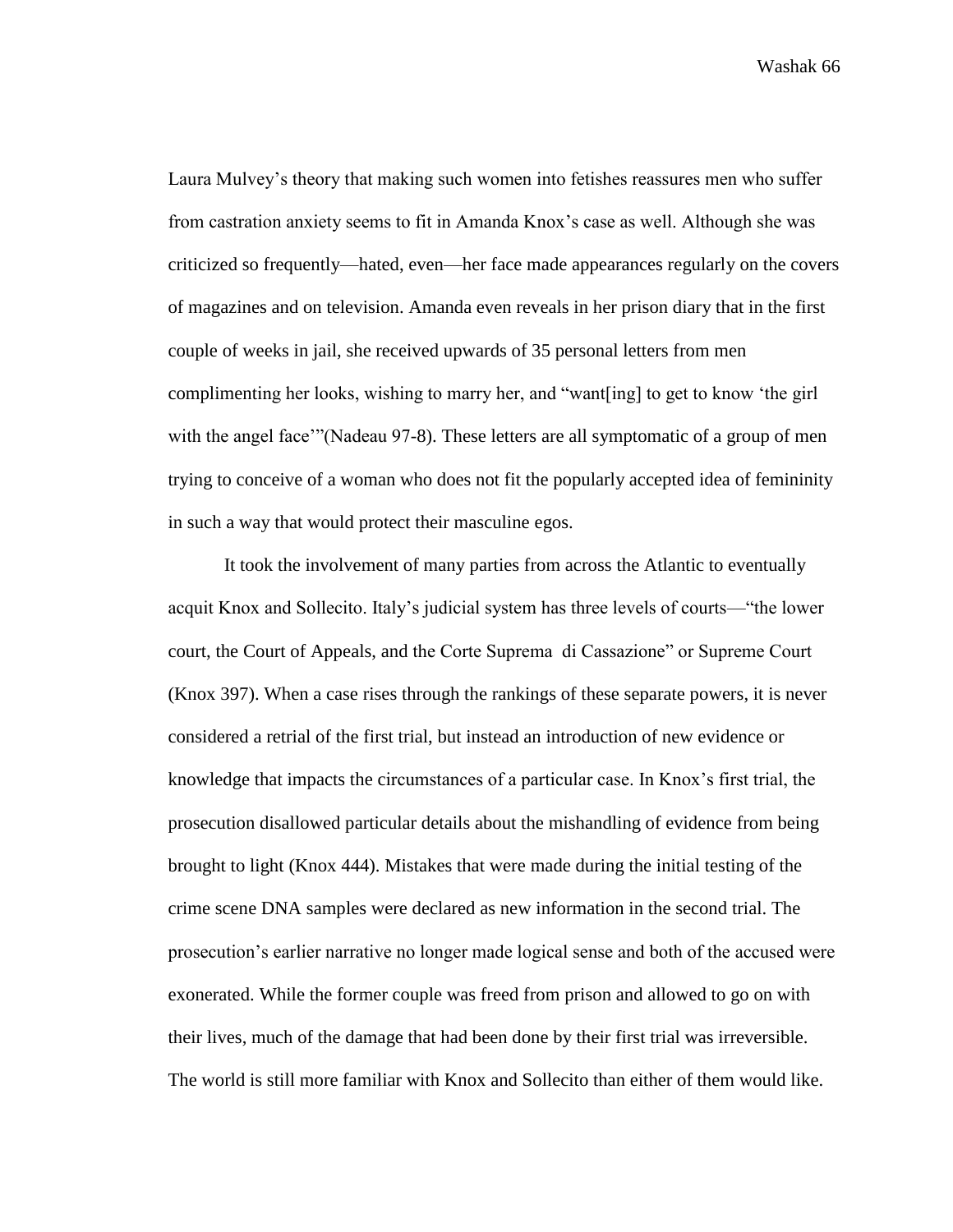Enough time has passed between the murder of Meredith Kercher and the acquittal of the first and second suspects in the case that those with only passing knowledge of the case may well have forgotten that there was and remains a third suspect in the Kercher killing. Rudy Guede, a twenty-one-year-old African-Italian man originally from the Ivory Coast, first appeared on the police's radar after one of Knox's male downstairs neighbors listed him as a friend of theirs and an infrequent visitor to the upstairs apartment shared by Kercher, Knox, and their two other roommates (Dempsey 102). In the early days following the discovery of Meredith, the authorities sought the names of *everyone* who was familiar with the habitants of the villa with two distinct flats. Guede was proven to have been in Perugia until November  $3<sup>rd</sup>$ , but left the city after that date. He then traveled to Milan, where, despite having an aunt nearby, he broke into a nursery school he was later found sleeping in with a large knife (Dempsey 103). At this time, he was taken into custody. It was found that he possessed shoes that matched bloody prints left in Meredith's room and a small cache of stolen technology from Perugia.

Around the  $18<sup>th</sup>$  of November, a friend of Guede's came forward to express concerns about Guede's behavior and possible link to Meredith's death. This time, the police took DNA samples from Guede that were compared to a bloody handprint left on Meredith's wall and foreign skin cells found inside of her vagina. They were a match to Rudy's. Despite this new information, the prosecution failed to adjust their theories or reposition their general focus. Instead, they forced Guede into the preexisting Knox and Sollecito narrative. The prosecution insisted that Guede had had a crush on Meredith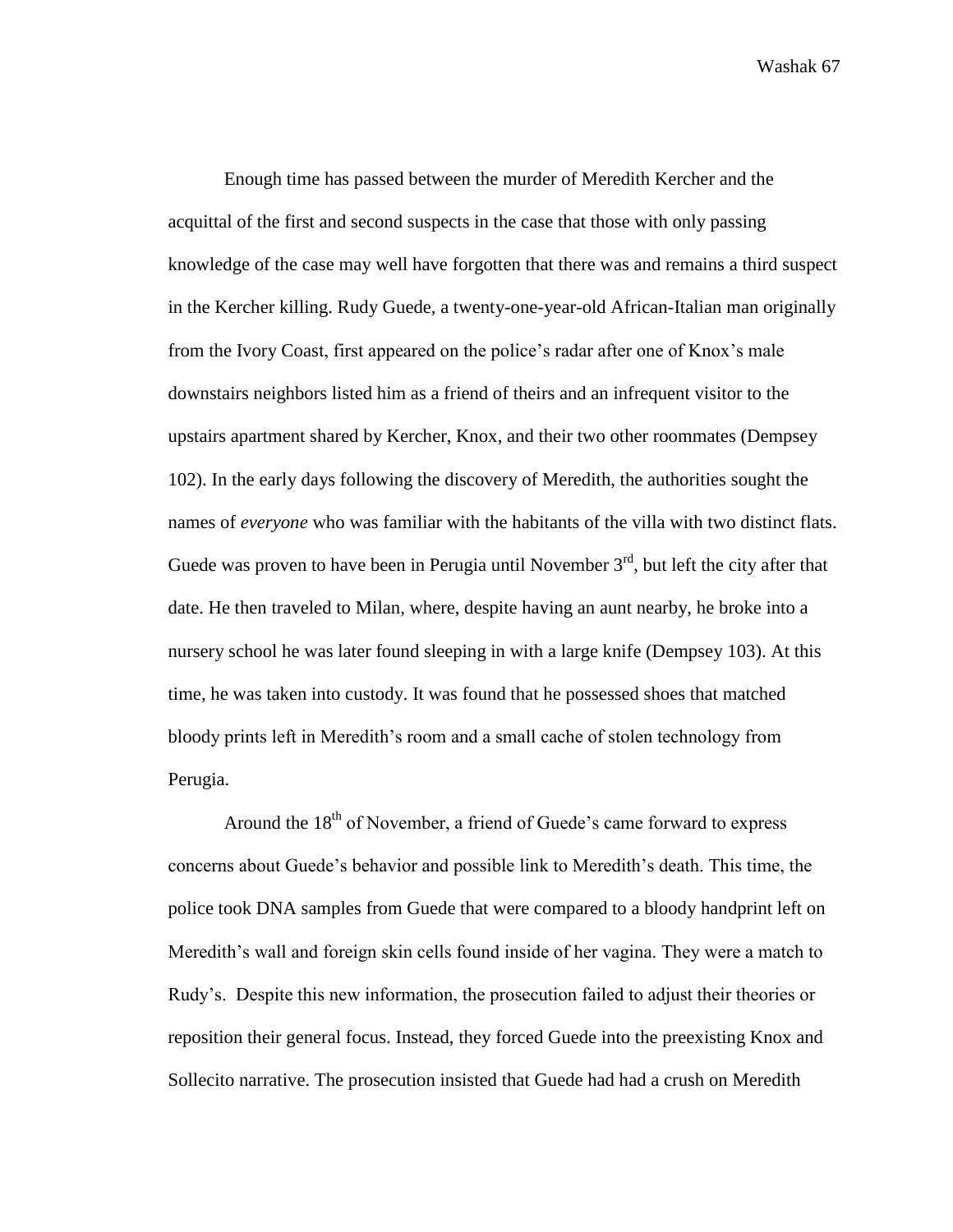since he had been introduced to her by his friends. He was present at the time Raffaele and Amanda supposedly tried to convince Meredith to have group sex with them and he was invited to join in on the rape and killing that the lawyers held happened as a result of Meredith's refusal. While Sollecito and Knox received joint trials, Guede received his own and was only brought into his white codefendants' courtroom to give testimony once (Dempsey 269). Racial segregation was alive and well within the Kercher case. Not only was Guede frequently underrepresented and silent, upon conviction he received a life sentence (30 years) in prison (312). His role was purported to have been secondary in comparison to Knox's, yet she originally received four fewer years in prison than he did. Further, and most damning, Guede's requests for a new trial were ignored—even after Amanda and Raffaele were both acquitted. As of January 2018, he has not received a new trial. Despite the presence of DNA evidence linking Guede to Meredith's room, it was established that certain aspects of the Kercher trial had been poorly handled. At the very least, Guede is owed a fresh day in court dedicated solely to his own role within the greater scheme of the murder. That he has not been provided this much speaks to the pervasive nature of racial identity in the Western world. Like many people of color, Rudy Guede has been allowed to disappear from the public eye; he has been forgotten in prison, serving a sentence based on an account of a serious crime whose forced narrative has already been proven unreliable and ill-conceived.

Although officially released from Italian prison and back at home in Seattle, Amanda Knox's trial is far from over. The scandalous nature of the accusations leveled against her and the blatant way in which her intimate life was exposed and treated as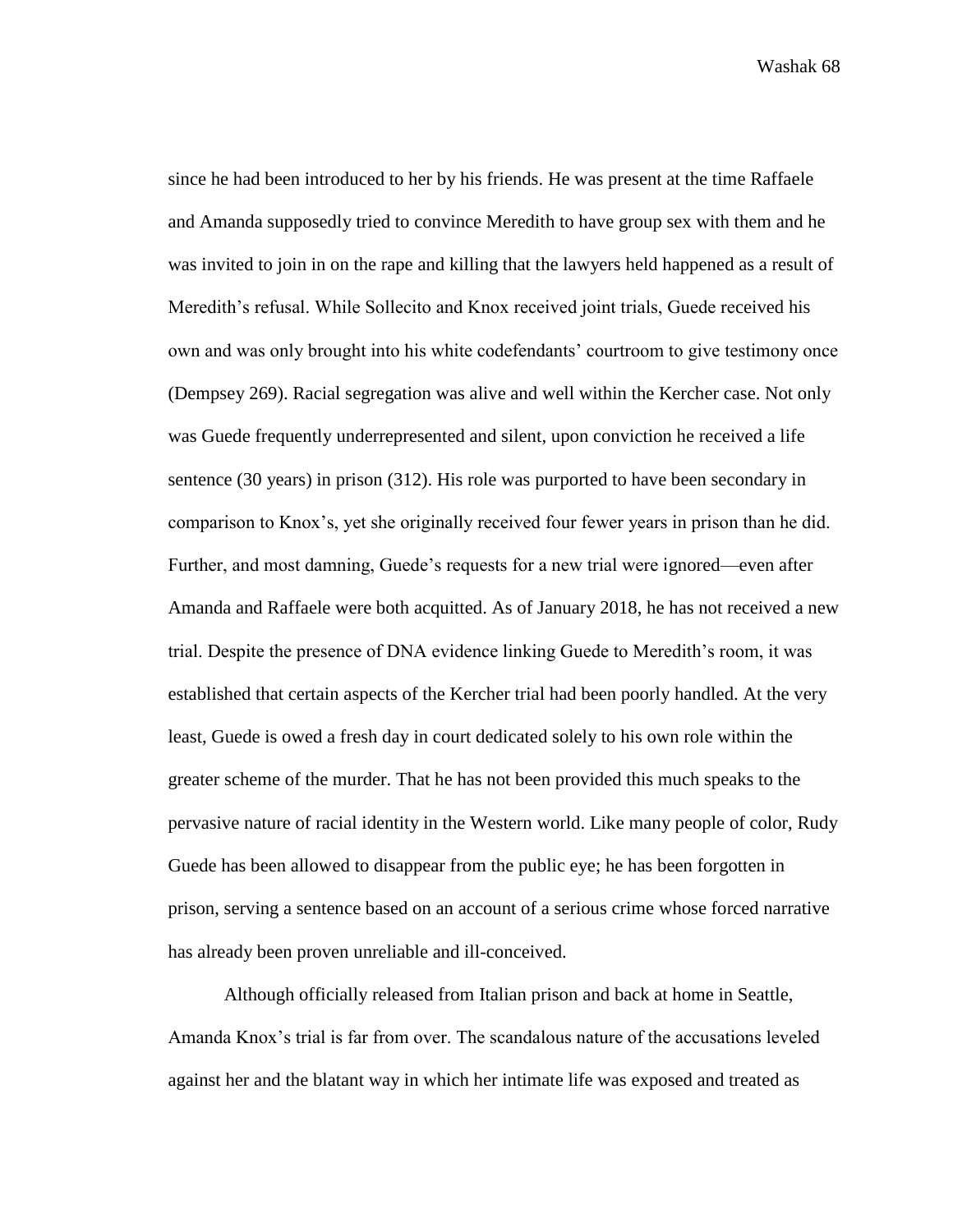criminal have left a lasting mark on her life. Anyone with access to a computer, newspaper archives, or television can become familiar or reacquaint themselves with aspects of Knox's life that were never meant to be public. This is her lasting punishment for being a "bad" woman, a poor representation of the traits most valued in her sex's corresponding gender identity. Similar wounds still mar Raffaele Sollecito's life, though both he and Knox were officially cleared of any involvement with the crime in 2015.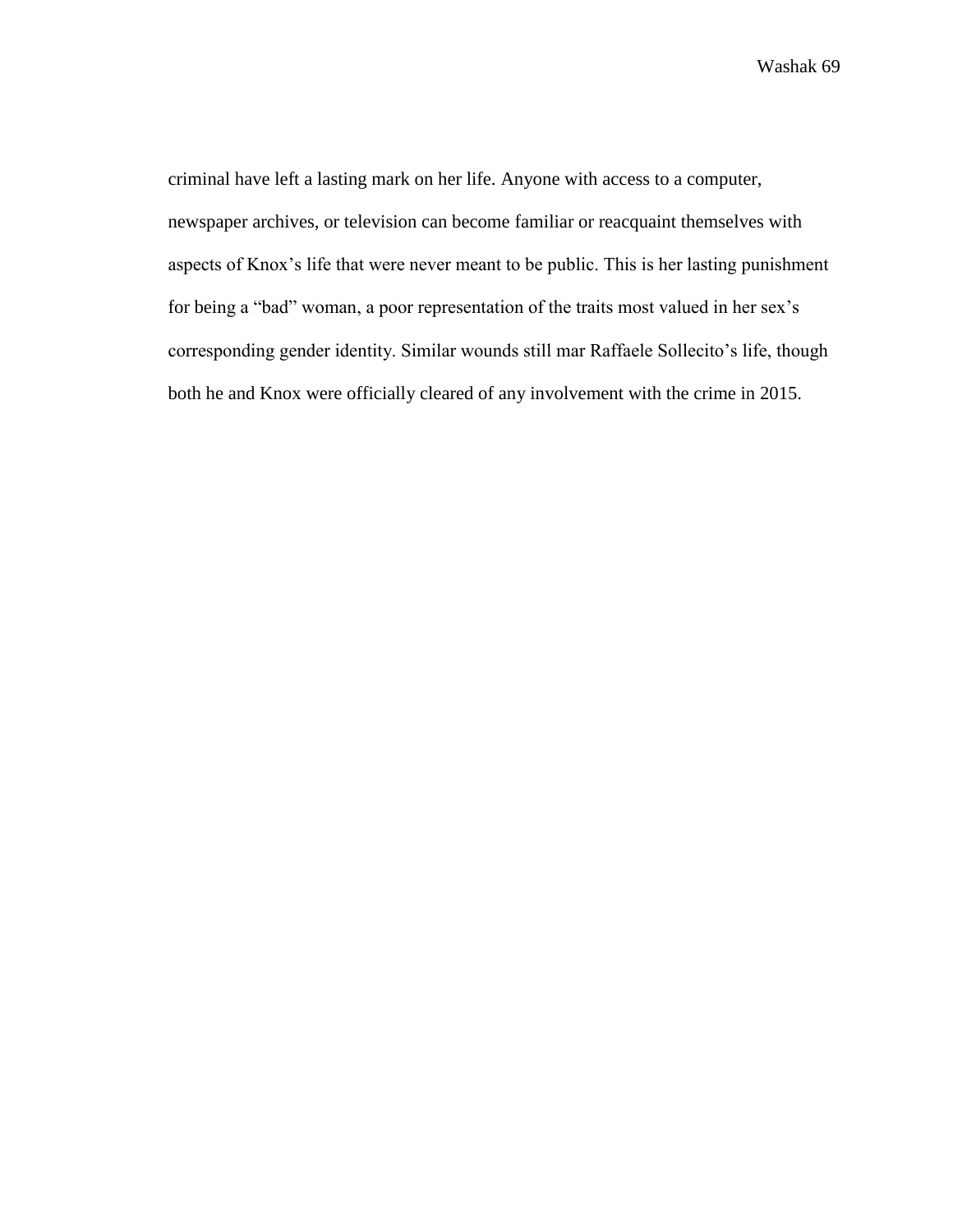## **Conclusion**

Crime nonfiction is not just for melodramatic entertainment, but also serves a multitude of other purposes. It informs people about significant occurrences from across the world. It has the ability to both honor and exploit the memories of complex human beings. Most darkly of all, it has the ability to rationalize violence against women who do not act in ways that are accepted by their societies and to convince others that the same could happen to them. Though previously unaccounted for in the academic sphere, the pervasive nature of crime narratives in everyday American life supports the idea that someday this genre will become more valued, if for no other reason than the glimpses of history that it provides.

Even outside of the literature for the cases that I examine within this study, many of the most infamous true crime accounts feature women as either victim or perpetrator. The podcast "Serial," which revisited the murder of Hae Min Lee in 1999, helped to advertise podcasts in a way that dramatically increased their number of listeners. *The Stranger Beside Me*, journalist Ann Rule's book about Ted Bundy's victims and her own acquaintance with him, is cited by *The New Yorker* to be "consistently ranked as one of the most significant true-crime books ever written" (Beale). Despite the contributions of Rule and other female journalists writing within the genre, female authors are still in the minority. *The Economist* reports that in America men write 63 percent of print journalism and a slightly smaller 58 percent of digital publications (K.C.S.) These figures are increasingly startling when considering that crime content in podcasts and on film or television is often aimed toward a female audience. Some of the most popular ads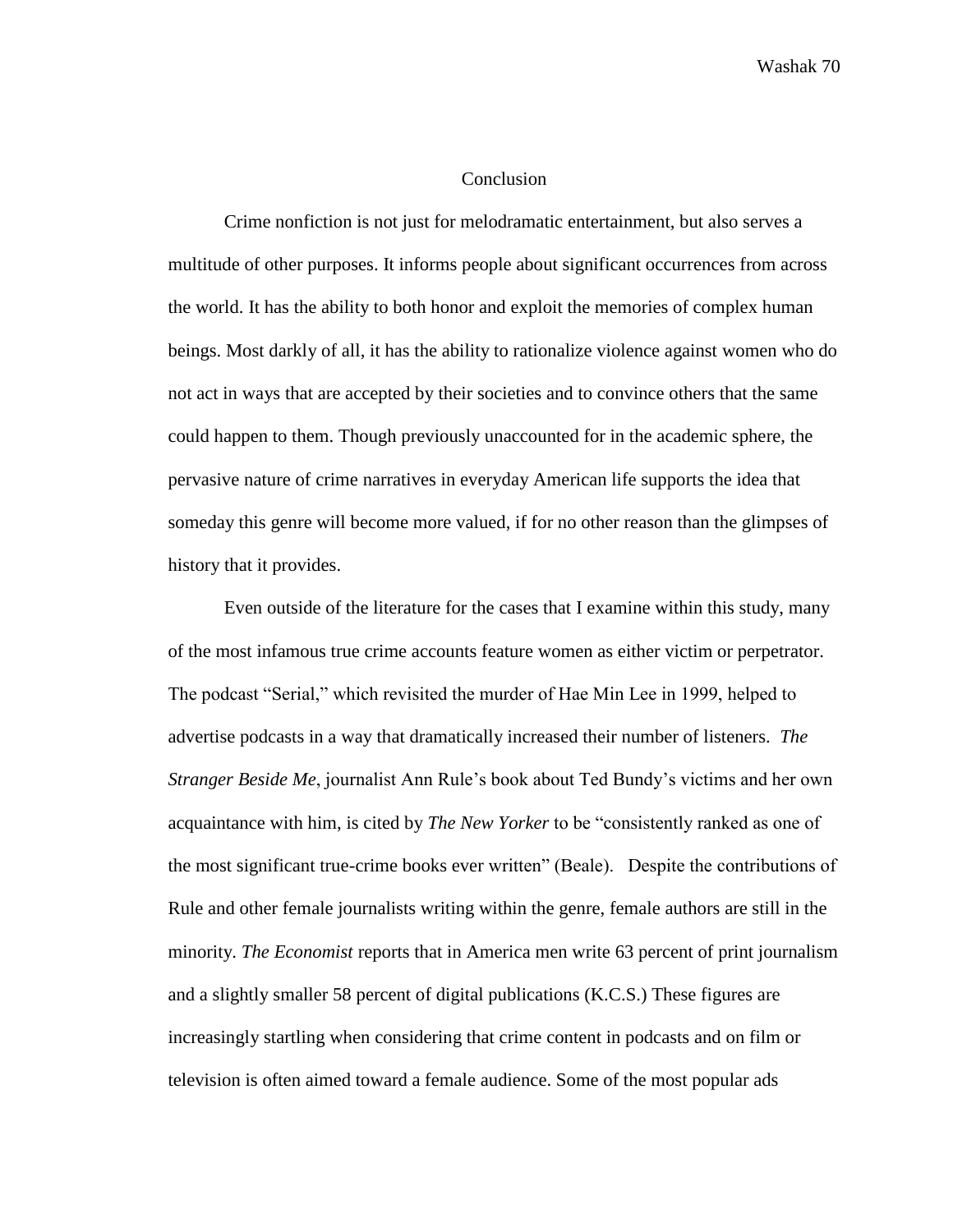companies have paid to have play during audio or video media are for hair color, dating websites, and food delivery services. True crime is written about women and for women, but not by them. The preference of the public appears to be to keep females in passive roles: as readers and as victims within their reading material.

The true crime genre gives the impression that women are the most likely to be victimized. This is simply not reality. The Federal Bureau of Investigation's Uniform Crime Report for 2016 notes that nearly 80 percent of the homicide victims for that year were male (United States Department of Justice**).** This collection of data from around the United States also shows that men were the perpetrators of such crimes in roughly 90 percent of cases (United States). Although true crime featuring the murder of men is certainly published, such murders are often handled very differently than are accounts featuring female victims. One of the most popular subgenres of true crime, for example, consists of gangster/organized crime narratives. Instead of men being helpless victims at the mercy of fate, gangsters are often portrayed as fierce competitors who use muscle and physicality to lay personal claim on money, territory, and drugs. They die doing what men are expected to do—attempting to conquer.

That females are so popularly depicted as victims not only speaks to patriarchal society's will to reinforce their position on the bottom of the power hierarchy, but also to the insidious tendency to fear monger in an attempt to force women into behaving in specific ways. Victims are frequently made into examples of how not to act. This is often the case when it comes to sexual assault. While true crime stories offer a skewed picture of who is most likely to perish between men and women, it depicts the truth about sexual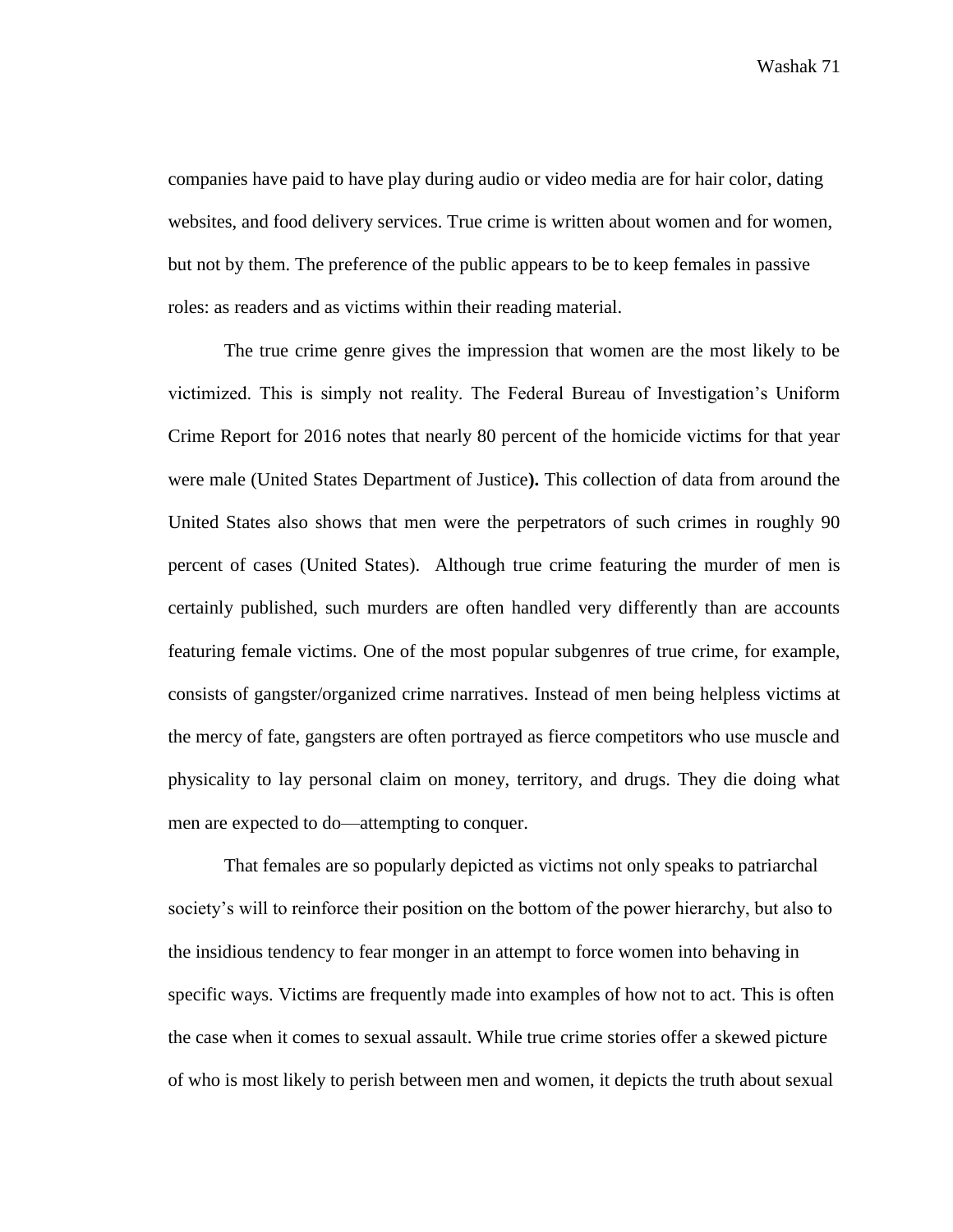violence more accurately. It is difficult to grasp the number of rapes that occur every year—primarily because sexual violence often goes unreported—but the FBI's 2013 data reflects that 97 percent of encounters that are legally defined as rape happen to women (United States).

The results of this study should raise further questions about the ways in which this genre depicts people of color as the victims, perpetrators, or parties involved with violent crime. It is disheartening to observe, for example, the way in which victim Meredith Kercher—who was half-Indian—was eclipsed by Amanda Knox. In many other cases, a conventionally pretty victim is one who sells. Elizabeth Short is the epitome of this concept. The Black Dahlia case sends a clear message to the world. White, pretty victims will be looked after, even upon their deaths. The mainstream media has realized that they may profit from these victims, that their stories—and more importantly, their faces and bodies—will sell newspapers and periodicals, earn the eyes of afternoon talk show and evening broadcast viewers alike. Currently, a term exists for this type of problem: Missing White Girl Syndrome. This phrase explains the phenomenon of young, attractive, white females from middle class backgrounds (usually who have gone missing) being so prominently featured in the news that any given person would perceive them to be the most at-risk demographic. Research indicates otherwise.

Race is a factor that pervades crime. A study found, for example, that in the period between 2000 and 2005, 76 percent of the child abductions covered by CNN featured white children (Stillman 492). This number is not representative of the children who were abducted as a whole. During this period only 53 percent of the children who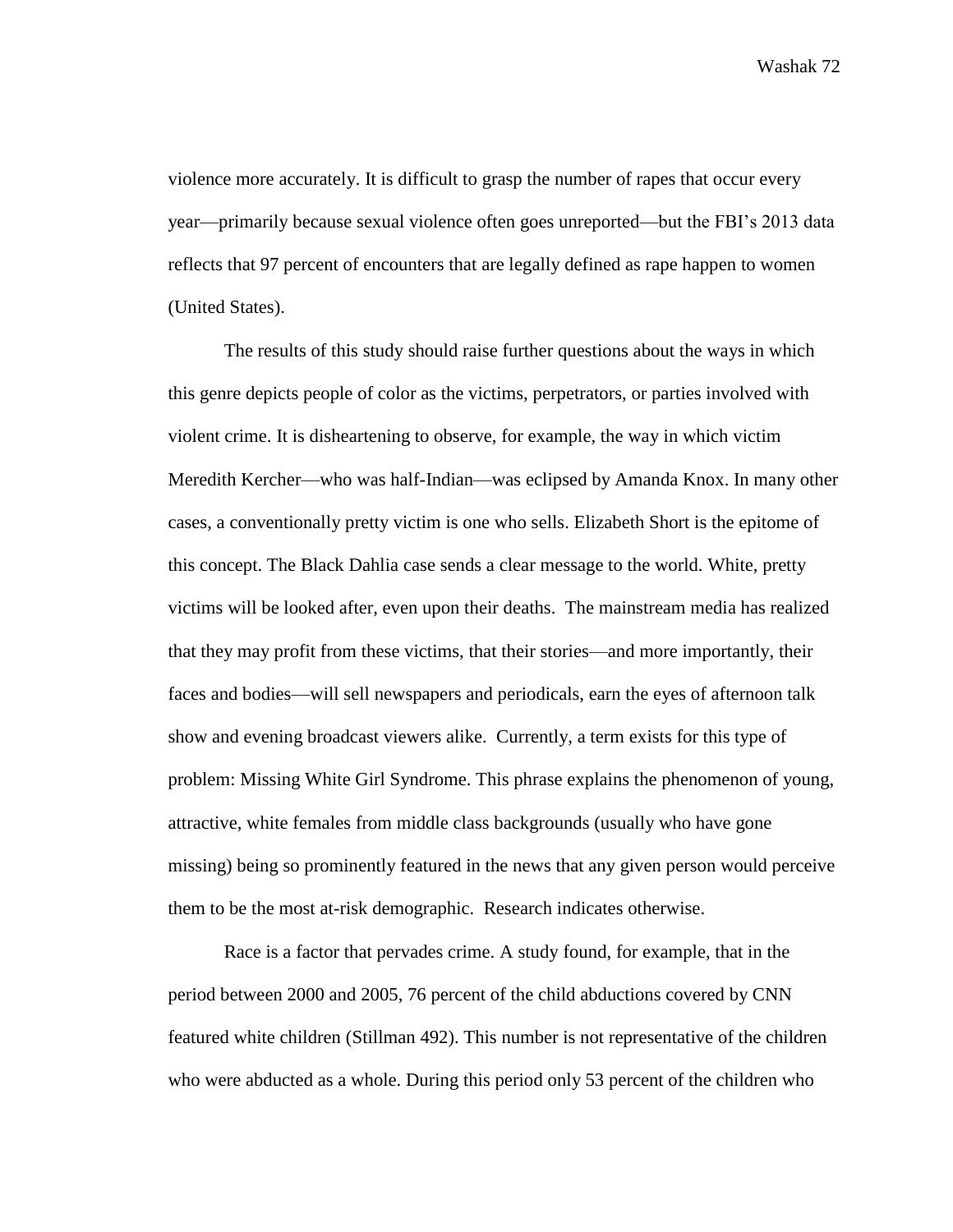were kidnapped were white (Stillman 492). Nearly half of the total population of those abducted was represented less than 25 percent of the time. On the other hand, the case that is colloquially known as The Trial of the Century, one of the most popularly recognized cases in the modern age, features a black man in the role of an accused murderer. As detailed in the chapter that examines the trial of O.J. Simpson, race was essential to the defense's argument that Simpson was being set up by the Los Angeles Police Department, an institution with at best dubious interactions with people of color. The question is not whether or not O.J. Simpson killed Nicole Brown Simpson and Ronald Goldman, but instead whether his story became so popular in part because it was eagerly received by a public all too willing to believe a black man capable of savage violence.

Recent events demonstrate the continued importance of discussing the way multiple parties go about engaging in dialogue with each other following an act of violence or tragedy. This study has featured cases old enough to have been immortalized by print media. If it has shown anything, it is that some events demand the meditative probing that results from book publication. At present, the news is filled with the faces of the survivors and family members of the victims of the February 14, 2018 shooting at Parkland, Florida's Marjory Stoneman Douglas High School. On this date, a male shooter entered the high school with an AR-15 rifle and killed 17 people, wounding many more (Segarra et al.) The parallels to Columbine are startling. Nearly twenty years stand between the two school shootings, but each event featured male aggressors and has haunted the nation. Many have made the comment that all of the bloodshed could have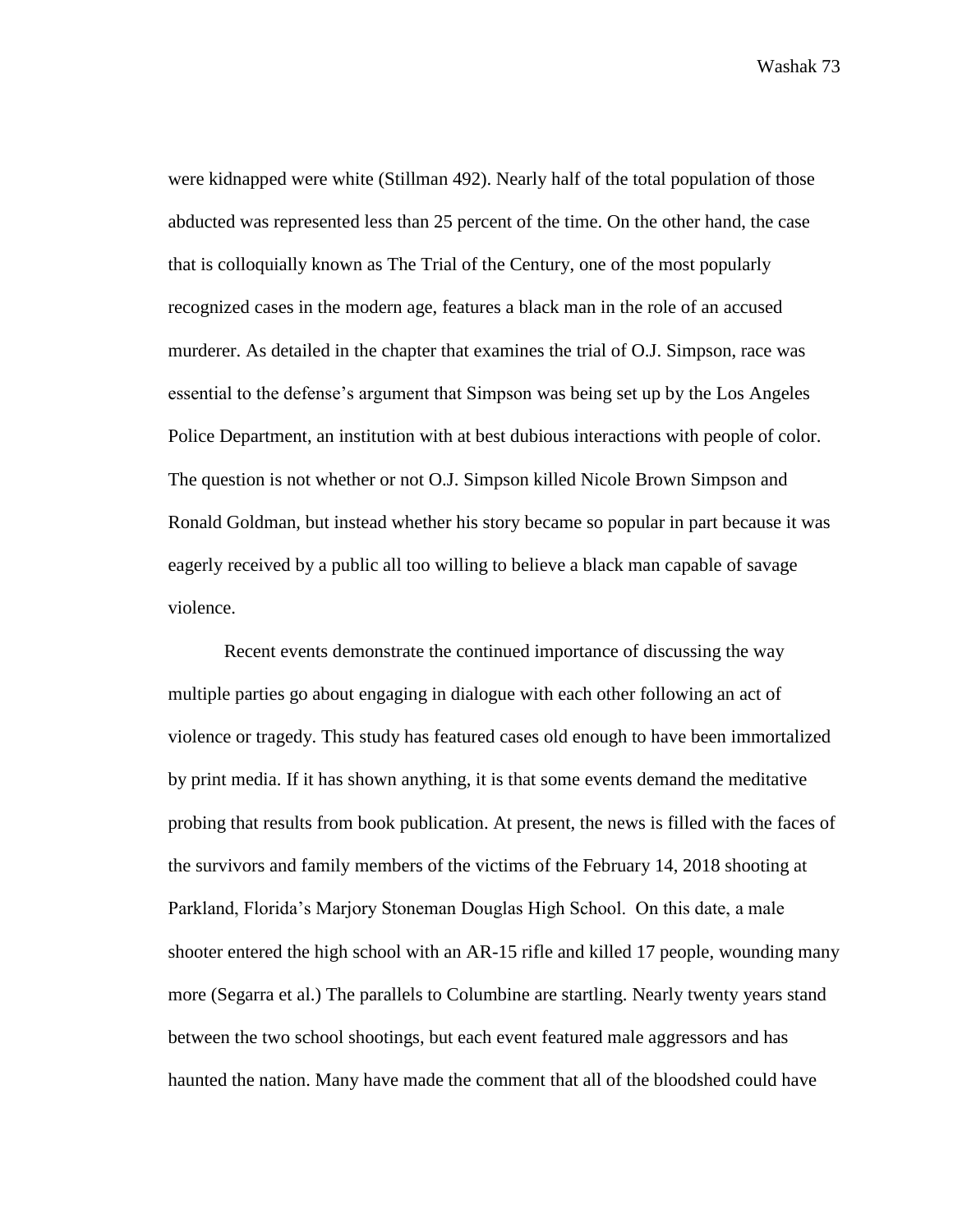been avoided if only people were nicer to the shooter (Robinson). As many have testified, however, this sentiment allocates blame toward the victims of the violence and refuses to approach the toxic messages that are given to males everyday or to correctly label the shooter as a terrorist—which he is by definition—because of the protections that his white masculinity affords him. North Americans cannot bear to make their ideal citizens the problem any more in 2018 than they could in the early twentieth century. In fact, just as Sue Klebold became a greater target for criticism the more she appeared in public, the more the Parkland survivors make their voices heard on the topic of gun control, the more backlash they receive. Emma Gonzalez, for example, is a poignant, impassioned, and well-spoken sixteen-year-old who has been called everything from "skinhead lesbian" to a "communist" to "an anti-American traitor" (Olmstead). No matter what the content of Gonzalez's message is, a critical crowd cannot seem to get past her appearance, which consists of a shaved head, an absence of makeup, and clothing featuring punk-style wear and tear. Gonzalez's treatment reiterates the same message that young girls have been hearing for too long: what you look like is important and what you say is considerable less so. If we hope to alter this message, we must keep vigilant and keep studying the public response to those whose lives have been marred by violent crime. The "survivor" subgenre of true crime is a significant one that continues to gain popularity, especially given publications like those written by long-term abduction survivors Jaycee Dugard, Amanda Berry, and Michelle Knight. These accounts are written by the former victims themselves, preserving their struggles and strengths. The power of such voices and others like them demands our further study.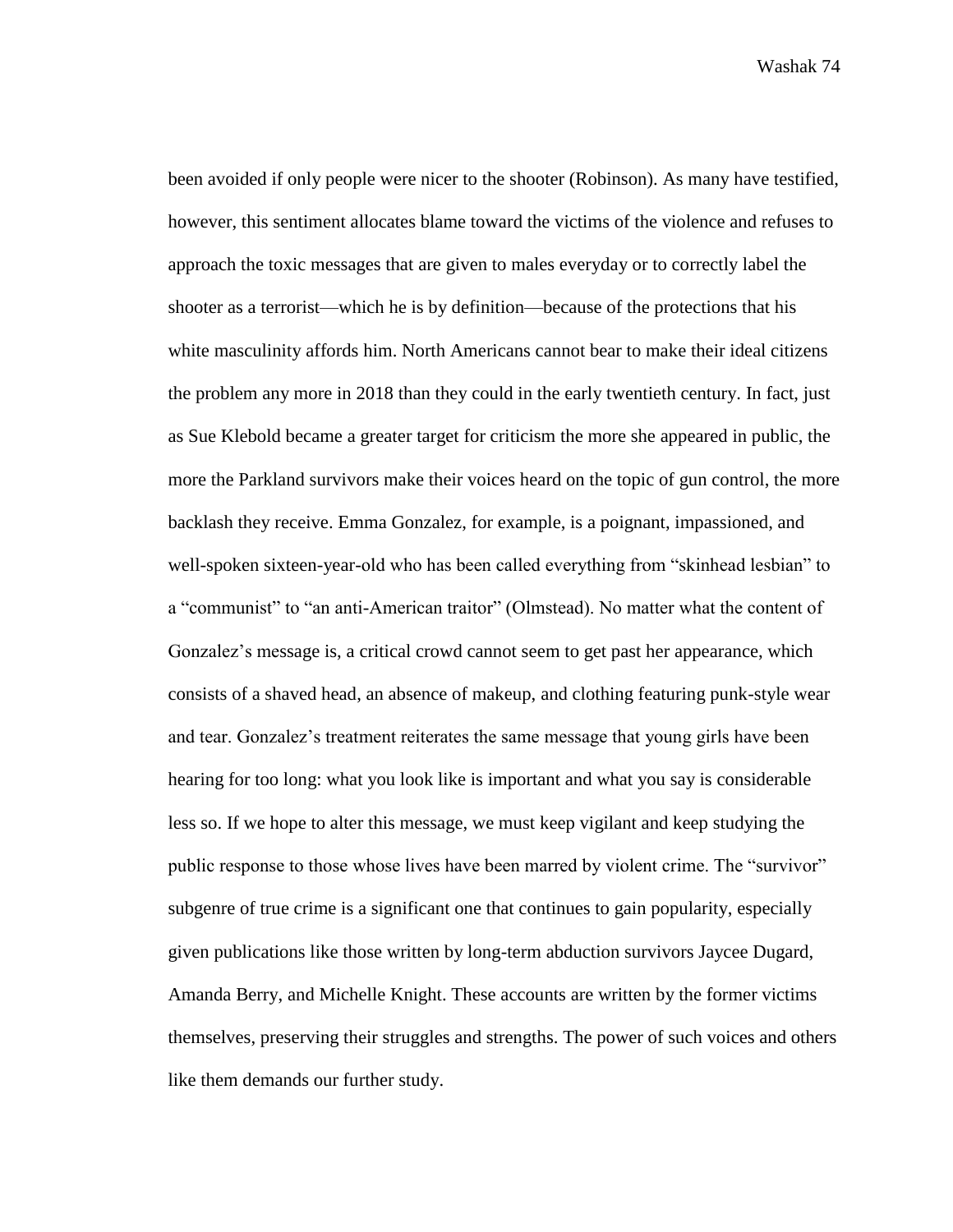While the picture of the way that women are regulated and punished that emerges from this study is less than rosy, there is hope. To illustrate, one could compare two of the books on Amanda Knox. One, Barbie Latza Nadeau's *Angel Face,* critiques Amanda Knox's inability to perform womanhood rather than the veracity of the Italian prosecution's evidence of her guilt. Candace Dempsey, on the other hand, uses *Murder in Italy* to provide a comprehensive look at the Knox trial from both sides. Dempsey draws attention to both the prosecution's and the defense's arguments while at the same time pointing out each side's faults. When she sees instances of the defense judging Knox on character traits irrelevant to the murder of Meredith Kercher, Dempsey is unafraid to point them out. She does so, however, without manipulation or trying to convince the reader of Knox's guilt or innocence. Work like Dempsey's reflects a move toward more critical and analytical true crime journalism rather than a further perpetuation of violence against women and the patriarchal will to preserve power hierarchies as they have existed for centuries. As long as there are people willing to speak up about the patriarchal oppression of others, there is the possibility of making moves to dismantle this oppressive institution.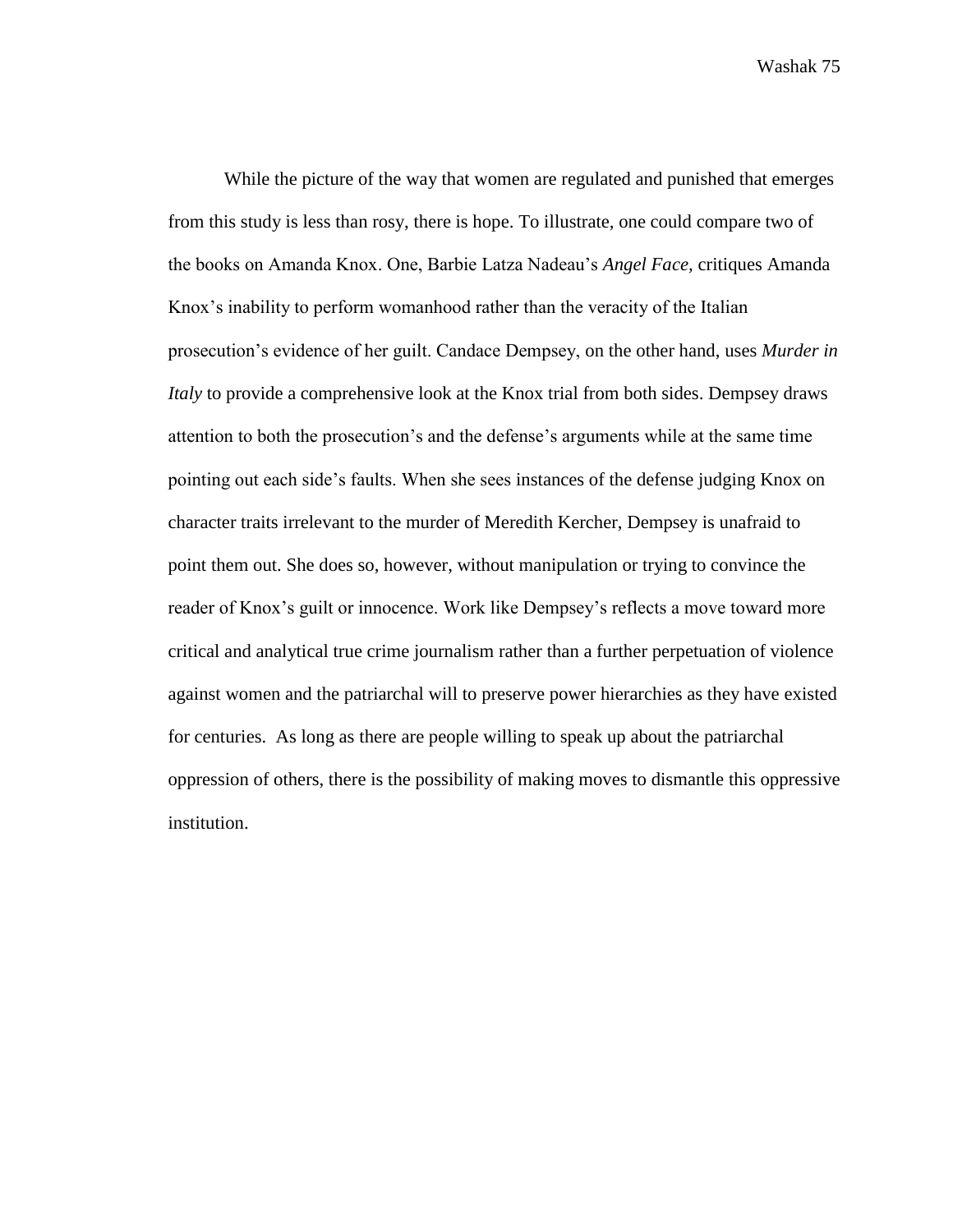## Works Cited

- [Battaglio, Stephen. "Investigation Discovery becomes top cable channel for women with](http://www.latimes.com/la-bio-stephen-battaglio-staff.html#nt=byline)  [true crime all the time."](http://www.latimes.com/la-bio-stephen-battaglio-staff.html#nt=byline) *The Los Angeles Times*, 5 Jan. 2016, <http://www.latimes.com/>entertainment/envelope/cotown/ la-et-ct-investigation-discovery-20160105-story.html
- Beale, Victoria. "Too Close to Ted Bundy." *The New Yorker*. 10 Oct. 2015, https://www. newyorker.com/books /page-turner/too-close-to-ted-bundy
- Brown, Brooks, and Rob Merritt. *No Easy Answers: the Truth Behind Death at Columbine.* Lantern Books, 2002.
- Burger, Pamela. "The Bloody History of the True Crime Genre." *Jstor Daily,* 24 Aug. 2016, https://daily.jstor.org/bloody-history-of-true-crime-genre/
- Butler, Judith. *Gender Trouble: Feminism and the Subversive of Identity*. Routledge, 2010.
- "Performative Acts and Gender Constitution." *Literary Theory: An Anthology,* edited by Julie Rivkin and Michael Ryan, 2nd ed,, Blackwell, 2004, pp. 900-911.
- Cawelti, John G. *Adventure, Mystery, and Romance*. University of Chicago Press, 1976.
- Clark, Marcia and Teresa Carpenter. *Without a Doubt*. Viking, 1997.
- "Books." *Marcia Clark Books*. 2011-18, http://marciaclarkbooks.com/.
- Coleman, Doriane Lambelet. *Fixing Columbine: the Challenge to American Liberalism*. Carolina Academic Press, 2002.

Comacchio, Cynthia R. "Motherhood in Crisis: Women, Medicine, and State in Canada,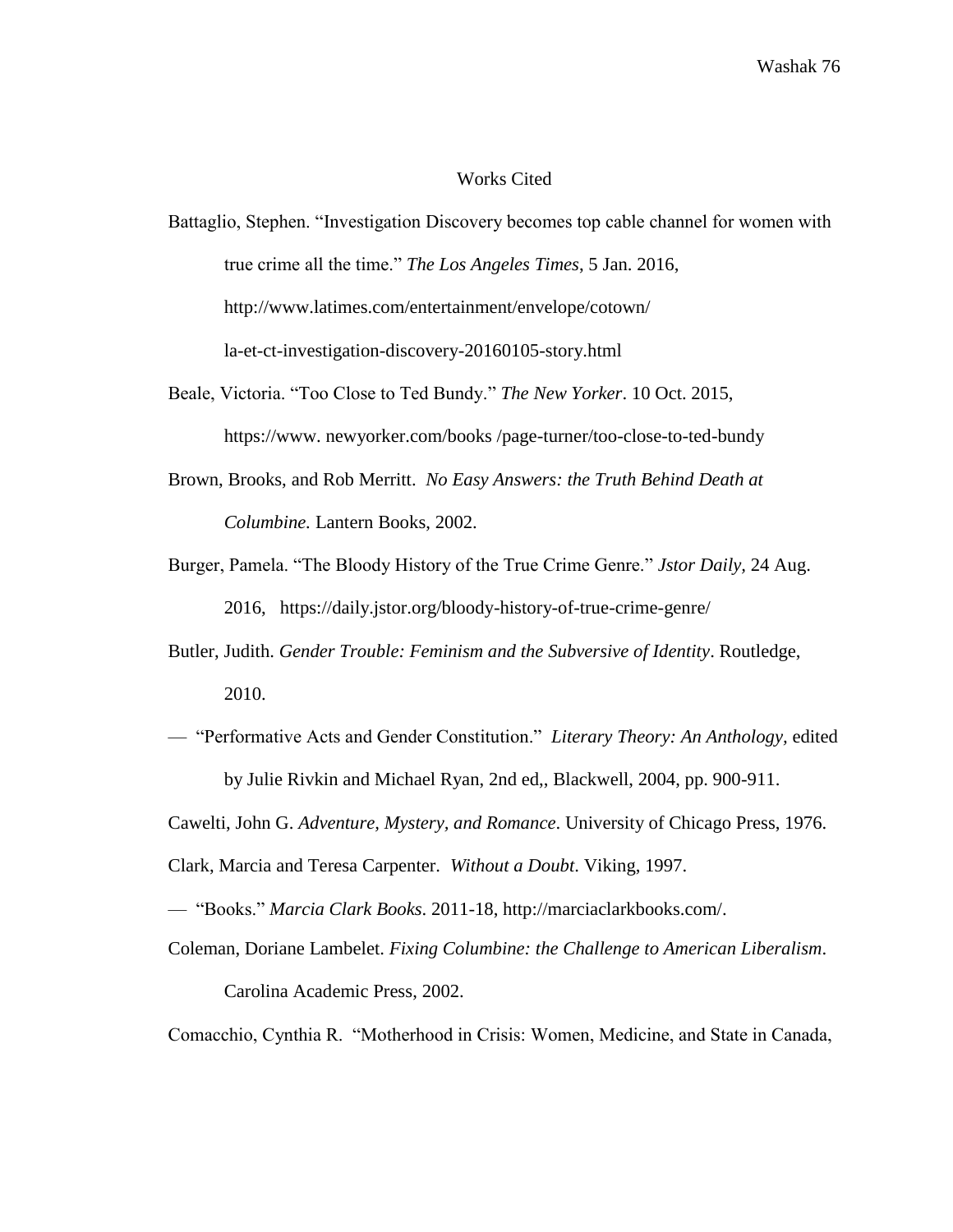1900-1940." *Materialist Feminism: A Reader in Class, Difference, and Women's Lives*, edited by Rosemary Hennessy and Chrys Ingraham, Routledge, 1997, pp. 306–27.

Cullen, Dave. *Columbine*. Hachette, 2009.

Darden, Christopher, and Jess Walter. *In Contempt*. Regan Books, 1996.

de Beauvoir, Simone. *The Second Sex*. Random House, 2010.

Dempsey, Candace. *Murder in Italy*. Berkley Books, 2010.

- Duncan, Pamela. "Gay relationships are still criminalized in 72 countries, report finds." *The Guardian*, 27 July 2017[,https://www.theguardian.com/world/2017/jul/27/gay](https://www.theguardian.com/world/2017/jul/27/gay-)relationships-still-criminalised-countries-report
- Eatwell, Piu*. Black Dahlia, Red Rose: The Crime, Corruption, and Cover-Up of American's Greatest Unsolved Murder*. Liveright Publishing Corporation, 2017.

Ellroy, James. *The Black Dahlia*. Warner Books, 1987.

Ellroy, James, et al. *The Black Dahlia*, illustrated by Miles Hyman. Archaia, 2016.

Flowers, Ronald Barri. *Women and Criminality: The Woman as Victim, Offender, and Practitioner*. Greenwood Press, 1987.

Foucault, Michel. "Discipline and Punish." *Literary Theory: An Anthology*, edited by

Julie Rivkin and Michael Ryan, 2nd ed., Blackwell, 2004. pp. 549-65.

Geary, Rick. *Black Dahlia*. Nantier, Beall, and Minoustchine Graphic Novels, 2016.

Hartley, John. A Short History of Cultural Studies, SAGE Publications, 2002. ProQuest Ebook Central,https://ebookcentral.proquest.com/lib/ric

[-e](https://ebookcentral.proquest.com/lib/ric-)books/detail.action?docID=254648.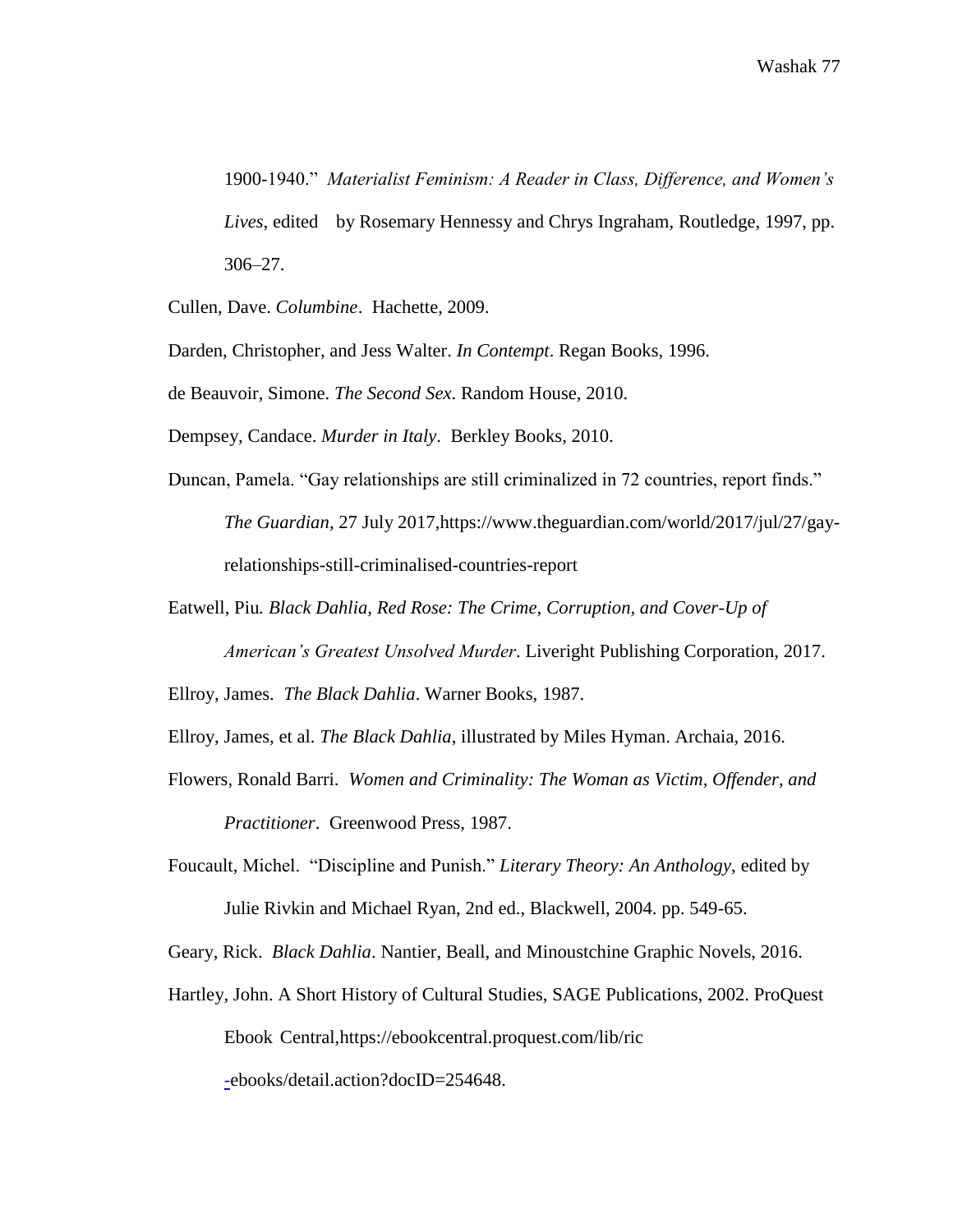- Herrman, John. "Podcasts Surge, but Producers Fear Apple Isn't Listening." *The New York Times*. 7 May 2016 [https://www.nytimes.com/2016/05/08/business/media/](https://www.nytimes.com/2016/05/08/business/media/%20podcasts-)  [podcasts-s](https://www.nytimes.com/2016/05/08/business/media/%20podcasts-)urge-apple.html
- Human Rights Campaign. "Violence against the Transgender Community in 2017." *Human Rights Campaign*, Nov. 2017, [https://www.hrc.org/resources/violence](https://www.hrc.org/resources/violence-) [-a](https://www.hrc.org/resources/violence-)gainst-the-transgender-community-in-2017
- K.C.S. "Women and the Evolution of True Crime." *The Economist,* 5 Feb. 2016, https://www.economist.com/blogs/prospero/2016/02/non-fiction
- Klebold, Sue. *A Mother's Reckoning: Living in the Aftermath of Tragedy*. Broadway Books, 2016.
- Knox, Amanda. *Waiting to be Heard*. Harper, 2013.
- Magritte, Rene. *The Eternally Obvious (L'évidence éternelle)*. 1930, Menil Collection, Houston.
- ---. *Rape*. 1934.
- "Marcia Clark Talks Casey Anthony Case in new Docu-Series Sneak Peak." *Fox News*, 29 March 2018, [http://www.foxnews.com/entertainment/2018/03/29/marcia](http://www.foxnews.com/entertainment/2018/03/29/marcia-)clark-talks-casey-anthony-case-in-new-docu-series-sneak-peak.html.

Mulvey, Laura. *Visual and Other Pleasures*. Indiana University Press, 1989.

- Nadeau, Barbie Latza. *Angel Face: the True Story of Student Killer Amanda Knox*. Beast Books, 2010.
- Nelson, Mark, and Sarah Hudson Bayliss. *Exquisite Corpse: Surrealism and the Black Dahlia Murder*. Bulfinch Press, 2006.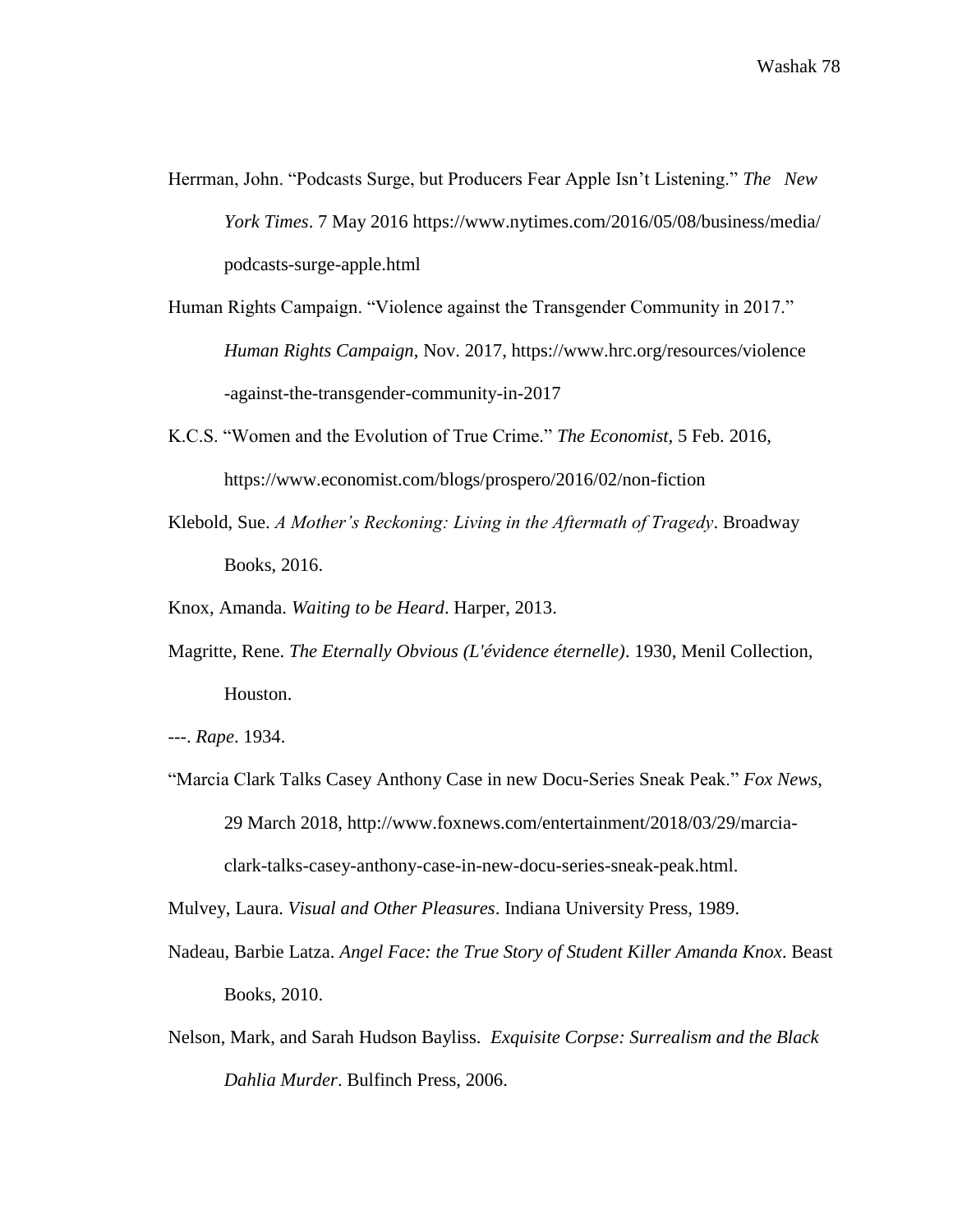- Olmstead, Molly. "The Public Attacks on the Parkland Teens are Getting Nastier." *Slate*, 29 March 2018. [https://slate.com/news-and-politics/2018/03/the-insults-pro-gun](https://slate.com/news-and-politics/2018/03/the-insults-pro-gun-)people-use-against-parkland-students-david-hogg-and-emma-gonzalez.html
- Robinson, Isabelle. "I Tried to Befriend Nikolas Cruz. He Still Killed my Friends." *The New York Times*, 27 March 2018.<https://www.nytimes.com/2018/03/27/opinion/> nikolas-cruz-shooting-florida.html.
- Segarra, Lisa Marie, Katie Reilly, Eli Meixler, and Jennifer Calfas. "Sheriff's Office Had Received About 20 Calls Regarding Suspect: The Latest on the Florida School Shooting." *Time*, 18 Feb. 2018. [http://time.com/5158678/what-to-know](http://time.com/5158678/what-to-know-about-)[about-](http://time.com/5158678/what-to-know-about-)

the-active-shooter-situation-at-florida-high-school/

- Stillman, Sarah. "'The Missing White Girl Syndrome': Disappeared Women and Media Activism." *Gender and Development*, vol.15, no.3, 2007, pp. 491–502. *JSTOR*, [www.jstor.org/ stable/20461232.](http://www.jstor.org/%20stable/20461232)
- Toobin, Jeffrey. *The Run of His Life: The People v. O.J. Simpson.* Random House, 1996.
- United States, Department of Justice, Federal Bureau of Investigation. *Uniform Crime Reports*. Criminal Justice Information Services Division, 2016.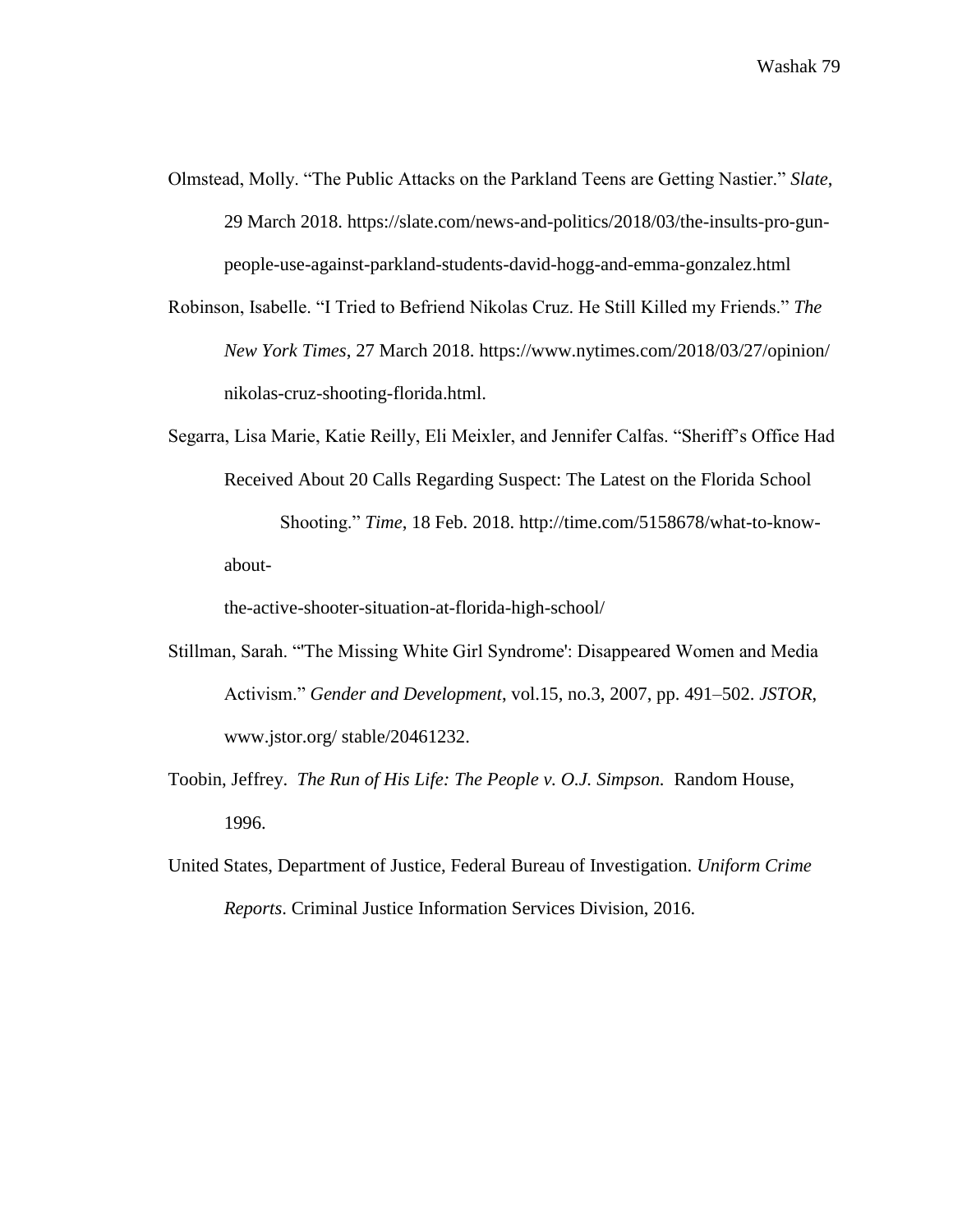## Appendix



Figure 1. The first (left) page of the full page spread depicting Short's body in the graphic novelization of James Ellroy's *The Black Dahlia*.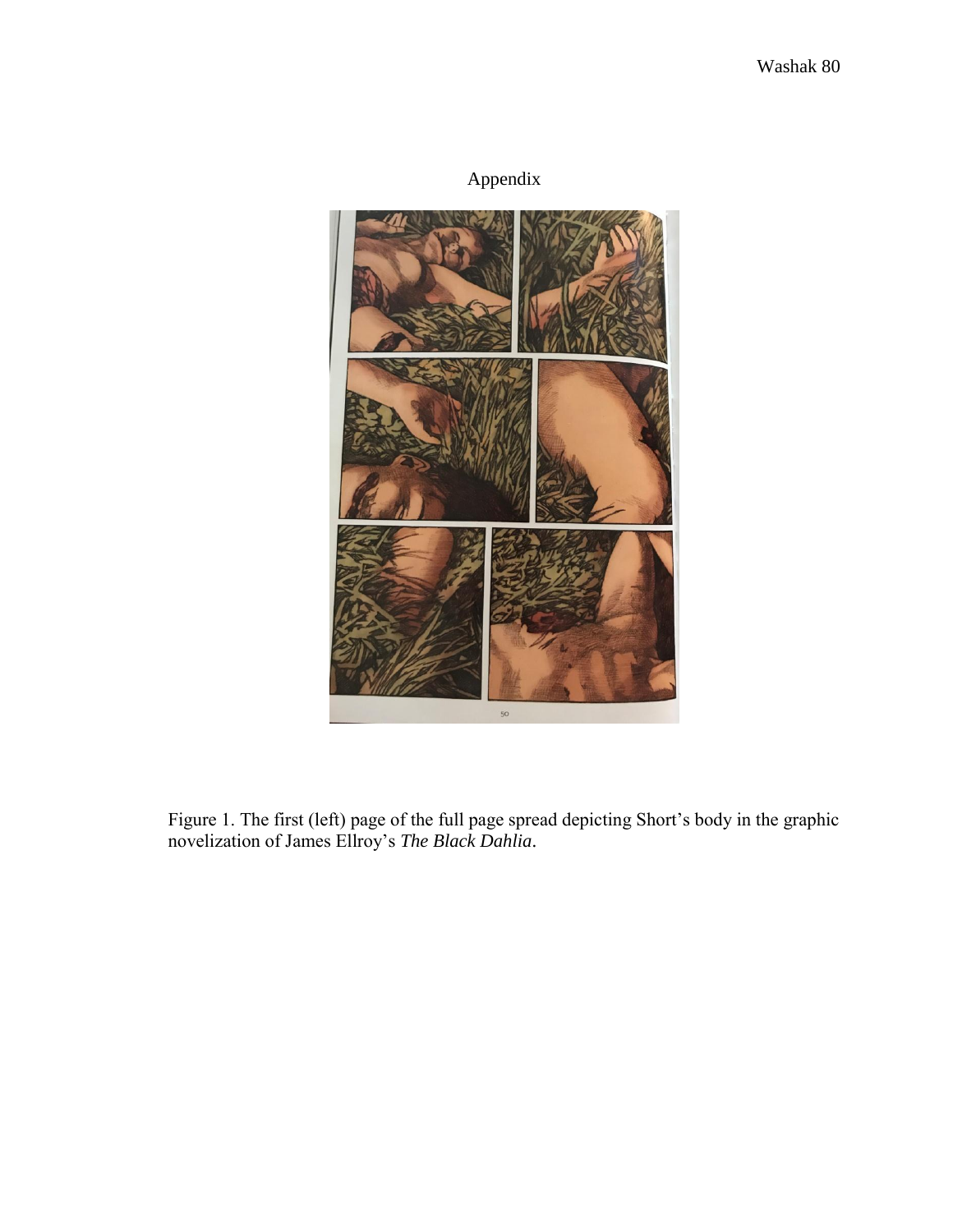

Figure 2. The second (right) page of *The Black Dahlia* graphic novel, again showing Short's dismembered body.